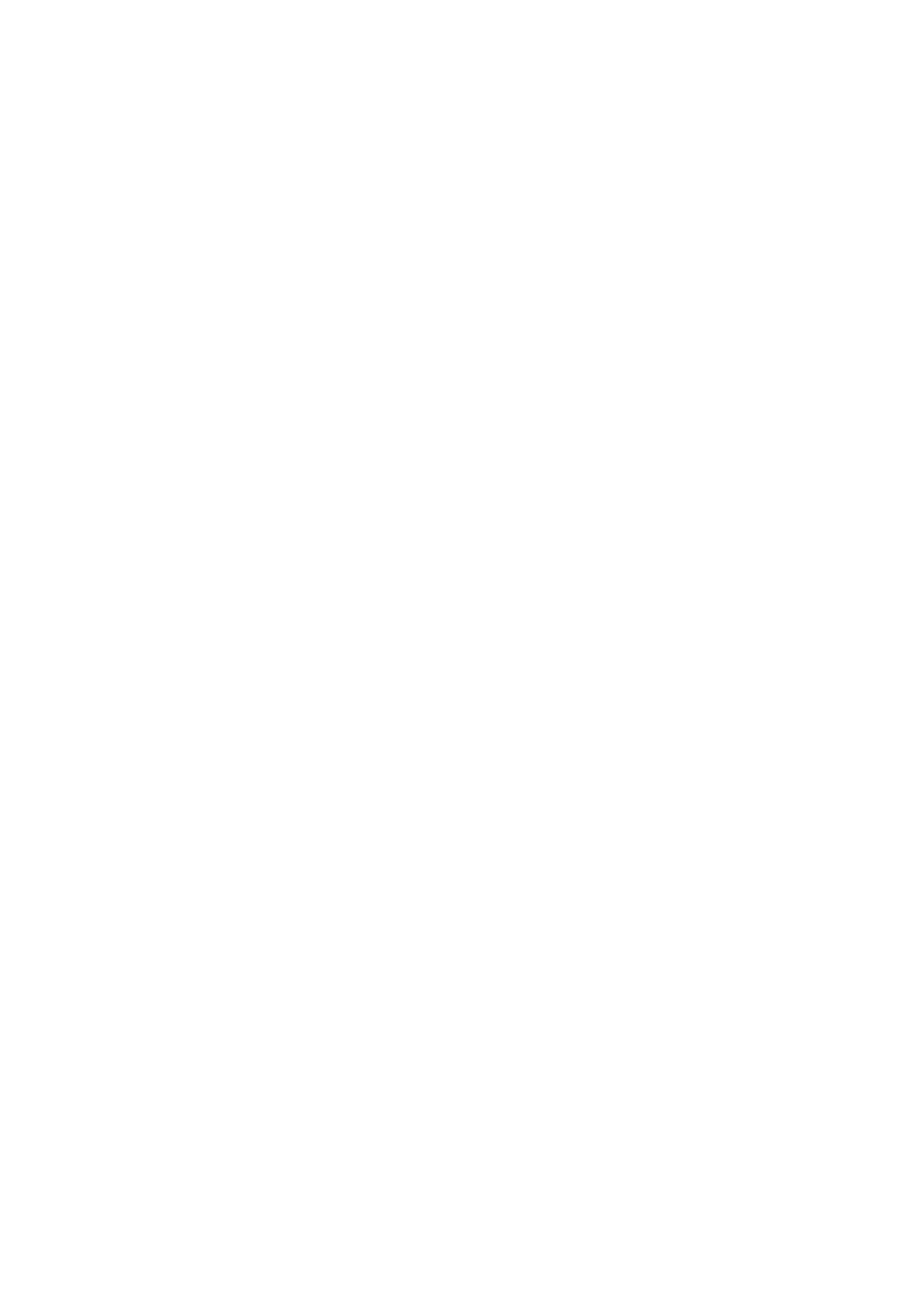# **Contents**

|    | Abbreviations and acronyms                   | iii |
|----|----------------------------------------------|-----|
| А. | Introduction                                 |     |
| В. | Overall assessment of project implementation |     |
| C. | Outputs and outcomes                         |     |
| D. | Project implementation progress              | 3   |
| Е. | <b>Fiduciary aspects</b>                     | 9   |
|    | Conclusion                                   | 11  |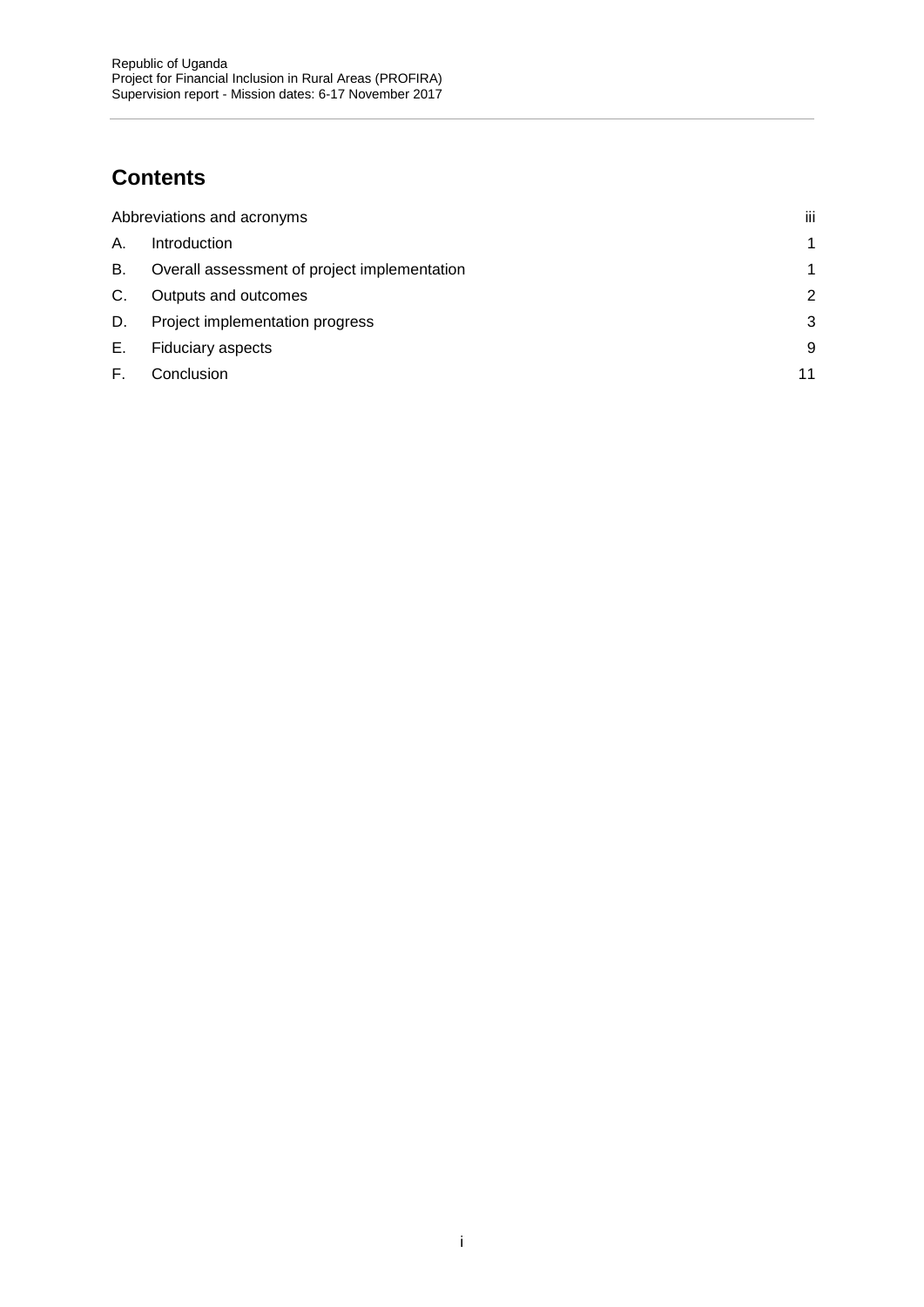# **Appendices**

| Appendix 1: Updated logical framework: Progress against objectives, outcomes and outputs         | 13 |
|--------------------------------------------------------------------------------------------------|----|
| Appendix 2: Summary of key actions to be taken within agreed timeframes                          | 19 |
| Appendix 3: PROFIRA Results Framework                                                            | 23 |
| Appendix 4: Financial: Actual financial performance by financier; by component and disbursements |    |
| by category                                                                                      | 29 |
| Appendix 5: Compliance with legal covenants: Status of implementation                            | 33 |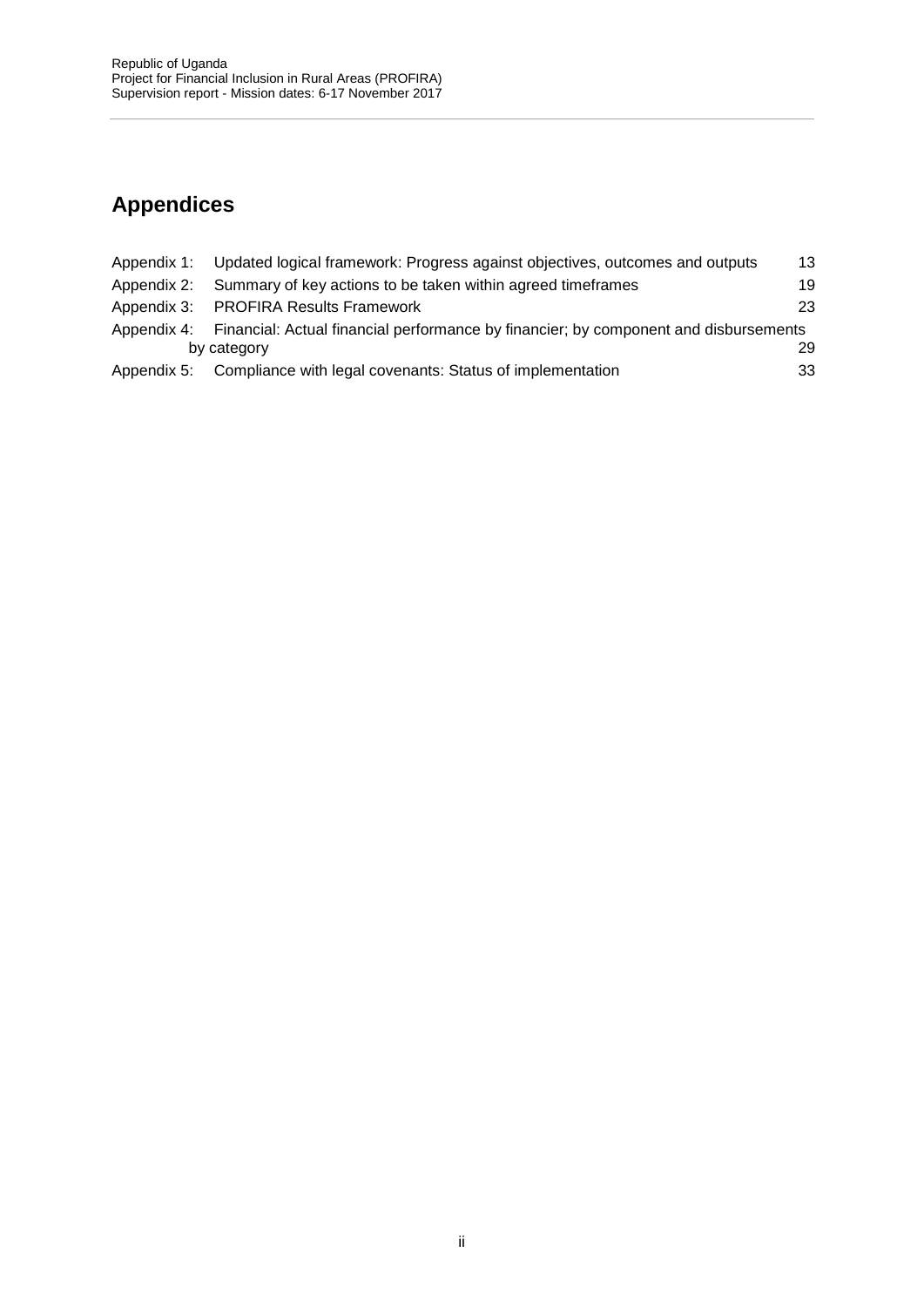# **Abbreviations and acronyms**

| <b>AWPB</b>     | Annual Work Plan and Budget                                                    |
|-----------------|--------------------------------------------------------------------------------|
| <b>CCA</b>      | <b>Canadian Cooperative Association</b>                                        |
| <b>CFF</b>      | <b>Central Financing Facility</b>                                              |
| <b>CSCG</b>     | <b>Community Savings and Credit Group/s</b>                                    |
| <b>DCO</b>      | <b>District Commercial Officer</b>                                             |
| <b>FSD</b>      | Financial Services Department (of MFPED)                                       |
| GoU             | Government of the Republic of Uganda                                           |
| <b>HIV-AIDS</b> | Human immunodeficiency virus infection and acquired immune deficiency syndrome |
| <b>IFMS</b>     | <b>Integrated Financial Management System</b>                                  |
| KM              | Knowledge Management                                                           |
| M&E             | Monitoring and Evaluation                                                      |
| MFI             | Microfinance Institution                                                       |
| <b>MFPED</b>    | Ministry of Finance, Planning and Economic Development                         |
| MIS             | <b>Management Information System</b>                                           |
| MoU             | Memorandum of Understanding                                                    |
| <b>MTIC</b>     | Ministry of Trade, Industry & Commerce                                         |
| <b>MTR</b>      | Mid Term Review                                                                |
| <b>NGO</b>      | Non-governmental Organisation                                                  |
| <b>ORMS</b>     | <b>Operational Results Management System</b>                                   |
| <b>OSS</b>      | <b>Operational Self Sufficiency</b>                                            |
| <b>PMU</b>      | <b>Project Management Unit</b>                                                 |
| <b>POC</b>      | <b>Project Oversight Committee</b>                                             |
| PP              | <b>Procurement Plan</b>                                                        |
| <b>PPDA</b>     | Public Procurement and Disposal of public assets Authority                     |
| <b>PROFIRA</b>  | Project for Financial Inclusion in Rural Areas                                 |
| <b>RFSP</b>     | <b>Rural Financial Services Programme</b>                                      |
| <b>SACCO</b>    | Savings & Credit Cooperative                                                   |
| SDR.            | <b>Special Drawing Rights</b>                                                  |
| SoE             | <b>Statement of Expenditure</b>                                                |
| <b>SP</b>       | Service Provider                                                               |
| TA              | <b>Technical Assistance</b>                                                    |
| <b>TOT</b>      | <b>Trainer of Trainers</b>                                                     |
| <b>UCCK</b>     | Uganda Cooperative College Kigumba                                             |
| <b>UCSCU</b>    | Uganda Cooperative Savings and Credit Union                                    |
| <b>UGX</b>      | Uganda Shilling                                                                |
| <b>UMRA</b>     | Uganda Microfinance Regulatory Authority                                       |
| <b>USD</b>      | <b>United States Dollars</b>                                                   |
| <b>UWESO</b>    | The Uganda Women's Effort to save Orphans                                      |
| <b>VSLA</b>     | Village Savings and Loan Association                                           |
| <b>WA</b>       | <b>Withdrawal Application</b>                                                  |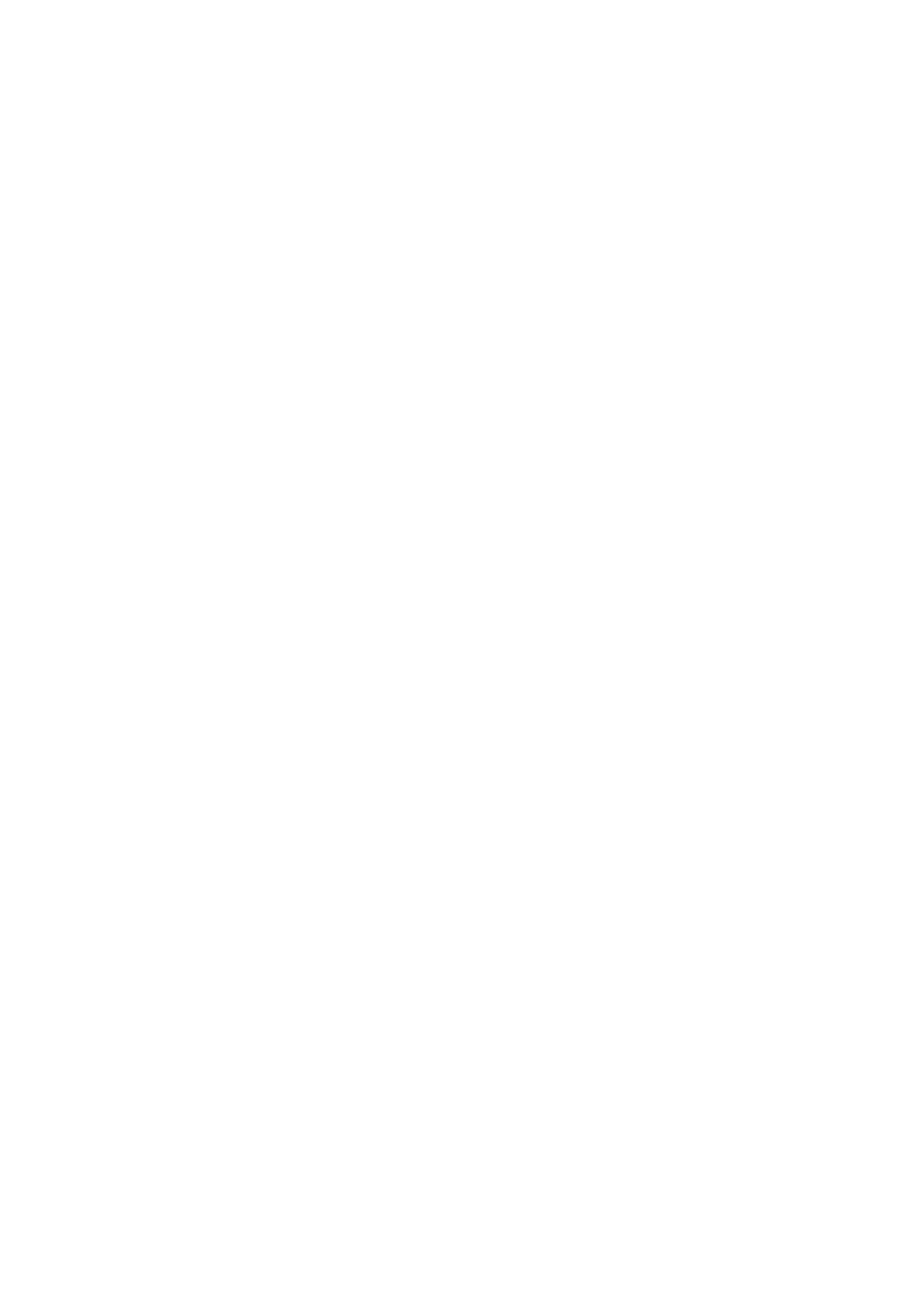### **A. Introduction**

1. The Project for Financial Inclusion in Rural Areas (PROFIRA) entered into force in November 2014. It is implemented by the Ministry of Finance, Planning and Economic Development over a period of 7 years for a total cost of USD 36.6 million and financing as follows: an IFAD loan of USD 29 million; an IFAD grant of USD 1 million to the Canadian Cooperative Association (CCA) to provide technical assistance and institutional support to the Uganda Cooperative Savings and Credit Union (UCSCU); Government counterpart financing equivalent to USD 4.9 million; contribution by beneficiary SACCOs equivalent to USD 1.4 million; and contribution in technical assistance by CCA equivalent to USD 250,000. The project development objective is to *sustainably increase the access to and use of financial services by the rural poor.*

2. An IFAD supervision and implementation support mission<sup>1</sup> was held from 6 to 17 November 2017 with the objective to i) review the implementation progress of the project; ii) review the implementation of the recommendations from previous missions; iii) review the status of execution of the AWPB 2017/18; iv) review fiduciary aspects, focussing on financial management, disbursement and procurement issues and assess provision of counterpart funds in terms of amount and timeliness, where applicable and compliance with loan covenants and; and v) to provide the necessary implementation support as required. The mission visited the project operations in support of SACCOs in the districts of Masindi, Kiboga, Mupende, Hoima and Buliisa and those in support of CSCGs in the districts of Bukedea, Sironko and Tororo. In Kampala, the mission met and interacted with several project stakeholders, including the Director for Debt and Cash Management and the Commissioner for Financial Services, Ministry of Finance, Planning and Economic Development (MFPED); the Commissioner for Cooperative Development, Ministry of Trade, Industry and Commerce; other officials from MFPED and MTIC, the Board and staff of UCSCU and other relevant stakeholders from the sector, including the service providers selected for the provision of training services to SACCOs and CSCGs. The mission would like to thank the GoU and all other partners for their collaboration and support.

### **B. Overall assessment of project implementation**

3. Overall project implementation is progressing well, with a clear upward trend of increasing performance after a slow start, due to the intrinsic complexity of the procurement processes to contract the main service providers. All service providers are now in place since more than a year and have been undertaking the envisaged activities as planned and with the required quality. As a result, the disbursement rate for the IFAD loan 'jumped' from 22% in January 2017 to the current 41% in only 9 months, shifting the project performance from moderately unsatisfactory to moderately satisfactory compared to the disbursement profile of similar projects in IFAD.

4. The major capacity building programs for SACCO strengthening are now being delivered consistently with the plans. There is emerging evidence of the positive effects of capacity building on SACCOs operations. Some concerns remain, however, for the slow implementation with respect to some of the areas, in particular MIS support, which is deemed to become increasingly important in the context of the emerging regulatory framework for tier 4 institutions, as well as the support to turn around SACCOs. These two areas will require strong focus over the next six months to catch up with the accumulated delays. Furthermore, a considerable number of SACCOs included in the contracts for capacity building support have become non-performing since their selection in 2014 for PROFIRA support and will most certainly require an adjustment of the support packages provided to them. Overall, given the changes occurred in the SACCO sector since project design more than three years ago, a review and adjustment of the investment targets and strategies for this component will soon be

<sup>&</sup>lt;sup>1</sup> The mission was led by Alessandro Marini, IFAD Country Director and included Dagmawi Habte-Selassie, IFAD Programme Officer; Rauno Zander, Rural Finance Specialist; Jorma Ruotsi, Rural Finance Specialist, and Fredrick Kagaba, Financial Management Specialist.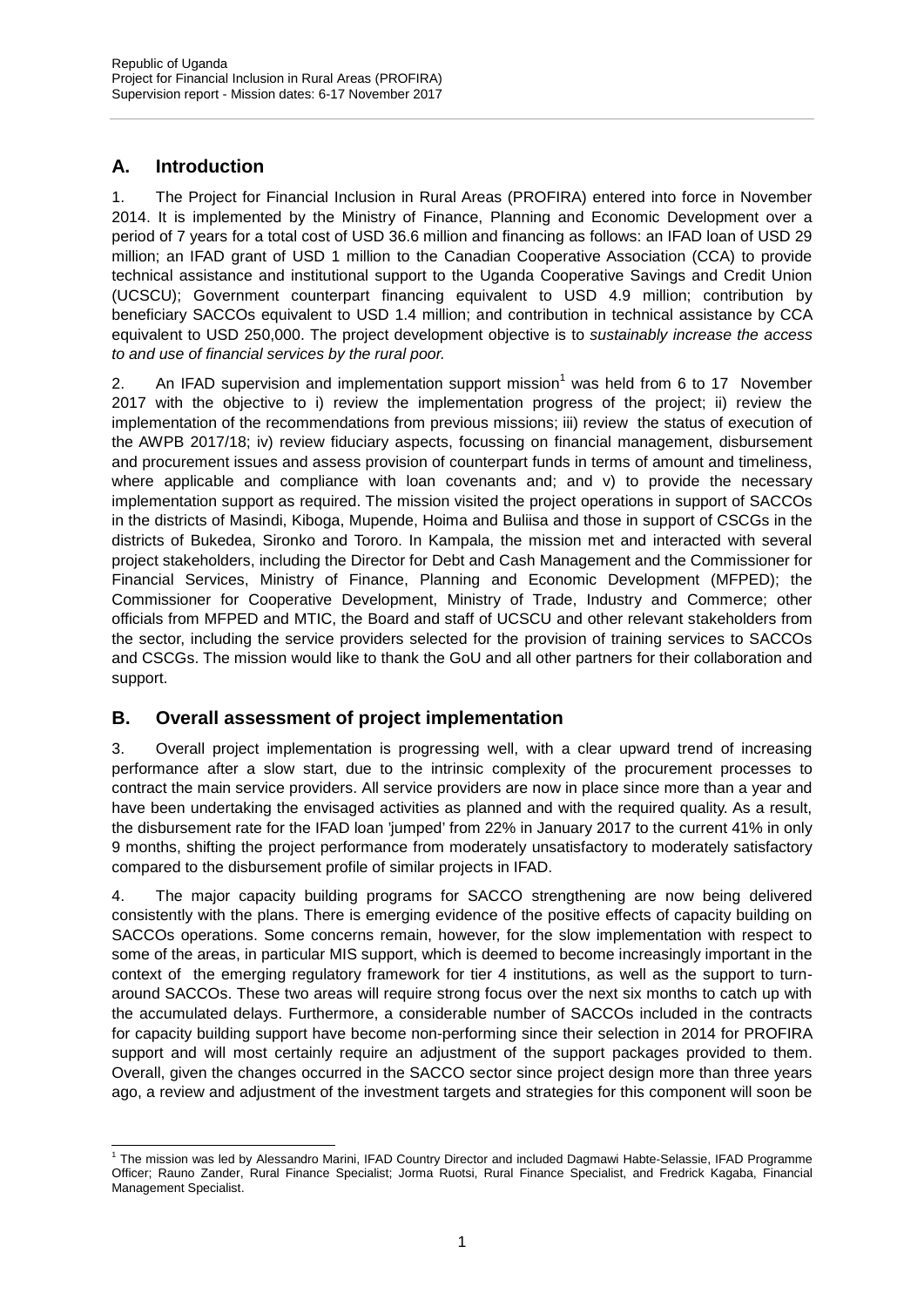needed, to adapt them to the changed circumstances in the sector and further improve the delivery of a well performing component.

5. Institutional support to UCSCU remains an area where performance is mixed. While UCSCU's performance strictly measured by its Operational Self-Sustainability (currently standing at 68%) is overall good, this is highly dependent on the contract with PROFIRA for SACCOs capacity building, representing 50% of its overall revenue. With the contract coming to an end in 18 months and UCSCU having done little effort to increase alternative sources of income, concerns remain about the medium term sustainability of the institution.

6. The progress of the CSCGs component continues to be very satisfactory. All service providers for both the establishment of news CSCGs and innovation with established CSCGs are delivering consistently high quality services and in most cases over-achieving the targets as per their contracts. The demand by the communities in the area of operations to join the CSCGs remains very high and the SPs are proactively responding to the emerging opportunities in this respect. The process for the procurement of SPs for the second phase of CSCGs' investment has started and is fully consistent with the plans. The component is thus fully on-track to deliver the expected outputs and outcomes.

7. The support by PROFIRA to the process of establishment and operationalization of the Tier 4 regulatory framework has produced the expected outputs, in terms of approval of the Tier 4 Act; drafting of the Regulations; and initial establishment of the Uganda Microfinance Regulatory Authority (UMRA). Resources under this sub-component of PROFIRA have now been almost fully utilized. Some challenges remain in the near future for MFPED to fully operationalize UMRA and ensure the responsiveness of the sector to the upcoming regulatory requirements. PROFIRA will continue to support SACCOs in building their systems and capacity for future reporting to UMRA.

8. With respect to the partnership with MTIC, progress continues to be relatively slow in delivering the expected outputs related to the operationalization of the SACCO database; the turn-around or liquidation of SACCOs; and the establishment of SACCO fora at both district and regional levels.

9. The Project Management Unit is fully staffed with all necessary management systems and processes in place for financial management, procurement, planning, monitoring and evaluation and other key functions. The Project Oversight Committee meets regularly twice a year. All key loan covenants have been complied with.

### **C. Outputs and outcomes**

10. For component 1, as of mid-November 2017, out of a target of 500 SACCOs by the end of the project, a total of 253 (51%) have been reached with capacity building for credit and default management. For the capacity building in the other six key areas, out of a target of 350 by the end of the project, achievements at the end of August 2017 vary between 76 (22%) for the business skills development module and 304 (87%) in financial management module, with an average of 185 (53%) across the six different modules. Such wide variation depends on the actual sequencing of the different trainings by the service providers. Progress is slower for the 46 SACCOs to be supported for turn-around, which should eventually receive the capacity building above, with only 15 of them so far engaged by MTIC, but none having reached the final stage. For MIS support, no SACCO has so far being reached. Overall, the component is on track in terms of output achievement for the major capacity building activities, with the exception of the MIS support activities.

11. With respect to the main component outcomes as of June 2017, the number of fully paid-up members in supported SACCOs was 410,224 of which 31% women (above the target of 30%) and 8% youth (below the target of 15%). The total share capital in supported SACCOs amounts to UGX 35.2 billion, the total savings collected to UGX 81.5 billion and the total outstanding loans to UGX 163.9 billion.

12. For component 2, by the end of October 2017, a total of 3,568 new CSCGs have become operational, which represents 48% of the overall target at the end of the current 3 years contract (7,500), fully in line with the projected numbers for this period. The overall figure, though, disguises a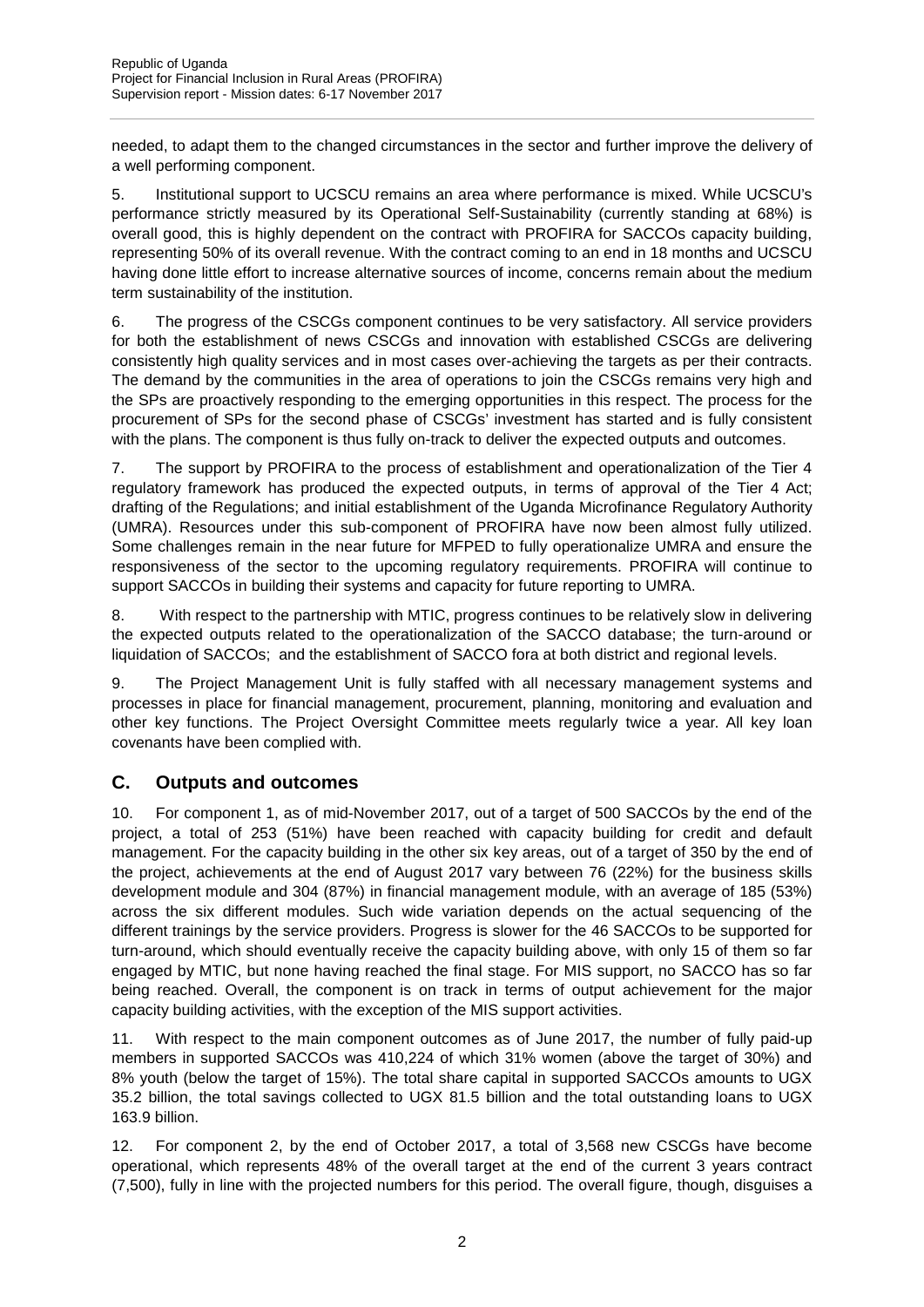below average achievement in the North Eastern region, with only 32% of the overall cumulative target by the end of the contract. As the average size of the groups exceeds the planned level (29 versus 25) the total number of members in these groups has reached 104,000, which is 17% more than the projected number for the period and 55% of the total number of people to be reached by the end of the 3 years contract. Women constitute a high share of the new CSCG members, varying from 71% in North East to 77% in West Nile region, all above the target of 70%. The share of youth in the new groups is aligned with the target of 15% in Eastern and West Nile regions but exceptionally high in Mid-North (33%) and especially in North Eastern region (45%), indicating high interest and commitment to small businesses by young women and men in these challenging environments.

13. Concerning the support activities for strengthening already operational CSCGs under sub component 2.2, a total of 1,184 mature CSCGs have been engaged so far, representing 79% of the overall target for the current 3 years contract, which is fully aligned with the expected achievements for the period.

14. With respect to outcomes for component 2, the cumulative savings in newly established CSCGs as of the end of June 2017 reached a total of UGX 4.7 billion, while cumulative loans were at UGX 4.9 billion. With the recent instalment of an MIS for the group operations, more accurate data on the development of the financing operations of the groups are expected during the next six-months period.

### **D. Project implementation progress**

### **Component 1 – SACCO strengthening and sustainability**

### **Sub-Component 1.1 -- SACCO Strengthening**

14. Support for strengthening of SACCOs is being achieved through two routes: through service providers (SPs) for training and on-site technical assistance; and through the support of the dealing government department, the Cooperatives Development Department in the Ministry of Trade, Industries and Cooperatives, for 'turnaround' SACCOs that would eventually qualify the capacity building by the SPs in specific areas.

15. **SACCO strengthening through service providers.** Two SPs have been contracted to provide capacity building support in credit and default management to a total of 453 SACCOs identified so far for collaboration with PROFIRA. Out of this total, 330 SACCOs are planned to receive capacity building in six different essential modules by four other SPs. The capacity building support is structured in initial courses of 3-5 days on-site or off-site, followed by monthly technical assistance visits throughout the 3-year contracts and some refresher courses. As of the end of August 2017, progress on imparting the different PROFIRA capacity building modules is as presented in the table below:

| Progress of SACCOs' Capacity Building (as of end August 2017) |     |     |     |  |  |  |  |  |  |
|---------------------------------------------------------------|-----|-----|-----|--|--|--|--|--|--|
| Trained<br>% of total<br>Targeted                             |     |     |     |  |  |  |  |  |  |
| Credit & Default Management                                   | 453 | 253 | 56% |  |  |  |  |  |  |
| <b>Financial Literacy</b>                                     | 330 | 232 | 70% |  |  |  |  |  |  |
| Governance                                                    | 330 | 139 | 42% |  |  |  |  |  |  |
| <b>Business Skills Development</b>                            | 330 | 76  | 23% |  |  |  |  |  |  |
| <b>Financial Management</b>                                   | 330 | 304 | 92% |  |  |  |  |  |  |
| <b>Strategic Planning</b>                                     | 330 | 159 | 48% |  |  |  |  |  |  |
| Savings & Other Prod. Dvt.                                    | 330 | 197 | 60% |  |  |  |  |  |  |

16. **'Dormant' SACCOs.** A significant number of the 453 SACCOs identified in 2014 as suitable for support, have in the meantime deteriorated in performance and stopped to function. The PMU estimates of the number of dormant SACCOs around 100. While these SACCOs are still part of the contracts with the SPs, the rationale of continuing to provide to them the standard packages of capacity building services is questionable. It is therefore urgent for the PMU to clearly identify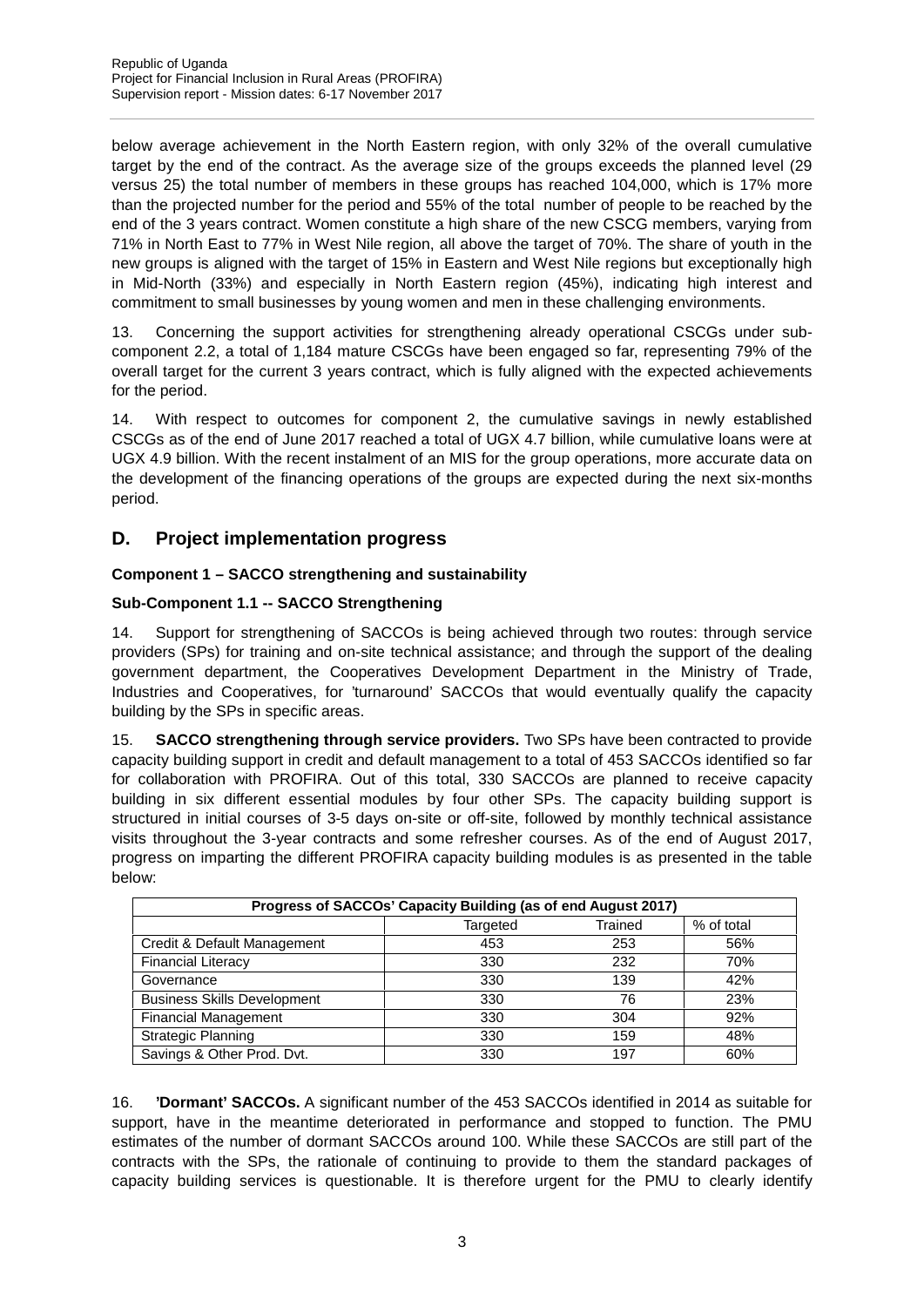'dormant' SACCOs on the basis of simple criteria agreed with the SPs and renegotiate and adjust the SPs contracts and MoUs with the respective SACCOs accordingly. Adjustments might entail reducing the number of SACCOs targeted with the currently envisaged capacity building packages; replacing some of the 'dormant' SACCOs with other eligible ones, identified by the SPs and the DCOs; and, more important, developing a tailored capacity development package for 'dormant' SACCOs. This tailored package should focus on re-empowering the membership base and cleansing those SACCOs from non-performing boards and management, as applicable. Specifically, SPs could coordinate with MTIC in convening special membership meetings to discuss the way forward, initiate special audits and assist these SACCOs in reconstituting their boards and managers. Additional support should focus on financial literacy training for members and potential members as well as TA on-site support for the development and implementation of a SACCO revival plan. Special attention should also be on exposing single large-scale defaulters and prompting them to repay their arrears to their SACCO. **Agreed action:** PMU to review and renegotiate the contracts with SPs and SACCO MoUs to cater for a tailored strategy to deal with 'dormant' SACCOs.

17. **MIS Support.** The MIS support targets 57 SACCOs from among the 453 already targeted by capacity building services at three different levels: (a) "basic", covering mainly software licence and training; (b) "advanced basic", including MIS installed in branches; and (c) "networking", including hardware and systems for branches that are fully networked. The support is provided on a matching grant basis, with 30% SACCO contribution. The PMU has started the process of selecting suitable SACCOs and up to mid-November 2017 11 grant applications have been received and are currently under review. **Agreed action:** PMU to sign Grant Agreements with at least 10 SACCOs for MIS support by end of December 2017.

18. **'Turn-around' SACCOs.** Progress has been slower in the case of the 46 SACCOs that were identified for direct support by the Cooperatives Department and the District Commercial Officers (DCOs) for turn-around. The turn-around process involves initial membership meetings and, where fraud appears to be the main issue for dormancy, special departmental audits. In parallel, the broader membership gets informed on conflict resolution mechanisms and, where necessary, is assisted in voting in new board members and management into the concerned SACCO. The process is finalized with a certification of the dealing DCO that a turn-around was successfully completed. Out of a total of 46 SACCOs planned to undergo a turn-around support programme, MTIC has so far engaged with 15 of these. None of these 15 SACCOs has so far completed the turn-around cycle foreseen. **Agreed action:** MTIC to ensure completion of the turn-around process for all 46 SACCOs by 30 May 2018.

19. **Targets for SACCOs capacity building.** As per original targets, PROFIRA should support a total of 500 SACCOs with capacity building services, all of which should receive credit and default management trainings, while 350 of them should also be supported with the full package of six training modules. Based on the census and training needs assessment conducted at the inception of the SPs' contracts, a total of 453 SACCOs have been planned for credit and default management support, of which 330 SACCOs will also receive the complete six training packages. Both figures are already short of the original targets. Furthermore, an estimated 100 or more SACCOs from among the above 453 have become dormant and will most likely require tailored capacity building. MTIC has identified for turn-around about 46 SACCOs, which could eventually qualify for capacity building support through the contracted SPs. Finally, assuming that the tier 4 regulation and the new regulatory authority come into force, more stringent requirements will start to apply for at least some SACCOs to comply with the new regulatory framework, including MIS requirements and attachment of a credible business plan to the license application. This is likely to influence the training and TA needs of SACCOs over the coming months, as partner SACCOs are likely to use the PROFIRA SPs to obtain support in the license application process. Overall, the situation in the SACCO sector has substantially changed since the PROFIRA targets were set almost three years ago. In this respect, it is imperative that the identification of the dormant SACCOs, the completion of the turn-around process and the testing of the MIS matching-grant support be all accomplished before the project Mid- Term Review (MTR) planned for mid of next year (see below) to allow for the review and adjustment of project targets and strategies to adapt to the changed circumstances in the SACCO sector.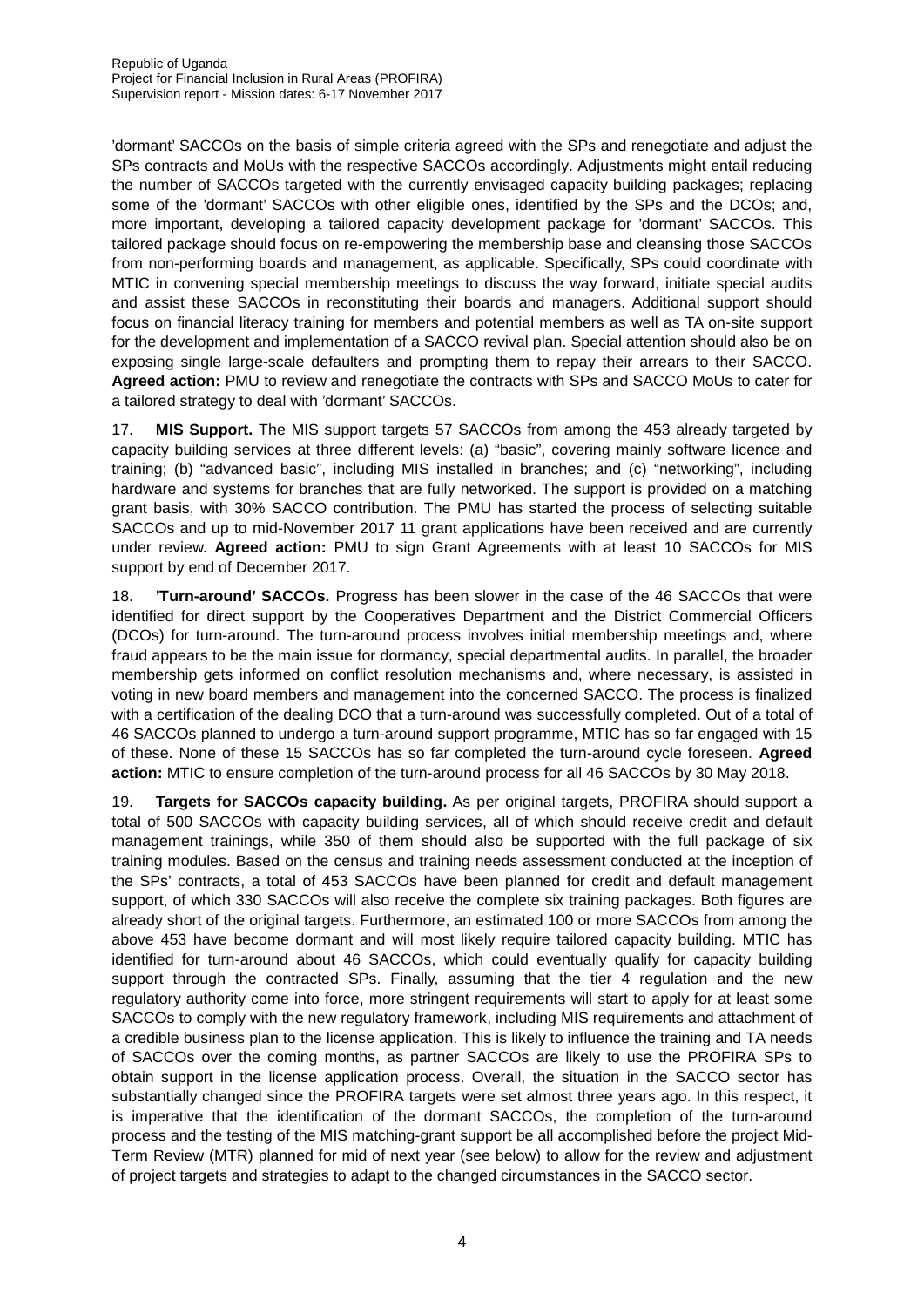20. **Partnership with Uganda Cooperative College Kigumba (UCCK).** The support provided by UCCK under the MoU with PROFIRA has proved useful and all activities envisaged have been delivered. It should be considered to amend the current MoU to both increase its scope and duration. In particular, the following could be considered: UCCK taking the lead in developing special financial literacy TOTs for the dormant SACCOs; expanding the certificate courses to a further 50 SACCO managers (from the current 100 completed ones); providing refresher and a limited number of new additional trainings for newly recruited DCOs to ensure a countrywide coverage; and assistance to UCCK in strengthening their web presence to attract paid participants and international collaborations on course contents. **Agreed action:** an amended MoU with UCCK will be signed by end of January.

| <b>Agreed action</b>                                                 | <b>Responsibility</b> | Agreed date |
|----------------------------------------------------------------------|-----------------------|-------------|
| Adjust SPs' contracts and SACCOs' MoUs for support to dormant SACCOs | PMU                   | 28 Feb 2018 |
| Sign GAs with at least 10 SACCOs and start to implement MIS support  | PMU                   | 31 Dec 2017 |
| Complete turn-around for 46 SACCOs                                   | <b>MTIC</b>           | 30 May 2018 |
| Sign amended MoU with UCCK                                           | PML                   | 31 Jan 2018 |

### **Sub-Component 1.2 – Developing a SACCO Union**

21. **UCSCU Performance.** UCSCU has made some progress with respect to the performance targets driving the union key objective of Operational Self Sufficiency (OSS) at 100% by end of June 2019. Current OSS stands at 68% (against a target of 46%) and the operating deficit at UGX 740 million (against a target of UGX 807 million) for the financial year 2016/2017. In addition, the union has improved its operational efficiency by updating the accounting backlogs, introducing a staff performance management system and improving their budget control systems. However, a major share of these achievements highly depends on the contract with PROFIRA for SACCOs training, which constitutes 50% of the overall union revenue. With such contract ending in 18 months, there is a concrete risk for UCSCU of not being able to sustainably maintain 100% OSS in the medium term. There is therefore a need for a more concerted effort by the union to further reduce expenditures and increase medium-term revenue sources.

22. The fragility of UCSCU's apparent good performance is confirmed by the fact that it was only able to recruit 13 new members during 2016/17 compared to a target of 90. In addition, only 52% of the member SACCOs have paid their annual contribution. The Central Financing Facility (CFF) has also not picked up as expected. In the past reporting year, only 4% of the UGX 730 million were loaned out to members, while the balance remained in a fixed deposit account, translating into only 72% achievement in the CFF income target. There is a need for UCSCU to better market the services offered to its members. The Board of UCSCU has confirmed that rebranding and an aggressive marketing campaign were high on the strategic plan of the union. **Agreed action:** UCSCU to prepare a clear action plan to ensure OSS will remain above 100% after mid-2018.

| <b>UCSCU 5 Years Revised Projections (UGX million)</b> |       |       |       |       |       |  |  |  |  |
|--------------------------------------------------------|-------|-------|-------|-------|-------|--|--|--|--|
| 2018/19<br>2014/15<br>2015/16<br>2016/17<br>2017/18    |       |       |       |       |       |  |  |  |  |
| Total internal generated revenue                       | 252   | 342   | 677   | 995   | 1,357 |  |  |  |  |
| Total recurrent expenditure                            | 840   | 1.081 | 1.486 | 1.445 | 1,345 |  |  |  |  |
| Revised Projected (Deficit)/surplus                    | (588) | (740) | (809) | (450) | 12    |  |  |  |  |
| Actual Deficit posted<br>(575)<br>(1, 416)<br>(740)    |       |       |       |       |       |  |  |  |  |
|                                                        |       |       |       |       |       |  |  |  |  |
| Operational Self Sufficiency (OSS)                     | 0.30  | 0.32  | 0.68  | 0.69  | 1.01  |  |  |  |  |

23. **Performance-based incentive.** Cumulatively, UCSCU has so far received a grant of UGX 2.7 billion from PROFIRA. As per the provisions of the MoU, UGX 224.4 million has been disbursed for the 1<sup>st</sup> and 2<sup>nd</sup> quarter of 2017/18. It should be noted however, that the prime factor to achieving this target is income received from the service provider contract entered into with PROFIRA. At the expiry of this contract (May 2019), unless alternative sources of income are actively pursued, the targets are likely not to be sustained.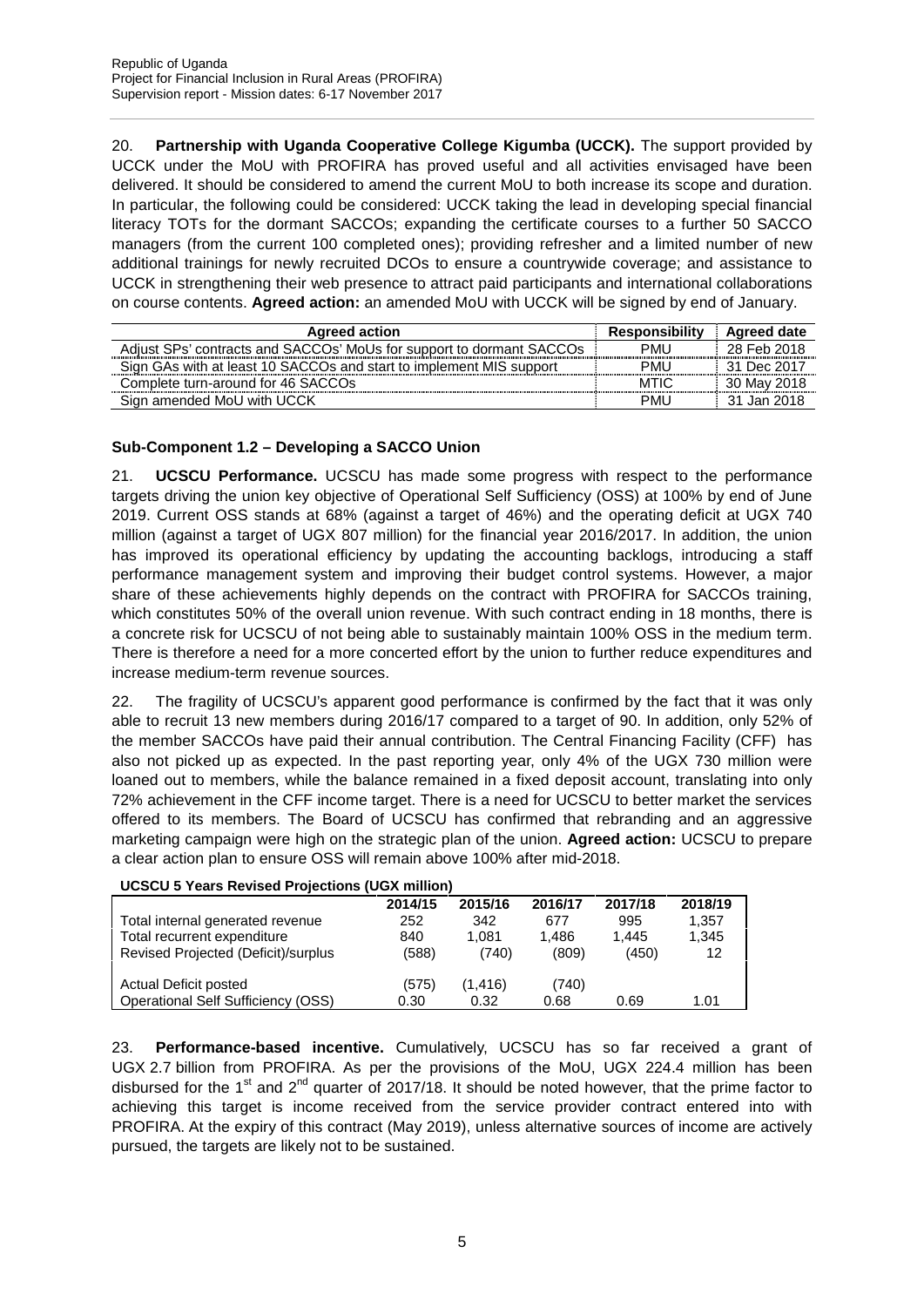24. **UCSCU financial management.** As per recommendations of previous missions, UCSCU entries are regularly updated on a real time basis in its financial management system. However, the financial statements for different financing sources are disjointed, and consolidated through manual systems. Since the chart of accounts for different sources is similar, the system should be configured to automatically generate the required reports. The internal auditor was recruited in August 2017 and an audit plan was drawn. However, this plan was not approved by the board of directors, and the audit scope was limited to reviewing regions where UCSCU operates. Audit plans, including the current one, should be more detailed, and guided by performance of a 'risk assessment', in the areas of organisation and staffing, budgeting, internal controls etc, the basis of which will provide a plan for the specific audit tasks to be completed.

25. **CCA technical assistance (IFAD grant).** CCA has held 2 support missions in 2017, the latest in October. The missions involved training management, board, and staff on issues such as governance, training and auditing while providing some technical support in the development of the CFF policy and customer service charter for the union. CCA has now agreed with UCSCU that the next support mission will only be triggered if UCSCU achieves a set of agreed actions, putting some pressure on the union to comply with the recommendations agreed.

| action<br>Aareed                                                        | <br>sponsibilitv<br>. | Agreed date       |
|-------------------------------------------------------------------------|-----------------------|-------------------|
| J OSS will remain<br>100%<br><b>plan to ensure</b><br>action<br>Prepare | TICSCL                | 2018<br>30<br>Apr |

### **Component 2 – Community Based Financial Services**

### **Sub-component 2.1 – Establishment of new CSCGs**

26. The four SP contracts for this sub-component were signed in April 2016 and currently, approaching mid-term of contract execution, the progress towards the envisaged targets is overall commendable. The quantitative targets for CSCG formation have been surpassed in Mid-North, West Nile and Eastern regions. In North Eastern region, however, only 78% of the cumulative CSCG target and 88% of the membership target had been reached for the period ending 31 October 2017. Based on the PROFIRA follow-up visits and the mission's field observations, the quality of the new CSCGs is promising, both concerning the savings and credit activity and the related income generating operations. The willingness to save more and to take bigger and longer loans is obvious. It was agreed that the option to include well performing groups from the current 2.1 support to the forthcoming 2.2 operations of the Phase 2 contracts will be actively used in all regions.

27. **Contract for North Eastern region.** This region, with a low population density consisting largely of pastoral migrant communities and with a large number of operational donor organisations, has proved to be challenging for large-scale CSCG operations of the PROFIRA type. At the same time the region includes districts and sub-counties with more dense population and a great deal of interest among low-income people in joining the groups. The SP (CARE/KPSDC) is convinced that with a more focused geographical approach, the full contract targets for the area can be reached. **Agreed action:** the SP in North Eastern region will conduct a new mapping exercise to re-focus the operations in the remaining 18 months in the more potential, stable districts and sub-counties, and present the new implementation plan to PROFIRA for approval by mid-January 2018.

28. **Contract for Eastern region.** Although the SP for Eastern region is fully aligned with its targets so far, the current contractual situation is raising concerns with respect to its capacity to fully achieve the targets with adequate quality for the remaining period of the contract. This contract was won by CARE International, with UWESO as a sub-contractor, with a cost per member well below the one in the other three regions. Furthermore, the mapping and the related selection of the implementation area was conducted without adequate focus, resulting in costly implementation arrangements. Consequently, while so far meeting the quantitative targets, the implementation performance has started to suffer in areas such as the quality of training and the accuracy of reporting on CSCGs, with related problems in intra-consortium relationships. **Agreed action:** CARE/UWESO will identify a solution for this situation, clearly indicating how they will, within the agreed contract amount, ensure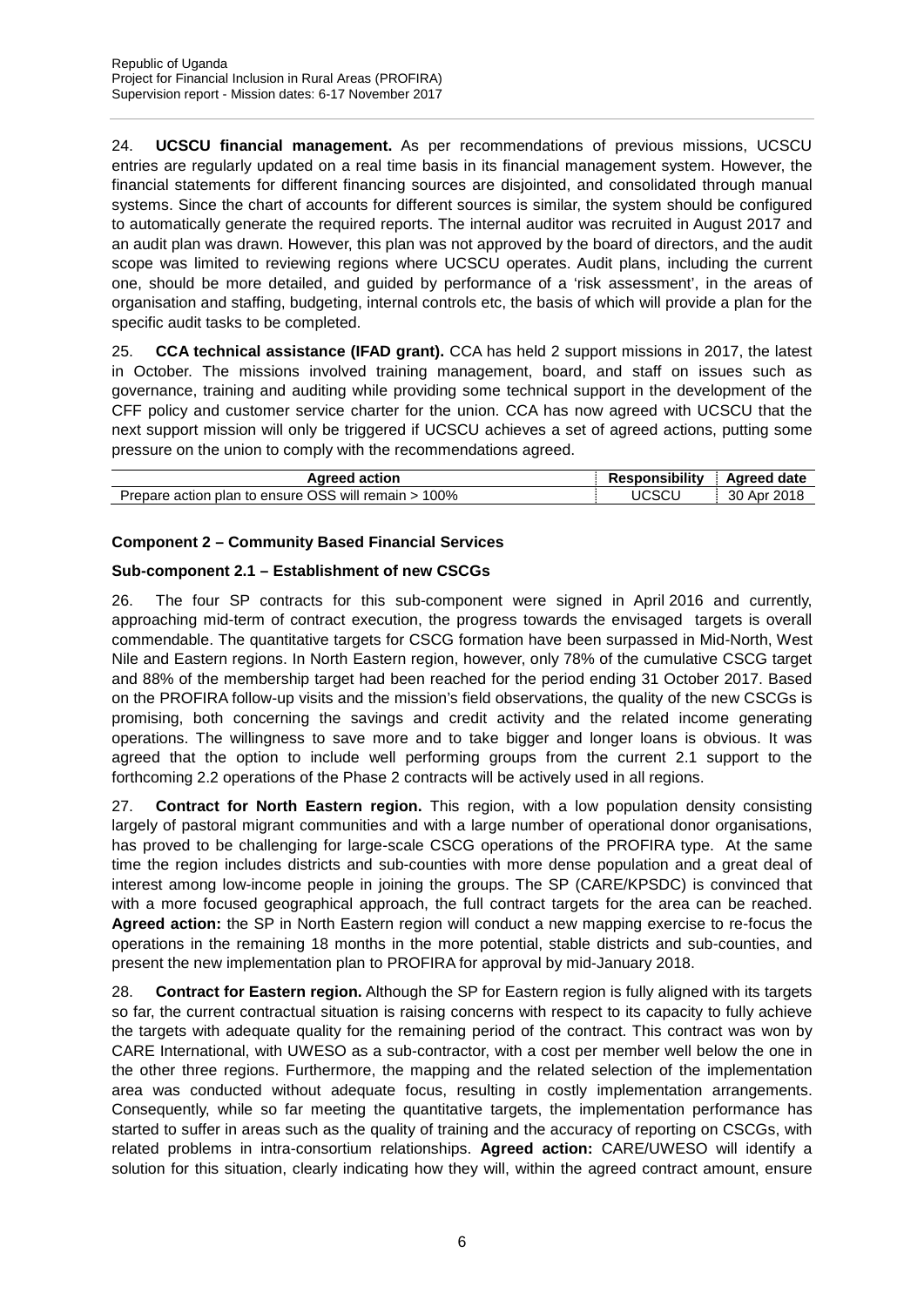the achievement of the quantitative and qualitative targets defined for the Eastern region for the remaining 18 months of the contract.

### **Sub-component 2.2 – CSCGs Strengthening, Innovation and Partnerships.**

29. The four SP contracts for Sub-component 2.2 have now been operational for one year. In all four areas, the needs assessments for the selected CSCGs have been carried out, the trainings are on-going and the registration of the mature groups in the districts has started. In addition, the contract for Lot 5, covering 26 districts outside the 4 core regions, was signed in August 2017 with a consortium of three local NGOs and the field operations have started.

30. **Increased focus on financial services innovations.** While activities in this sub-component have generally started well, there is a clear need to sharpen the focus in implementation. A great deal of attention in all regions has so far been given to relatively general training activities in areas such as financial literacy, business development and some cross-cutting issues such as HIV-AIDS and environment. A major shift in approach is now needed towards issues linked to advanced VSLA operations, with emphasis on linkages with banks, MFIs and SACCOs; on the carry-over of share capital from one cycle to the next one; and on topics such as clustering of CSCGs for improved and more efficient financial service provision.

### **Phase 2 contracts**

31. For Phase 2 operations in support of CSCGs, the target for the establishment of new CSCGs will be 500 for North East, 2,600 for Mid-North, 2,500 for Eastern and 1,500 for West Nil. For Sub component 2.2, the target is to work with 550 CSCGs in North East and 400 in each of the other three regions. Phase 2 contracts for both sub-components should start by July 2018 to allow for a full three year implementation before project completion. The related procurement process is currently on schedule, with requests for Expression of Interest already launched in mid-October. The response by service providers was strong. A total of 29 institutions/consortia expressed interest for sub-component 2.1 and 30 for sub-component 2.2. As practically all the best known VSLA operators in Uganda and the region expressed interest, the situation augers well for effective future operations under Component 2.

| <b>Agreed action</b>                                                         | <b>Responsibility</b> | Agreed date     |
|------------------------------------------------------------------------------|-----------------------|-----------------|
| Re-mapping and new implementation plan for sub-comp. 2.1 in North East       |                       | 15 Dec 2017     |
| Develop a solution for contractual issue for sub-comp. 2.1 in Eastern region |                       | Jan 2018<br>15. |

### **Component 3 – Policy and Institutional Support and Project Management**

### **Sub-component 3.1 – Policy, regulatory and institutional environment**

32. **Tier 4 Act and UMRA.** The Tier 4 MFI and Moneylenders Act was passed by Parliament in May 2016 and assented to by the President in July 2016. The commencement date of the new law was 1 July 2017. The Financial Services Department (FSD) of MFPED is currently working on the related Regulations and on the establishment of the Uganda Microfinance Regulatory Authority (UMRA). After providing assistance to the preparations of the Tier 4 Act, PROFIRA has in the past six months continued in various ways to support the operationalisation of the new Act. Firstly, it has provided finances for the secondment of a Policy Advisor from the Bank of Uganda to the FSD. Secondly, it has financed a related capacity building programme at Boulder Institute in Italy for twelve individuals from different relevant public institutions. Third, it has funded a dissemination workshop programme through which the implications of the new law are introduced to Tier 4 financial institutions all over Uganda.

33. While the drafting of Tier 4 Regulations, the census of MFIs and the preparations for the establishment of UMRA continue, the remaining PROFIRA finances for policy, regulatory and institutional environment support are limited. Most of the funds will be used for the planned eight regional dissemination workshops to be arranged in 2017/18. It was agreed that with the remaining balance, PROFIRA could support a visit of senior staff form FSD, to visit a similar Tier 4 regulatory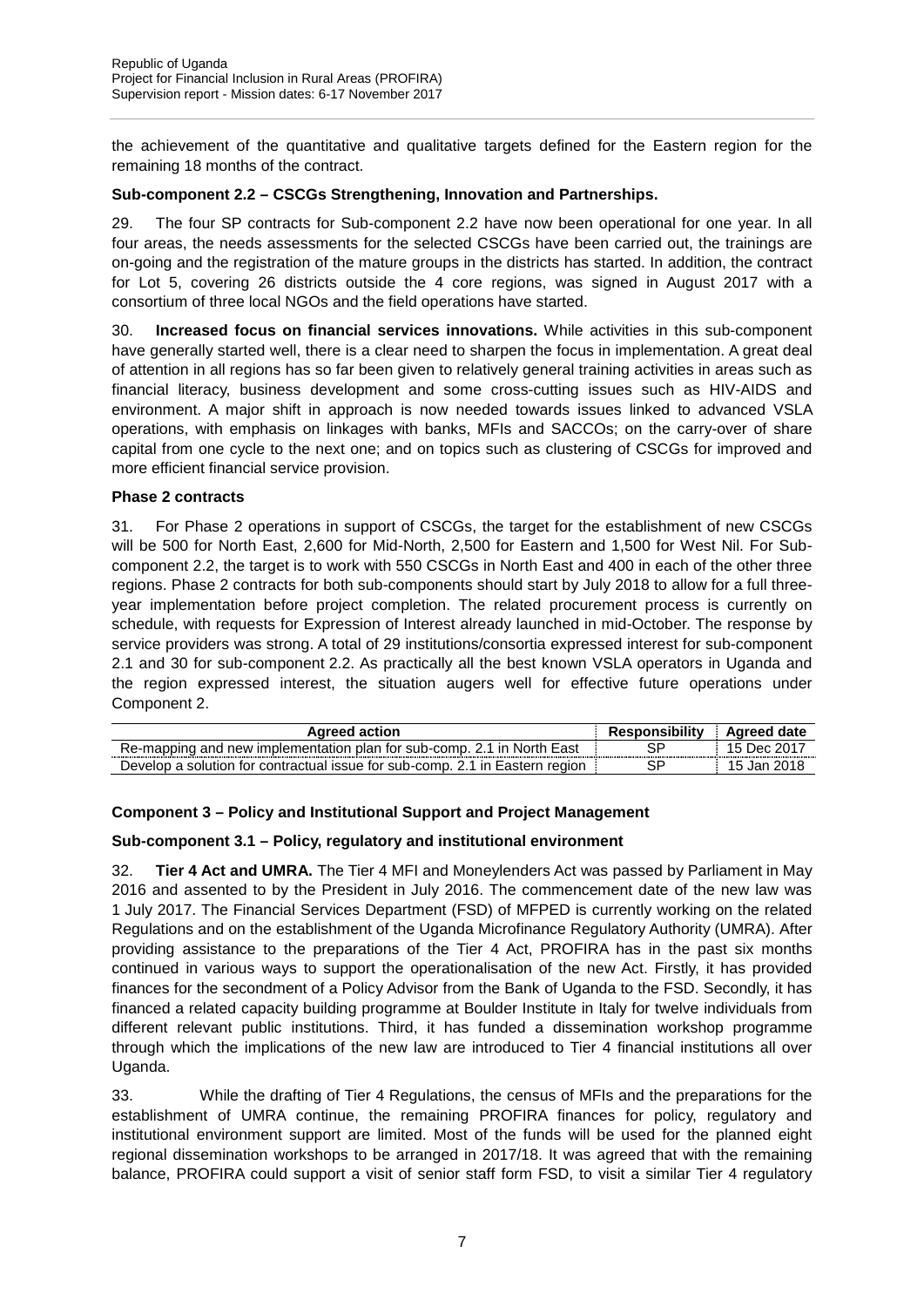authority in Kenya, to learn from the Kenyan experience and apply this knowledge when planning for the future activities of UMRA with Ugandan Tier 4 institutions.

34. **SACCO database in MTIC.** Data on SACCOs from all districts in the country are now available at the Cooperative Development Department. However, challenges remain with the maintenance and updating of the database. The database currently capturing all data from the SACCO census is not configured for regular updating, which is actually done in excel by MTIC. **Agreed action:** MTIC to prepare technical specifications for a database software for consideration for financing under PROFIRA.

35. **De-registration of SACCOs.** MTIC has made announcements in the local media on SACCOs that are candidates for de-registration. No further action was taken in this respect during the past 12 months with a view to give adequate time for objections to the cancellation of the registration certificates. Only few of the listed SACCOs placed their objections to MTIC. It is understood that deregistration is only one step in the process that might eventually lead to liquidation, which is an issue that falls within the mandate of UMRA. **Agreed action:** MTIC will issue notice of de-registration to those SACCOs remaining out of compliance.

36. **SACCO fora.** Under PROFIRA, MTIC has not yet started to support these fora. Where they exist, they are a remnant of the erstwhile RFSP. Compliance with tier 4 regulations as a precondition for licensing of SACCOs will result in many SACCOs requiring information and guidance on these processes, which could be a useful function of these fora. In addition, MTIC should use the SACCO fora as a platform to inform about a pre-legal arbitration mechanism as a way to prompt defaulters to repay. This is contained in the Cooperative Code of 1991 (sections 73) but little known and applied practically.

| <b>Agreed action</b>                                              | <b>Responsibility</b> | Agreed date       |
|-------------------------------------------------------------------|-----------------------|-------------------|
| Prepare technical specifications for database software for SACCOs | MTIC                  | Mar 2018<br>21    |
| Issue notice of de-registration to SACCOs                         | MTIC                  | 2018<br>っィ<br>Jan |

### **Sub-component 3.2 – Project management**

37. **Project Management Unit (PMU).** The PMU is fully staffed with competent and motivated professionals in all key areas. All necessary management systems and processes are in place and properly functioning to effectively and efficiently support the work of the technical units.

38. **Project Oversight Committee.** The Project Oversight Committee (POC) has been highlighted by MFPED management as a key instrument to ensure proper coordination with all stakeholders and to proactively find solutions as issues arise. During 2017, the POC has met once and the next meeting is scheduled for December. **Agreed action:** POC meetings to be held, regularly, on a semi annual basis.

39. **Management Information System (MIS).** The MIS for the SACCO component is fully operational and the technical backstopping contract from the service provider ended in September 2017. The rollout of the SAVIX MIS for CSCGs has progressed well. VSL associates Ltd, the service provider, has completed the installation, set-up and training at relevant locations for all service providers and PROFIRA staff. The first SAVIX reports were produced in July 2017 and the fine tuning of the system is on-going. At the time of the mission, the service provider was providing training on the use of the mobile application version of the system.

40. **Data quality and reporting.** Given the project implementation arrangements, heavily relying on a number of service providers, the PMU needs to play an important role in ensuring that the data received and processed is sound. The M&E team should thus work on a more thorough validation plan of the data being received from service providers. Furthermore, it was noted that SACCO performance is not always reported by the service providers as stipulated in the contract, as these mainly focused on reporting at output level, which is the payment trigger. **Agreed action:** payment to the service providers in the SACCO component will only be effected if the reports include performance indicators for the SACCOs serviced.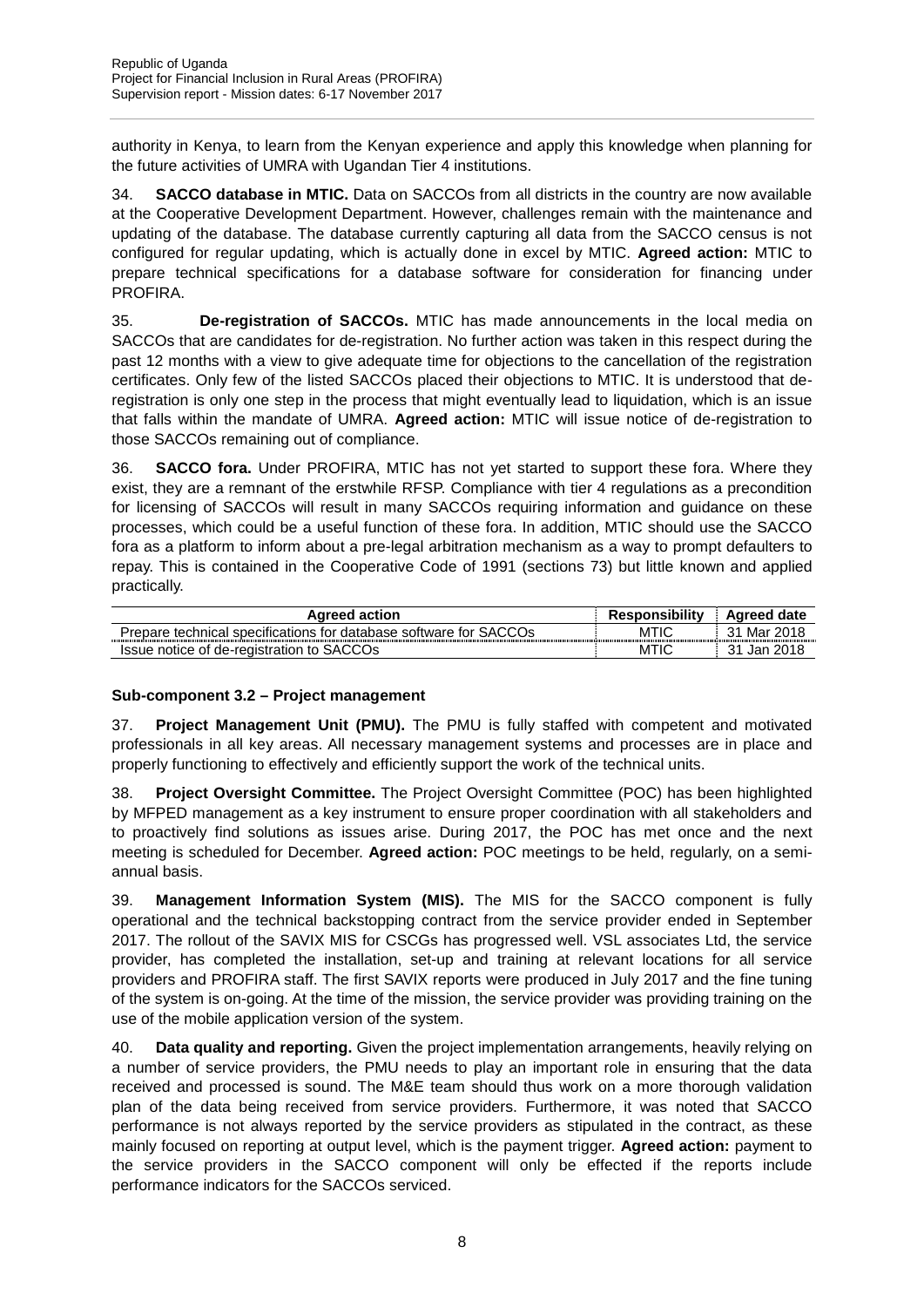41. **Logical framework**. IFAD has recently adopted a new Operational Results Management System (ORMS) to streamline key corporate results reporting. The logical framework is a key reporting tool in ORMS. The mission has worked with the M&E team to review and validate the PROFIRA logical framework and retrofit key core indicators as necessary to ensure its compliance with the ORMS.

42. **Knowledge management.** The main KM tool being used by the project is the reflection forums, where all stakeholders are invited in each region to reflect on the implementation and challenges of the interventions, as well as specific forums with services providers of each component. This generates a wealth of knowledge and lessons. As PROFIRA is nearing its midterm, more efforts need to be done in capture these lessons.

43. **Gender and youth.** The project is on track to reach its targets on women participation, set at 30% for women in SACCO membership (31% actual as of June 2017) and 70% among CSCG members (74% actual as of June 2017). For youth participation, targets are being achieved for the CSCGs (15% actual at June 2017, as per target) while they lag behind for SACCOs, with only 8% of youth membership against a target of 15%). Project indicators are disaggregated by gender and youth. Service providers have been sensitized on the importance of disaggregating their outreach numbers and have been reporting accordingly. It was however noted during the field visits that women participation in the board and decision making bodies of SACCOs is still inadequate. The PMU should sensitize the service providers on ensuring that attention be given to this area when trainings are being rolled out.

44. **Mid-term Review.** The Project has just entered its fourth year of implementation and is thus approaching the middle of its implementation period. IFAD and the Government agree that a Mid-term Review (MTR) will be timely and useful at this stage to reflect on any necessary adjustments to further improve the performance of an already successful project, as well as to allow for a strategic reflection on the project's contribution to the development of the sector. A team of experienced individual consultants will be recruited to support the PMU in undertaking this exercise. **Agreed action:** MTR to be undertaken in May 2018.

| <b>Agreed action</b>                                                   | Responsibility  | <b>Agreed date</b> |
|------------------------------------------------------------------------|-----------------|--------------------|
| Hold Project Oversight Committees regularly                            | MFPFD           | Continuous         |
| Pay SACCOs' SPs only if reports include SACCOs' performance indicators | PML             | Continuous         |
| Undertake MTR                                                          | <b>PMU/IFAD</b> | 30 May 2018        |

### **E. Fiduciary aspects**

45. **Financial management.** The project is using the government recommended Integrated Financial Management System (IFMS). IFMS permits in principle customised reporting and the PMU is working with the Accountant General's office to use operationalize this option in order to meet the project reporting requirements. So far, some progress has been made and an SoE can be generated with all the required disclosures, although based on spot, rather than historical, exchange rates. Furthermore, while at data capture expenses can be segregated by category, component and activity, the required reporting templates cannot be produced due to the restricted access to the analytical reporting tools embedded within the system. To meet the project's reporting needs, Sage Pastel is therefore still being used alongside IFMS, which implies a cumbersome process and considerable duplication for data entry. This however, allows to ensure proper financial reporting as per IFAD requirements. **Agreed action:** the PMU will continue to liaise with the Accountant General's office to enable SoEs to reflect the historical exchange rate and develop the required analytical reporting templates in IFMS.

46. **Disbursement of IFAD Loan.** As of 31 October 2017, the cumulative disbursement for the IFAD loan stood at SDR 7.9 million, representing 41% of the total allocation of SDR 19.3 million. Considering WA 12 for USD 340,952, already with the Accountant General for processing, will raise the disbursement rate to 42%. This means an impressive increase over the last 9 months, from 22% in January 2017, with a change the project performance from moderately unsatisfactory to moderately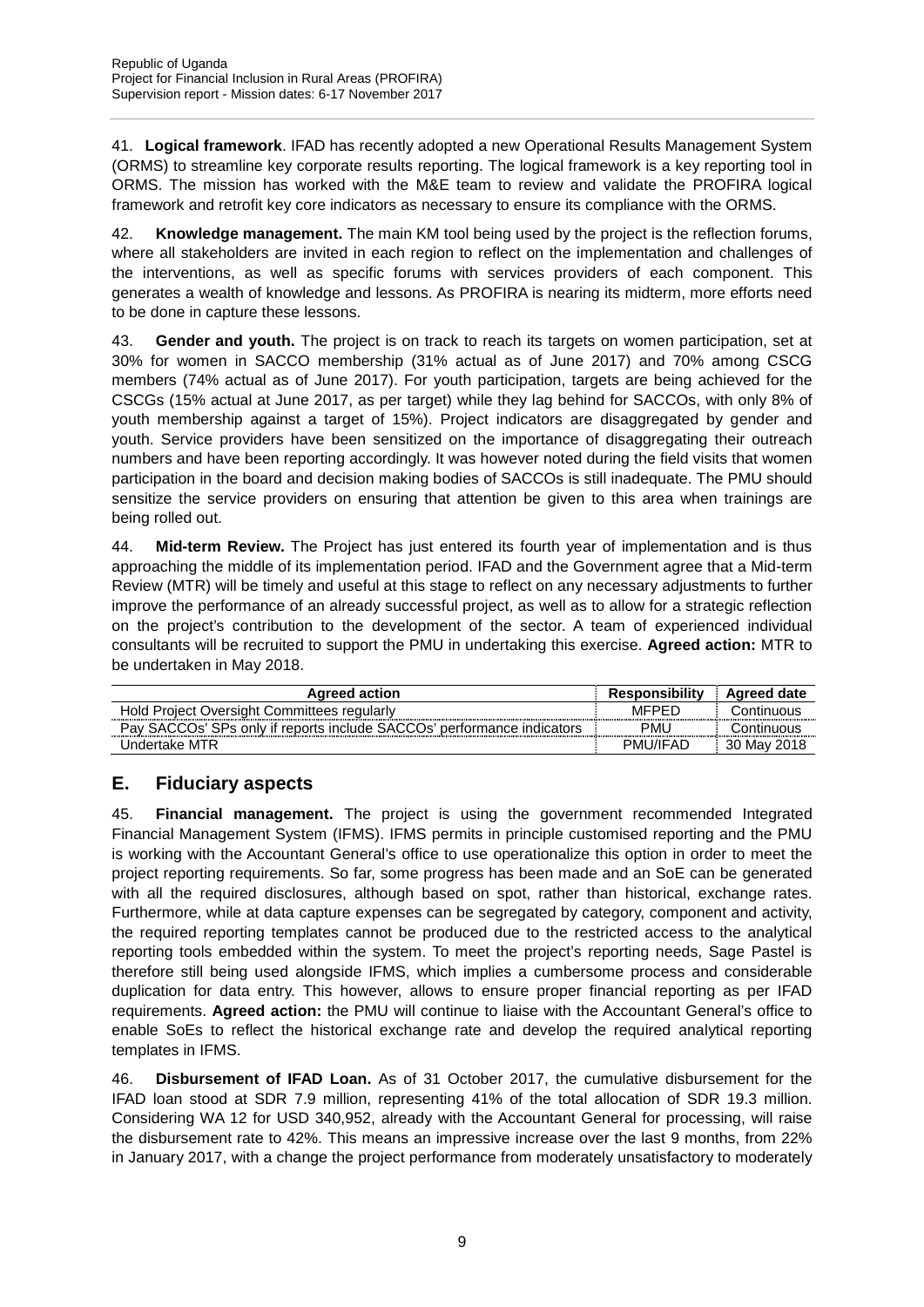satisfactory in less than one year. This upward trend is highly likely to continue, given that all contracts for service provision are performing well and procurement for new contracts is on schedule.

47. **Designated account.** As at 30 October 2017, the designated and operation accounts had a combined cash balance of USD 2.1 million (73% of initial advance). The WA in the pipeline was USD 340,952 (11%) and funds withdrawn and not claimed were USD 459,713 (15%). The expected payments for the next two months are estimated at approximately USD 1.33 million. Given the above, the mission does not foresee any liquidity issues for the project. This represents good cash flow management practice.

48. **Disbursement of IFAD Grant**. Currently, IFAD has disbursed to CCA a total of USD 0.747 million (74.8%). Since disbursements are done directly by IFAD to CCA, these are not properly captured in the project's financial reporting. **Agreed action:** CCA will provide regularly to the PMU the SoEs used to request replenishments from IFAD, to allow for their incorporation into the project books of account.

49. **SoEs review**. Documentary support for SOEs included in Withdraw Applications (WA) 10, 11, and 12 were reviewed on sample basis (30% of expenditure items) and found to be adequate. A systematic filing system is in place to enable easy access to the payment vouchers.

50. **AWPB execution.** Current execution AWPB 2017/18 stands at 8% (UGX 1.9 billion out of 24 billion). This performance may seem low after four months of implementation, but it is mainly attributed to the batching of payments for the contracts for service providers and the fact that the IFMS was closed to the users during the months of July and August. Given the expenditures in the pipeline for contracted service providers, however, AWPB execution is expected to 'jump' to 28% during the second quarter.

51. **Counterpart funds**. GoU counterpart financing is to cover for taxes and the PMU office rent. To date, 9% (USD 442,000) of the foreseen USD 4.9 million has been disbursed. Since a large number of the contracts are being implemented by NGOs, which are tax exempt, actual counterpart financing will continue to be low when measured against the target as per the Financing Agreement. Office rent is always paid on time. Overall, the required GoU counterpart financing is available as and when needed and no shortages nor delays have so far been registered.

52. **Compliance with loan covenants.** The project is in full compliance with the loan covenants.

53. **Procurement.** Procurement systems, controls and templates as per PPDA (Public Procurement and Disposal of public assets Authority) regulations and IFAD guidelines are fully in place and complied with. The quality of procurement processes is overall highly satisfactory. All major procurements for service providers have already been completed and most of the remaining ones as per the current year procurement plan (PP) are either through micro-procurement or request for quotations. To ensure transparency, and value for money, a market survey has been conducted by the user departments to ascertain market prices for assorted items, on the basis of which proforma invoices will be collected. The only major procurement remaining to be carried out is the procurement of service providers for the second phase for component 2. This is now at the level of expression of interest and is being carried out as per plan.

54. **Contract management.** This function is partly effected through the IFMS, through which the project can efficiently track all payments on a particular commitment and feed them into the contract monitoring forms (CMF). Some shortfalls were identified with respect to the contract for VSL Associates for the SAVIX system, whose duration goes beyond project completion, as well as with respect to the payments of facilitation fees to the DCOs, for which no formal agreement is in place to define their eligibility as project expenditures. **Agreed actions:** amend the VSL Associates contract and the MTIC MoU to cater for the above shortfalls.

55. **Statutory Audit**. The draft audited financial statements for the year ended on 30 June 2017 have been submitted to the Auditor General for review and approval. The mission has reviewed them and noted that an unqualified opinion was issued by the external auditors. A few issues were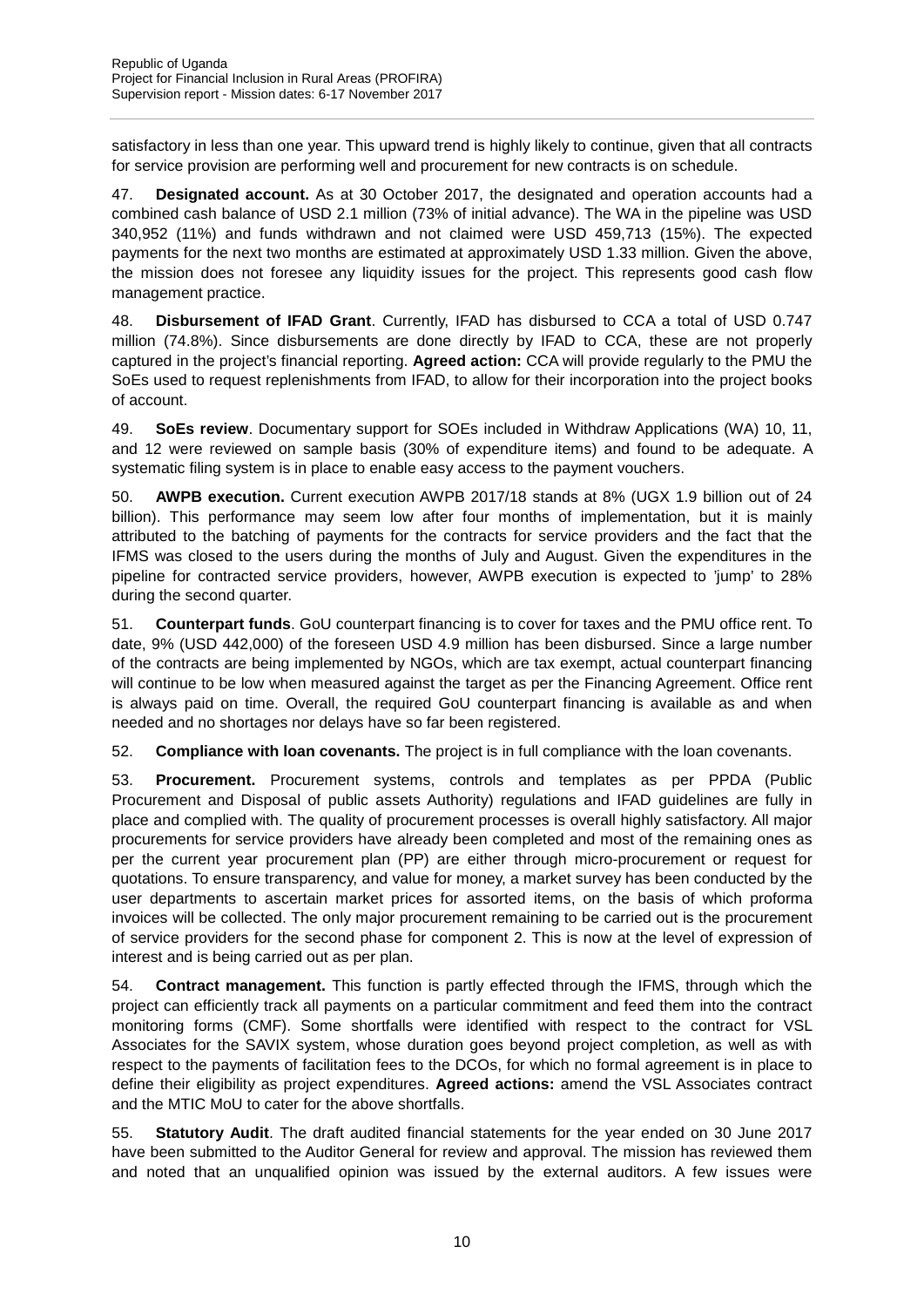highlighted in the management letter that are not of financial management nature, but mainly pertain to performance of contracted service providers.

56. **Internal Audit.** An annual audit plan was prepared by the Internal Audit firm, and the mission finds the scope and objective of the audit adequate. The reports too, were found to be of high quality. However, since there is increased activity in the field and given that the external auditor has highlighted issues related to the performance of contracted service providers, the internal audit should ensure regular field verifications.

| <b>Agreed action</b>                                                  | Responsibility | Agreed date |
|-----------------------------------------------------------------------|----------------|-------------|
| Follow-up with the AG's office to ensure relevant reporting from IFMS | PMU            | Continuous  |
| Amend contract for VSL associates and MTIC MoU                        | PMU            | 31 Dec 2017 |

### **F. Conclusion**

57. A summary of the main actions agreed is provided at the end of each section above. It is agreed that the next IFAD Implementation Support Mission will be combined with the Mid-Term Review planned for second quarter of 2018. A Supervision and Implementation Support Mission will then be undertaken in the last quarter of 2018. This Aide Memoire was discussed and agreed upon in a wrap up meeting on 17 November 2017, chaired by Ms Maris Wanyera, Director of Debt and Cash Management. The mission members, as well as the PMU, relevant staff from MFPED and other key stakeholders also participated in the meeting. IFAD and the Government of Uganda endorse the findings of the mission.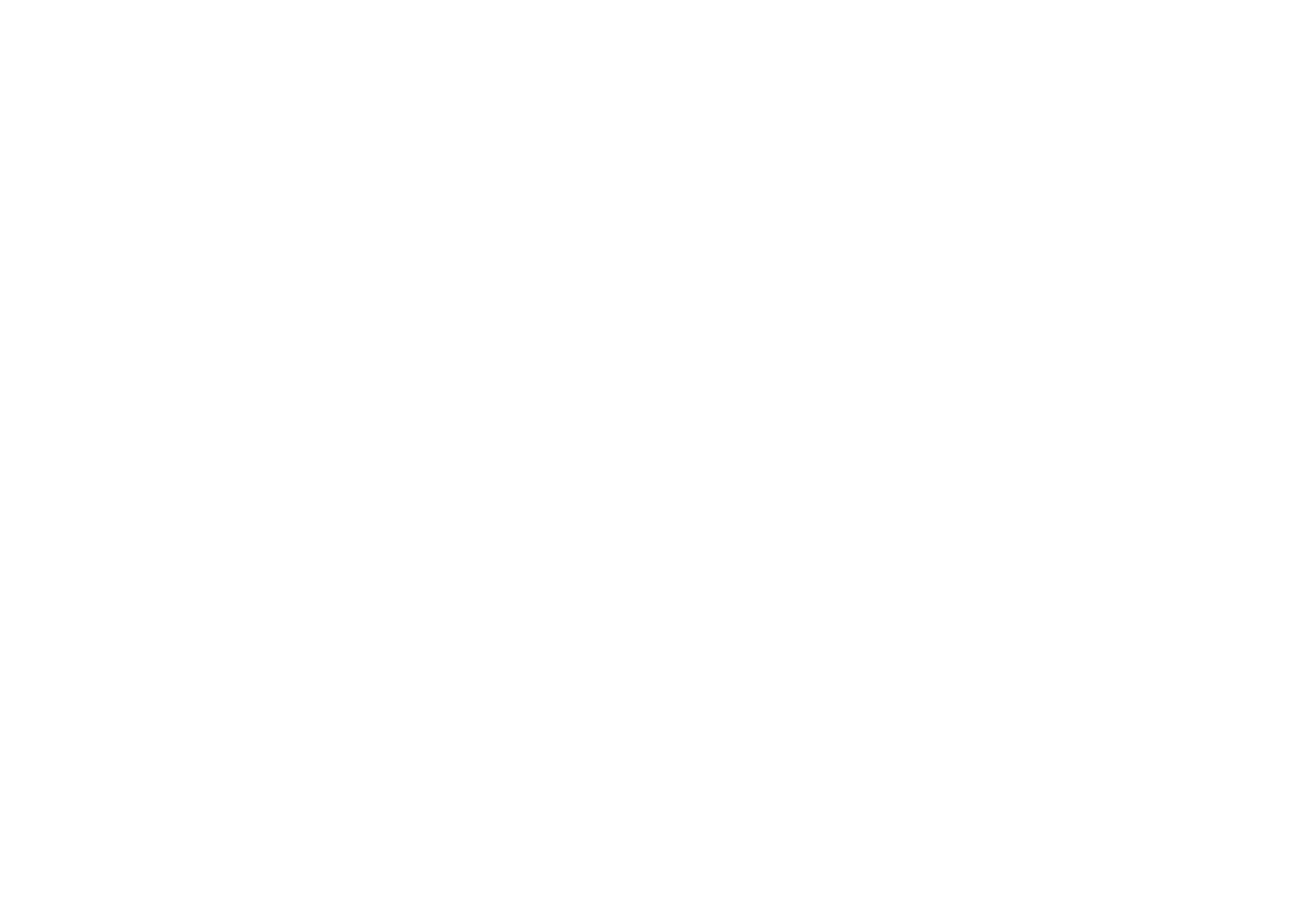# **Appendix 1: Updated logical framework: Progress against objectives, outcomes and outputs**

|                                                                                      | <b>Indicators</b>                                                                                                                                              |                               |                                                                                           |                             |                                                                                               | <b>Means of Verification</b>                                |                                                                                      | Project Yr 3 - 2017    |                        |                       |         |
|--------------------------------------------------------------------------------------|----------------------------------------------------------------------------------------------------------------------------------------------------------------|-------------------------------|-------------------------------------------------------------------------------------------|-----------------------------|-----------------------------------------------------------------------------------------------|-------------------------------------------------------------|--------------------------------------------------------------------------------------|------------------------|------------------------|-----------------------|---------|
| <b>Results</b><br>Hierarchy                                                          | <b>Name</b>                                                                                                                                                    | <b>Multiplier Name</b>        | <b>Baseline</b><br>2015                                                                   | Mid-<br><b>Term</b><br>2018 | End<br><b>Target</b><br>2021                                                                  | <b>Source</b>                                               | <b>Assumption</b>                                                                    | Year<br><b>Targets</b> | Year<br><b>Results</b> | <b>Cumulativ</b><br>е |         |
|                                                                                      | Households receiving project<br>services                                                                                                                       | <b>Beneficiary Households</b> | 300 000                                                                                   | 525 000                     | 750 000                                                                                       |                                                             | A dynamic<br>economy that<br>allows for<br>investment in<br>enterprises<br>and other |                        | 468 750                | 482 514               | 482 514 |
|                                                                                      | Total number of<br>beneficiaries/individuals receiving<br>project services                                                                                     | <b>Beneficiary people</b>     | 300 000                                                                                   | 525 000                     | 750 000                                                                                       | M&E data                                                    |                                                                                      | 468 750                | 482 514                | 482 514               |         |
|                                                                                      | Individuals receiving project<br>services (men)                                                                                                                | <b>Beneficiary Men</b>        | 150 000                                                                                   | 262 500                     | 375 000                                                                                       | (Results)<br>Framework)                                     |                                                                                      | 234 375                | 241 257                | 241 257               |         |
| (OUTREACH)                                                                           | Individuals receiving project<br>services (Youth)                                                                                                              | <b>Beneficiary Youth</b>      | 45 000                                                                                    | 78 750                      | 112 500                                                                                       | Service<br>Provider                                         | income<br>generating                                                                 | 35 156                 | 36 189                 | 36 189                |         |
|                                                                                      | Individuals receiving project<br>services (women)                                                                                                              | <b>Beneficiary Women</b>      | 150 000                                                                                   | 262 500                     | 375 000                                                                                       |                                                             | Reports<br>activities.<br>Condicive Tier<br>4 Regulatory<br>Framework.               | 234 375                | 241 257                | 241 257               |         |
|                                                                                      | Estimated corresponding number of<br>total households members                                                                                                  | <b>Beneficiary people</b>     | 1800 000                                                                                  | 3150 000                    | 4500<br>000                                                                                   |                                                             |                                                                                      | 2812500                | 2895 084               | 2895084               |         |
| <b>PROJECT GOAL</b>                                                                  |                                                                                                                                                                |                               |                                                                                           |                             |                                                                                               |                                                             |                                                                                      |                        |                        |                       |         |
| <b>Project Goal</b><br>Increased income.<br>improved food<br>security and<br>reduced | % of the rural poor in the selected<br>project intervention areas with<br>improvements in assets ownership<br>index and food security at project<br>completion | Percent of the rural<br>poor  | Wealth<br>Quintiles:<br>$1(-1.13);$<br>$2(-0.67)$ ;<br>$3(-0.27);$<br>4(0.47);<br>5(1.59) |                             | Wealth<br>Quintiles:<br>$1(-0.904);$<br>$2(-0.536);$<br>$3(-0.216);$<br>4(0.564);<br>5(1.908) | Household<br>Level<br><b>Baseline</b><br>Mid-term<br>Review | (A) Political<br>stability                                                           |                        |                        |                       |         |
| vulnerability in                                                                     | Prevalence of child malnutrition in                                                                                                                            | weight for age                | 14.1%                                                                                     |                             | 11.3%                                                                                         | Impact Study                                                |                                                                                      |                        |                        |                       |         |
| rural areas                                                                          | rural households (data<br>disaggregated by gender) at project                                                                                                  | height for age                | 18.2%                                                                                     |                             | 14.6%                                                                                         | Project                                                     |                                                                                      |                        |                        |                       |         |
|                                                                                      | completion                                                                                                                                                     | weight for height             | 4%                                                                                        |                             | 3.2%                                                                                          | Completion                                                  |                                                                                      |                        |                        |                       |         |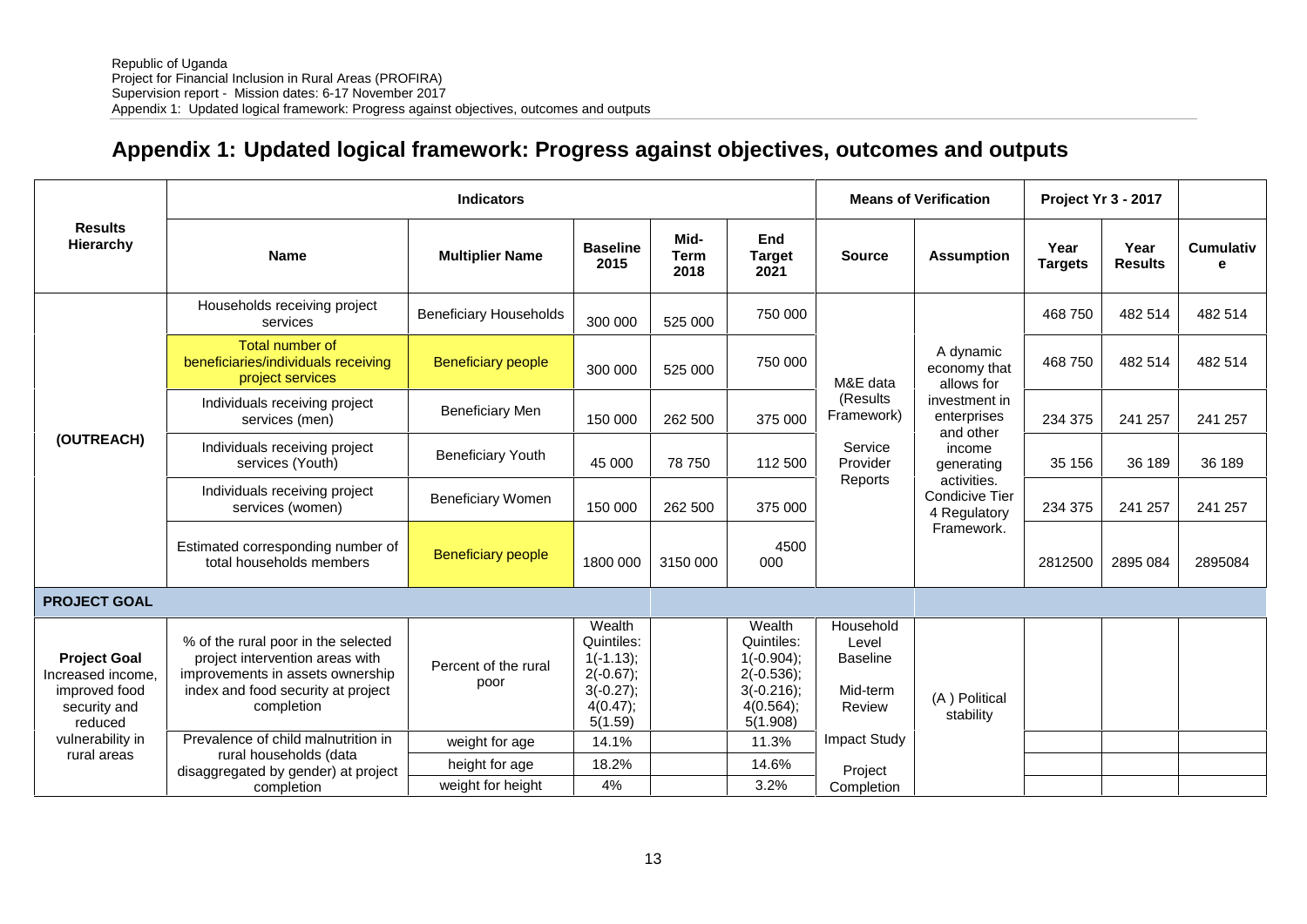Republic of Uganda Project for Financial Inclusion in Rural Areas (PROFIRA)

Supervision report - Mission dates: 6-17 November 2017

Appendix 1: Updated logical framework: Progress against objectives, outcomes and outputs

|                                                                                                                                          | Improved Women's Empowerment<br>in Agriculture Index (WEAI).                                             | <b>WAEI</b>                                                       | 84.98%  |         |           | Study                                                                                                    |                                                                                                                                                                                                                                                                |         |         |             |
|------------------------------------------------------------------------------------------------------------------------------------------|----------------------------------------------------------------------------------------------------------|-------------------------------------------------------------------|---------|---------|-----------|----------------------------------------------------------------------------------------------------------|----------------------------------------------------------------------------------------------------------------------------------------------------------------------------------------------------------------------------------------------------------------|---------|---------|-------------|
| <b>DEVELOPENT</b><br><b>OBJECTIVE</b>                                                                                                    |                                                                                                          |                                                                   |         |         |           |                                                                                                          |                                                                                                                                                                                                                                                                |         |         |             |
| <b>Development</b><br><b>Objective</b>                                                                                                   |                                                                                                          | <b>Active Borrowers</b>                                           |         |         |           | M&E Data                                                                                                 | Supported                                                                                                                                                                                                                                                      |         |         |             |
| <b>Sustainably</b><br>increase the                                                                                                       | Persons in rural areas accessing                                                                         | <b>Active Borrowers</b>                                           |         |         |           | (Results)<br>Framework)                                                                                  | FSPs provide<br>quality and                                                                                                                                                                                                                                    |         |         |             |
| access to and<br>use of financial                                                                                                        | financial services                                                                                       | <b>Voluntary Savers</b>                                           |         |         |           | Service<br>Provider                                                                                      | user-friendly<br>financial                                                                                                                                                                                                                                     |         |         |             |
| services by the<br>rural poor                                                                                                            |                                                                                                          | <b>Voluntary Savers</b>                                           |         |         |           | Reports                                                                                                  | services                                                                                                                                                                                                                                                       |         |         |             |
| <b>OUTCOMES</b>                                                                                                                          |                                                                                                          |                                                                   |         |         |           |                                                                                                          |                                                                                                                                                                                                                                                                |         |         |             |
| Outcome 1:<br>Sustainably<br>increase the<br>access to and use<br>of financial<br>services by the<br>rural poor through<br><b>SACCOS</b> | Members of project supported<br>SACCOs that actively save<br>increasing amounts and repay<br>SACCO loans | Number of fully paid-up<br>members in supported<br><b>SACCOS</b>  | 717 159 | 954 539 | 1 270 491 | M&E data<br>(Results<br>Framework)<br>Service<br>Provider<br>Reports<br><b>UCSCU</b><br>Annual<br>Report | (A) Dynamic<br>economy<br>creates<br>opportunities<br>for investment<br>in enterprises<br>and other<br>income<br>generating<br>activities<br>(A) Conducive<br>Tier 4<br>regulation<br>passed (R)<br>MTIC not able<br>to provide<br>effective<br>regulation/sup | 867 762 | 410 224 | 410224      |
|                                                                                                                                          |                                                                                                          | % of fully paid-up<br>female members in<br>supported SACCOs       | 23.8%   | 30%     | 30%       |                                                                                                          | port to<br><b>SACCOs</b>                                                                                                                                                                                                                                       | 30%     | 31%     | $\mathbf 0$ |
|                                                                                                                                          |                                                                                                          | % of fully paid-up youth<br>members in supported<br><b>SACCOs</b> | $\sim$  | 15%     | 15%       |                                                                                                          | (R) Self Help<br>Group policy<br>paper allows                                                                                                                                                                                                                  | 15%     | 8%      | 8%          |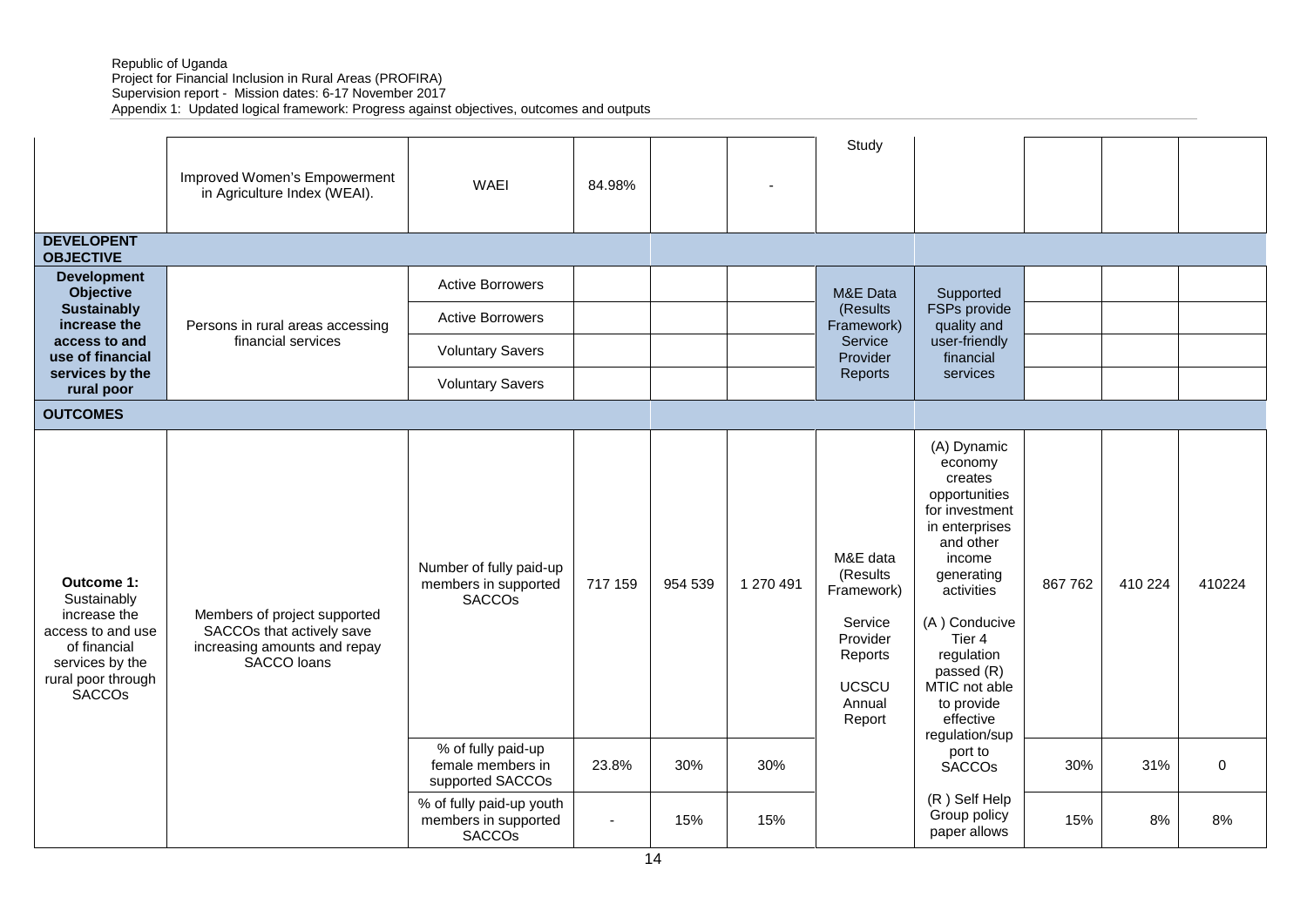|                                                                                                                           | Number of financial service<br>providers supported in delivering<br>outreach strategies, financial<br>products and services to rural areas            | Number of project<br>supported SACCOs                                                              |         | 500     | 500              | injection of<br>external<br>government<br>financing into                     |         |         |             |
|---------------------------------------------------------------------------------------------------------------------------|-------------------------------------------------------------------------------------------------------------------------------------------------------|----------------------------------------------------------------------------------------------------|---------|---------|------------------|------------------------------------------------------------------------------|---------|---------|-------------|
|                                                                                                                           | % of project supported SACCOs<br>that offer at least 2 savings and 3<br>loan products to their members                                                | Percent of SACCOs                                                                                  | 97.80%  | 100%    | 100%             | community<br>savings and<br>credit groups                                    | 100%    | 100%    | 100%        |
|                                                                                                                           | Total Share Capital in supported<br>SACCOs (UG Shs million)                                                                                           | <b>Total Share Capital in</b><br>supported SACCOs<br>(UG Shs million)                              | 60,472  | 80 823  | 107 576          | (R) Project<br>supported<br>SACCOs not                                       | 73 476  | 35 170  | 35 170      |
|                                                                                                                           | Total savings in supported<br>SACCOs (UG Shs million)                                                                                                 | Total savings in<br>supported SACCOs<br>(UG Shs million)                                           | 90,425  | 120 870 | 160 878          | able to attain<br>financial<br>sustainability                                | 109 882 | 81 517  | 81 517      |
|                                                                                                                           | Total loan portfolio in supported<br>SACCOs (UG Shs million)                                                                                          | Total loan portfolio in<br>supported SACCOs<br>(UG Shs million)                                    | 151,180 | 201 936 | 268 777          | (R) Failure of<br>UCSCU to<br>attain<br>operational                          | 183 579 | 163 910 | 163 910     |
|                                                                                                                           | Percentage of partner financial<br>service providers with operational<br>self-sufficiency above 100% by<br>project end                                | % of project supported<br>SACCO <sub>s</sub> attain<br>operational<br>sustainability<br>(OSS 100%) | 85.90%  | 100%    | 100%             | sustainability<br>after five years<br>undermines<br>conducive<br>environment | 100%    | 51%     | 51%         |
|                                                                                                                           | Percentage of partner financial<br>service providers with PAR 30<br>days below 5%                                                                     | Percentage of supported<br>SACCOs with PAR 30<br>days below 5%                                     |         |         |                  | for SACCOs                                                                   |         |         |             |
|                                                                                                                           | UCSCU has sustainability of<br>operating income, covering 100% of<br>operating expenses by PY5                                                        | % of operating<br>expenses covered by<br><b>UCSCU</b>                                              | 31%     | 75%     | 100%             |                                                                              | 61%     | 47%     | $\mathbf 0$ |
| <b>Outcome 2:</b>                                                                                                         |                                                                                                                                                       | Number of members in<br>the newly established<br><b>CSCGs</b>                                      | 0       | 187.500 | 375000           |                                                                              | 140 625 | 72 290  | 72 290      |
| Sustainably<br>increase the<br>access to and use<br>of financial<br>services by the<br>rural poor through<br><b>CSCGs</b> | Members of newly created CSCGS<br>actively save in groups with<br>increasing amounts of weekly<br>savings and annual pay-outs in<br>each annual cycle | % of female members<br>in the newly<br>established CSCGs                                           | 0       | 131,250 | 262,500<br>(70%) |                                                                              | 70%     | 74%     | 74%         |
|                                                                                                                           |                                                                                                                                                       | % of youth members in<br>the newly established<br><b>CSCGs</b>                                     | 0       | 56,250  | 112,500<br>(15%) |                                                                              | 15%     | 36%     | $\pmb{0}$   |

|           | 500     | 500              | injection of<br>external<br>government<br>financing into                     |         |         |             |
|-----------|---------|------------------|------------------------------------------------------------------------------|---------|---------|-------------|
| 97.80%    | 100%    | 100%             | community<br>savings and<br>credit groups                                    | 100%    | 100%    | 100%        |
| 60,472    | 80 823  | 107 576          | (R) Project<br>supported<br>SACCOs not                                       | 73 476  | 35 170  | 35 170      |
| 90,425    | 120 870 | 160 878          | able to attain<br>financial<br>sustainability                                | 109 882 | 81 517  | 81 517      |
| 151,180   | 201 936 | 268 777          | (R) Failure of<br>UCSCU to<br>attain                                         | 183 579 | 163 910 | 163 910     |
| 85.90%    | 100%    | 100%             | operational<br>sustainability<br>after five years<br>undermines<br>conducive | 100%    | 51%     | 51%         |
|           |         |                  | environment<br>for SACCOs                                                    |         |         |             |
| 31%       | 75%     | 100%             |                                                                              | 61%     | 47%     | $\pmb{0}$   |
| $\pmb{0}$ | 187,500 | 375000           |                                                                              | 140 625 | 72 290  | 72 290      |
| $\pmb{0}$ | 131,250 | 262,500<br>(70%) |                                                                              | 70%     | 74%     | 74%         |
| $\pmb{0}$ | 56,250  | 112,500<br>(15%) |                                                                              | 15%     | 36%     | $\mathbf 0$ |
|           |         |                  |                                                                              |         |         |             |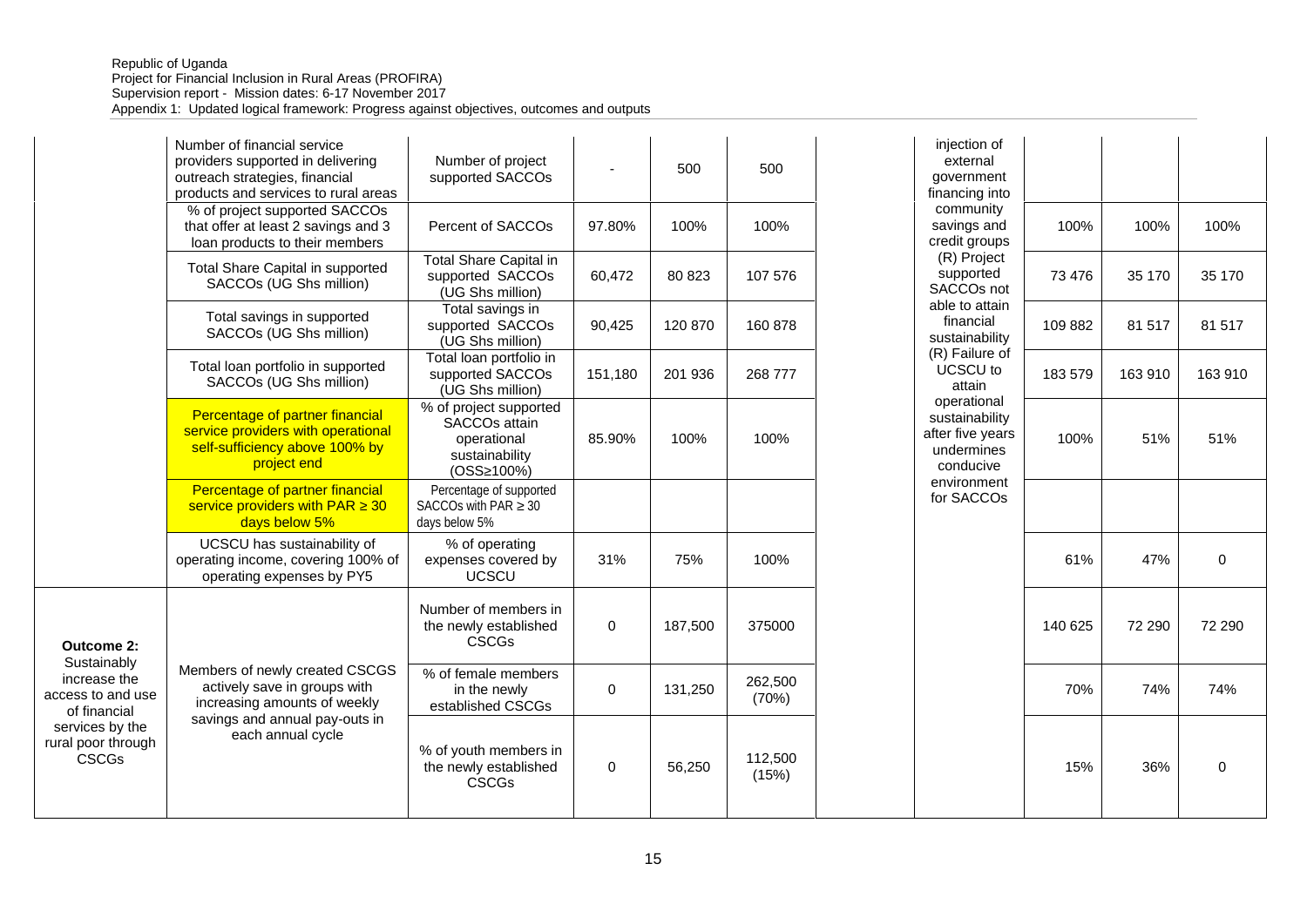#### Republic of Uganda Project for Financial Inclusion in Rural Areas (PROFIRA) Supervision report - Mission dates: 6-17 November 2017 Appendix 1: Updated logical framework: Progress against objectives, outcomes and outputs

|                                                                                                                                                              | Number of financial service<br>providers supported in delivering<br>outreach strategies, financial<br>products and services to rural areas  | Number of new<br><b>CSCGS</b>                                       |                          | 7 500        | 15 000       |                                   |                                                                                                                                                                   | 5 6 2 5      | 2 5 3 0 | 2530    |
|--------------------------------------------------------------------------------------------------------------------------------------------------------------|---------------------------------------------------------------------------------------------------------------------------------------------|---------------------------------------------------------------------|--------------------------|--------------|--------------|-----------------------------------|-------------------------------------------------------------------------------------------------------------------------------------------------------------------|--------------|---------|---------|
|                                                                                                                                                              | Members of mature CSCGS that                                                                                                                | Number of members in<br>the supported mature<br><b>CSCGs</b>        | 0                        | 187 500      | 375 000      |                                   |                                                                                                                                                                   | 28 1 25      |         |         |
|                                                                                                                                                              | have access to improved financial<br>services and have availed<br>themselves at least one such                                              | % of female members<br>in the supported mature<br><b>CSCGs</b>      | $\mathbf 0$              | 70%          | 70%          |                                   |                                                                                                                                                                   | 70%          |         |         |
|                                                                                                                                                              | service (credit, savings or<br>insurance)                                                                                                   | % of youth members in<br>the supported mature<br><b>CSCGs</b>       | $\mathbf 0$              | 15%          | 15%          |                                   |                                                                                                                                                                   | 15%          |         |         |
|                                                                                                                                                              | Number of financial service<br>providers supported in delivering<br>outreach strategies, financial<br>products and services to rural areas  | Number of mature<br><b>CSCGS</b>                                    |                          | 1 500        | 3 0 0 0      |                                   |                                                                                                                                                                   | 1 1 2 4      | 424     | 424     |
|                                                                                                                                                              | Cumulative savings in newly<br>established CSCGs (UG Shs<br>million)                                                                        | Cumulative savings in<br>newly established<br>CSCGs (UG million)    | $\mathbf 0$              |              |              |                                   |                                                                                                                                                                   |              | 4734    | 4734    |
|                                                                                                                                                              | Cumulative loan value in newly<br>established CSCGs (UG Shs<br>million)                                                                     | Cumulative loan value<br>in newly established<br>CSCGs (UG million) | $\mathbf 0$              |              |              |                                   |                                                                                                                                                                   |              | 4892    | 4 8 9 2 |
|                                                                                                                                                              | Cumulative savings in supported<br>mature CSCGs (UG Shs million)                                                                            | Cumulative savings in<br>supported mature<br>CSCGs (UG million)     | 0                        |              |              |                                   |                                                                                                                                                                   |              |         |         |
|                                                                                                                                                              | Cumulative loan value in supported<br>mature CSCGs (UG Shs million)                                                                         | Cumulative loan value<br>in supported mature<br>CSCGs (UG million)  | $\mathbf 0$              |              |              |                                   |                                                                                                                                                                   |              |         |         |
|                                                                                                                                                              | % of CSCGs formed are operational<br>after 3 years.                                                                                         | % of operational<br><b>CSCGs</b>                                    | $\overline{\phantom{a}}$ | 80%          | 80%          |                                   |                                                                                                                                                                   |              |         |         |
| Outcome 3:<br>Contributed to the<br>creation of a<br>conducive<br>environment for<br>the development<br>of inclusive<br>financial services<br>in rural areas | Number of existing/new laws, regulations,<br>policies or strategies proposed to policy<br>makers for approval, ratification or<br>amendment | Number of existing<br>laws and egulations<br>approved               |                          | $\mathbf{1}$ | $\mathbf{1}$ | <b>FSD</b><br>progress<br>reports | The proposed<br>institutions fail<br>to plan and<br>take<br>advantage of<br>the support<br>they are<br>eligible for<br>under the<br>project in a<br>timely manner | $\mathbf{1}$ | 1       | 1       |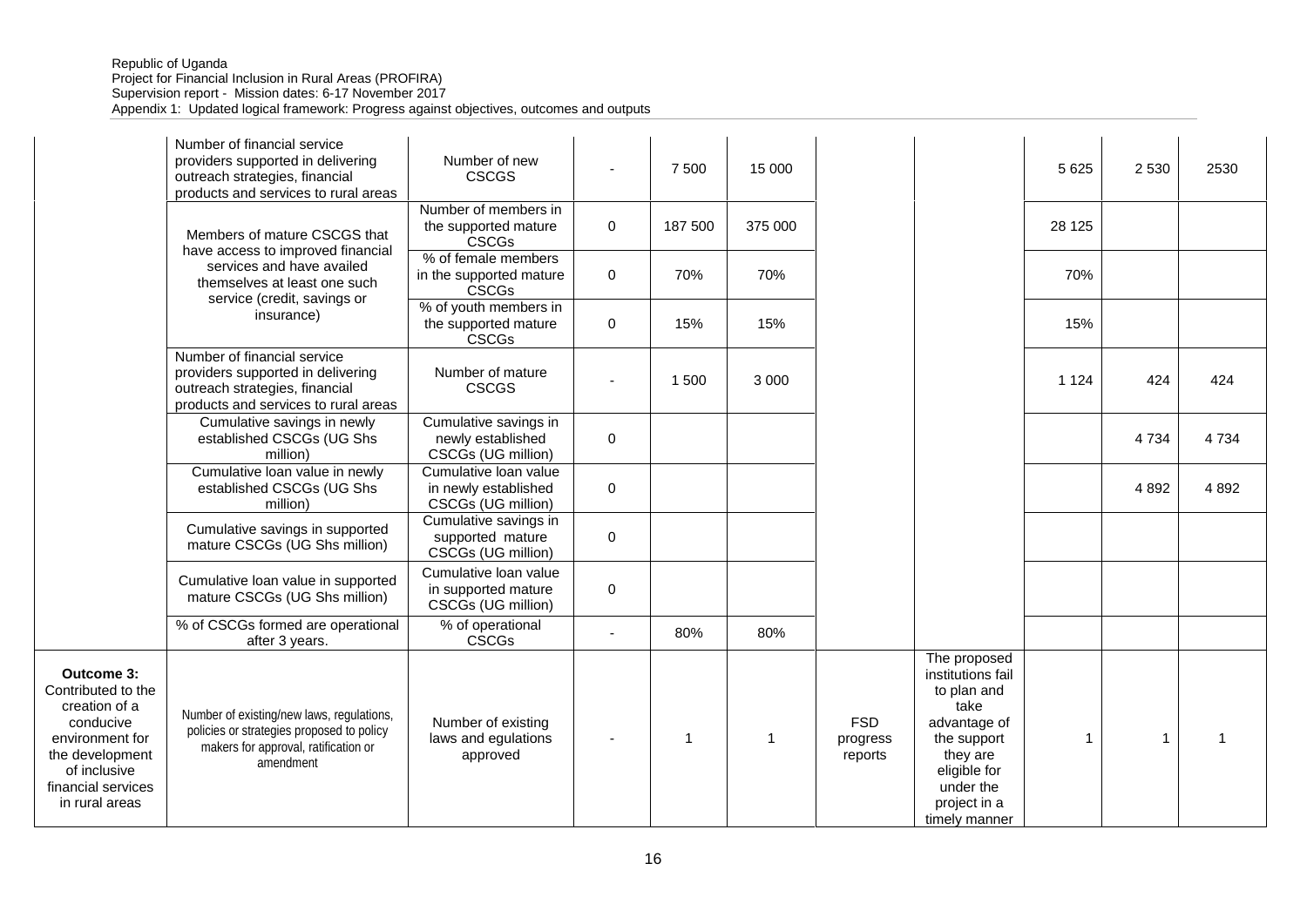Republic of Uganda

Project for Financial Inclusion in Rural Areas (PROFIRA)

Supervision report - Mission dates: 6-17 November 2017

Appendix 1: Updated logical framework: Progress against objectives, outcomes and outputs

| <b>OUTPUTS</b>                                               |                                                                                                                                                           |                                                                                                                                                                                                                                                                                   |     |     |                                        |                                              |     |     |     |
|--------------------------------------------------------------|-----------------------------------------------------------------------------------------------------------------------------------------------------------|-----------------------------------------------------------------------------------------------------------------------------------------------------------------------------------------------------------------------------------------------------------------------------------|-----|-----|----------------------------------------|----------------------------------------------|-----|-----|-----|
|                                                              |                                                                                                                                                           | Number of SACCOs<br>trained in six thematic<br>areas on demand                                                                                                                                                                                                                    | 350 | 350 |                                        |                                              | 210 | 304 | 304 |
|                                                              | Number of existing strong and<br>intermediate SACCOs trained in six<br>thematic areas addressing needs<br>over the project implementation                 | Number of SACCOs<br>provided with<br>continuous technical<br>assistance                                                                                                                                                                                                           | 210 | 350 |                                        |                                              | 70  | 304 | 304 |
|                                                              | period.                                                                                                                                                   | Number of SACCOs<br>provided with refresher<br>training in the six<br>thematic areas                                                                                                                                                                                              | 100 | 350 |                                        |                                              |     |     |     |
|                                                              |                                                                                                                                                           | Number of SACCOs<br>trained in credit and<br>default management                                                                                                                                                                                                                   | 500 | 500 |                                        |                                              | 330 | 254 | 254 |
| Output 1.1<br>Potential of                                   | All targeted beneficiary SACCOs<br>(500+) are trained in credit and<br>default management over the<br>project implementation period.                      | Number of SACCOs<br>provided with<br>continuous technical<br>assistance                                                                                                                                                                                                           | 330 | 500 | M&E data<br>Service<br>Provider        | Adequate                                     | 70  | 254 | 254 |
| existing SACCOs<br>to establish<br>sustainable<br>operations |                                                                                                                                                           | Number of SACCOs<br>provided with refresher<br>training in credit and<br>default management                                                                                                                                                                                       | 150 | 500 | Reports<br>Consolidated<br>Report from | allocation and<br>timely release<br>of funds |     |     |     |
| enhanced                                                     |                                                                                                                                                           | Number of SACCOs                                                                                                                                                                                                                                                                  | 50  | 150 | <b>SACCO</b><br>Developmen<br>t Unit   |                                              |     |     |     |
|                                                              | Number of existing strong and<br>intermediate SACCOs facilitated to<br>automate their Management<br>Information Systems (MIS) over the<br>project period. | Number of SACCOs<br>that already have a<br>software that will be<br>assisted to upgrade<br>equipment, if required<br>and obtain refresher<br>training to improve their<br>financial management<br>and prepare for<br>eventual prudential<br>regulation over the<br>project period | 60  | 100 |                                        |                                              |     |     |     |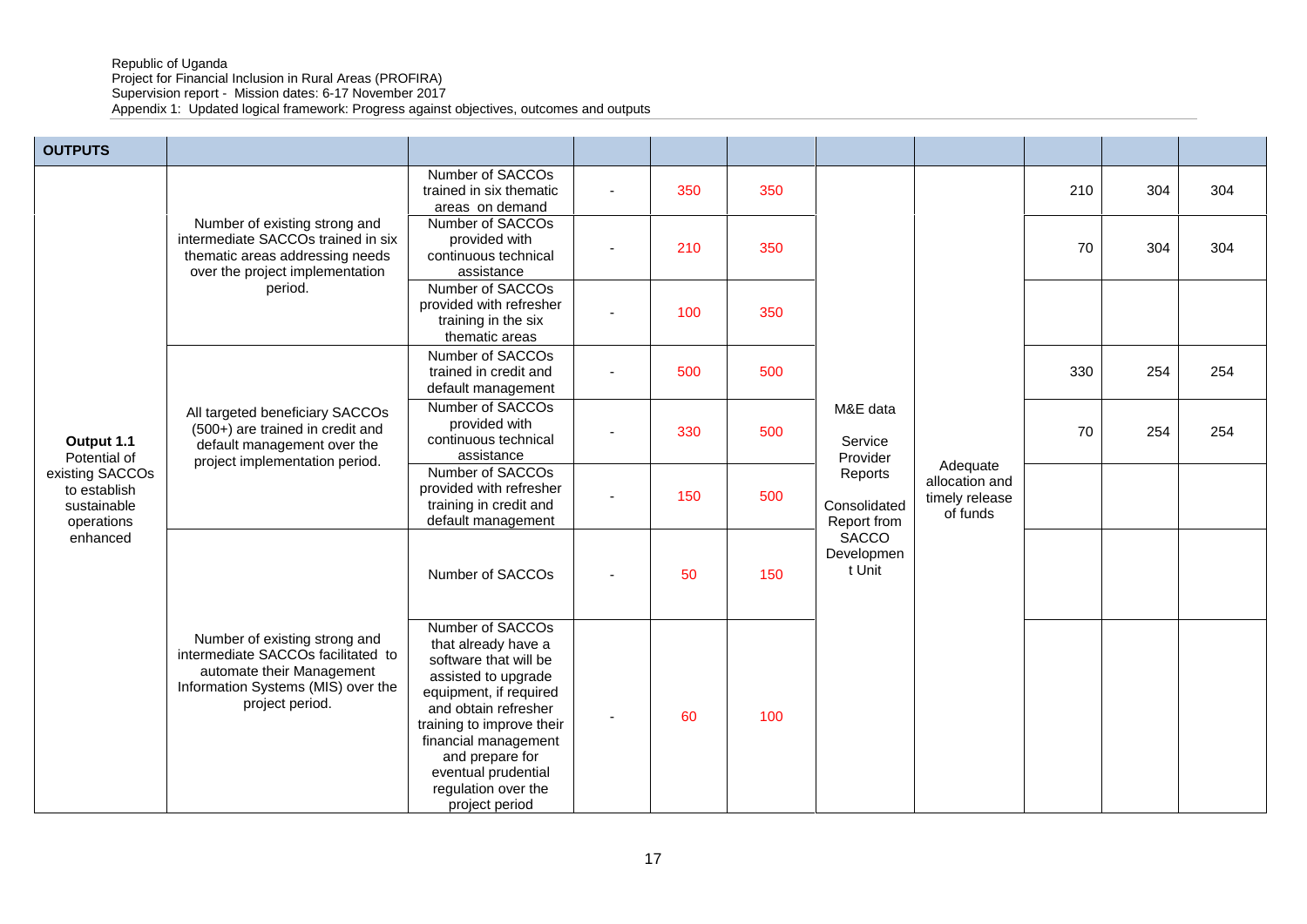#### Republic of Uganda Project for Financial Inclusion in Rural Areas (PROFIRA) Supervision report - Mission dates: 6-17 November 2017 Appendix 1: Updated logical framework: Progress against objectives, outcomes and outputs

| Output 1.2<br><b>UCSCU</b><br>enabled/facilitated<br>to develop into a<br>sustainable<br>SACCO Union | UCSCU provided with financial<br>support in form of performance-<br>based incentives, which will fund<br>the annual operating loss as<br>specified in the UCSCU Strategic<br>Plan over a period of five (5) years<br>of the project period. | <b>Financial Support</b><br>provided to UCSCU to<br>fund its annual<br>opperating loss (in<br>Uganda Shillings) | 1,176,00<br>0,000        | 3429<br>096 517 | 3 429 096<br>517 | <b>UCSCU</b><br>Progress<br>Reports                                               | 772 432<br>324 | 1 7 7 5<br>158 861 | 2 7 2 2<br>593 586 |
|------------------------------------------------------------------------------------------------------|---------------------------------------------------------------------------------------------------------------------------------------------------------------------------------------------------------------------------------------------|-----------------------------------------------------------------------------------------------------------------|--------------------------|-----------------|------------------|-----------------------------------------------------------------------------------|----------------|--------------------|--------------------|
| Output 2.1                                                                                           | Number of persons in rural areas trained<br>in financial literacy and/or use of financial<br>products and services                                                                                                                          | Persons trained in<br>basic financial literacy                                                                  | $\overline{\phantom{0}}$ | 131,250         | 262 500          |                                                                                   | 65 625         |                    |                    |
| CSCGs<br>established                                                                                 | Number of members in established<br>CSCGs trained in basic business<br>skill development modules                                                                                                                                            | Members trained in<br>business skill<br>development modules                                                     |                          | 131,250         | 262 500          | M&E data<br>Service                                                               | 65 625         | 73 370             | 73 370             |
| Output 2.2<br>Mature CSCGs<br>assisted to                                                            | Provided focused training and<br>promoted innovations, linkages and<br>partnerships amongst mature<br>CSCGS over the project period.                                                                                                        | Number of members in<br>mature CSCGs trained<br>in advanced financial<br>literacy modules                       |                          | 37,500          | 75 000           | Provider<br>Reports<br>Consolidated<br>Report from<br><b>CSCG</b><br>Support Unit | 18750          | 23.964             | 23.964             |
| expand their<br>operations                                                                           | Number of members in established<br>CSCGs trained in advanced<br>business skill development modules                                                                                                                                         | Number of members in<br>mature CSCGs trained<br>in advanced business<br>skill development<br>modules            |                          | 37,500          | 75 000           |                                                                                   | 18750          | 3 2 2 5            | 3 2 2 5            |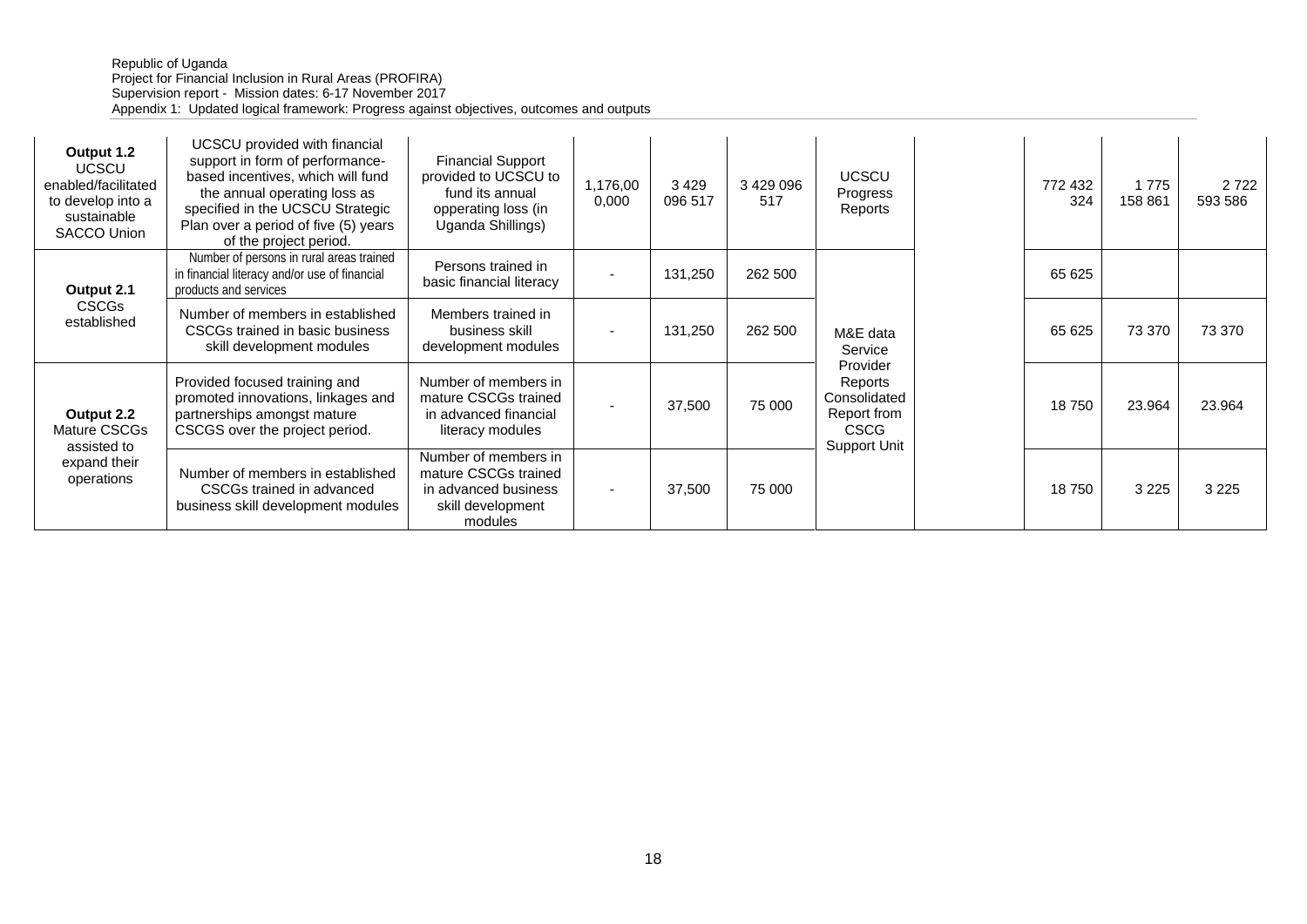# **Appendix 2: Summary of key actions to be taken within agreed timeframes**

| <b>NO</b> | <b>AGREED ACTION</b>                                                                                                                       | <b>RESPONSIBLE</b><br><b>PERSON/OFFICE</b> | <b>AGREED DATE</b>                 | <b>ACTION TAKEN</b>                                                                                                                                                                                                                                                                                         |
|-----------|--------------------------------------------------------------------------------------------------------------------------------------------|--------------------------------------------|------------------------------------|-------------------------------------------------------------------------------------------------------------------------------------------------------------------------------------------------------------------------------------------------------------------------------------------------------------|
| 1.        | Finalize SACCO selection for SACCO<br>Strengthening                                                                                        | <b>PMU</b>                                 | 31 <sup>st</sup> May, 2017         | Done. Working with service providers and District Commercial Officers, the project<br>was able to identify replacements for all SACCOs that were found dormant/closed.<br>However, this exercise of replacing SACCOs might continue as SACCOs face<br>challenges in order to maintain the targeted numbers. |
| 2.        | Finalize additional MoUs for SACCO<br>Strengthening                                                                                        | <b>PMU</b>                                 | 31 <sup>st</sup> May, 2017         | Done. MOUs for the SACCOs that will replace the dormant/closed SACCOs, have<br>been prepared, signed and delivery to respective SACCOs has been done. New<br>ones will continue to be signed as and when deemed necessary.                                                                                  |
| 3.        | Renegotiate with SPs the contracts based<br>on final SACCO numbers                                                                         | PMU/SP                                     | 30 <sup>th</sup> June, 2017        | Stayed. The project focused on identifying replacements for all SACCOs that were<br>found dormant/closed, so as to maintain the same number of SACCOs targeted in<br>the existing service providers' contracts.                                                                                             |
| 4.        | Start monthly TA visits to all SACCOs<br>immediately after the first training                                                              | <b>SPs</b>                                 | Continuous                         | Done. Service providers are providing TA to all supported project SACCOs<br>according to their work plans.                                                                                                                                                                                                  |
| 5.        | Sign first MIS "basic" matching grant<br>agreements with SACCOS                                                                            | <b>PROFIRA</b>                             | 31 <sup>ST</sup> May, 2017         | Yet to be achieved. The Project had a working meeting with MIS vendors and<br>beneficiary SACCOs for 20 <sup>th</sup> September 2017, to address this action.                                                                                                                                               |
| 6.        | Reduce the UCSCU grant for 2016/17 to<br>76% of the maximum possible grant level -<br>to UGX 587 million, communicate formally<br>to UCSCU | <b>FAM/PROFIRA</b>                         | 31 <sup>st</sup> March, 2017       | Done. The UCSCU grant amount was adjusted accordingly.                                                                                                                                                                                                                                                      |
| 7.        | Adjust UCSCU's Q2 release to recover the<br>excess funds of UGX 46.25 million released<br>in Q1 of 2016/17                                 | <b>FAM/PROFIRA</b>                         | 31 <sup>ST</sup> March, 2017       | Done. The disbursements made to UCSCU for Q2, Q3 & Q4 of the FY 2016/17,<br>were accordingly adjusted to recover the UGX 46.25 million released in Q1 of<br>2016/17.                                                                                                                                        |
| 8.        | Increase training focus on business<br>development and project selection                                                                   | <b>SPs</b>                                 | Continuous                         | Service providers supporting the establishment of groups have started providing<br>business skills training.                                                                                                                                                                                                |
| 9.        | Organize workshops on Component 2 for<br>all DCDOs in programme area                                                                       | CBFSM/PMU/SPs                              | 31 <sup>st</sup> December,<br>2017 | Ongoing. Forty (40) DCDOs have been trained in financial literacy by Bank of<br>Uganda. Twenty-one (21) DCDOs were trained in the CSCG methodology in April<br>2017. The same trainings have been planned for the rest of the DCDOs in the<br>remaining part of this financial year.                        |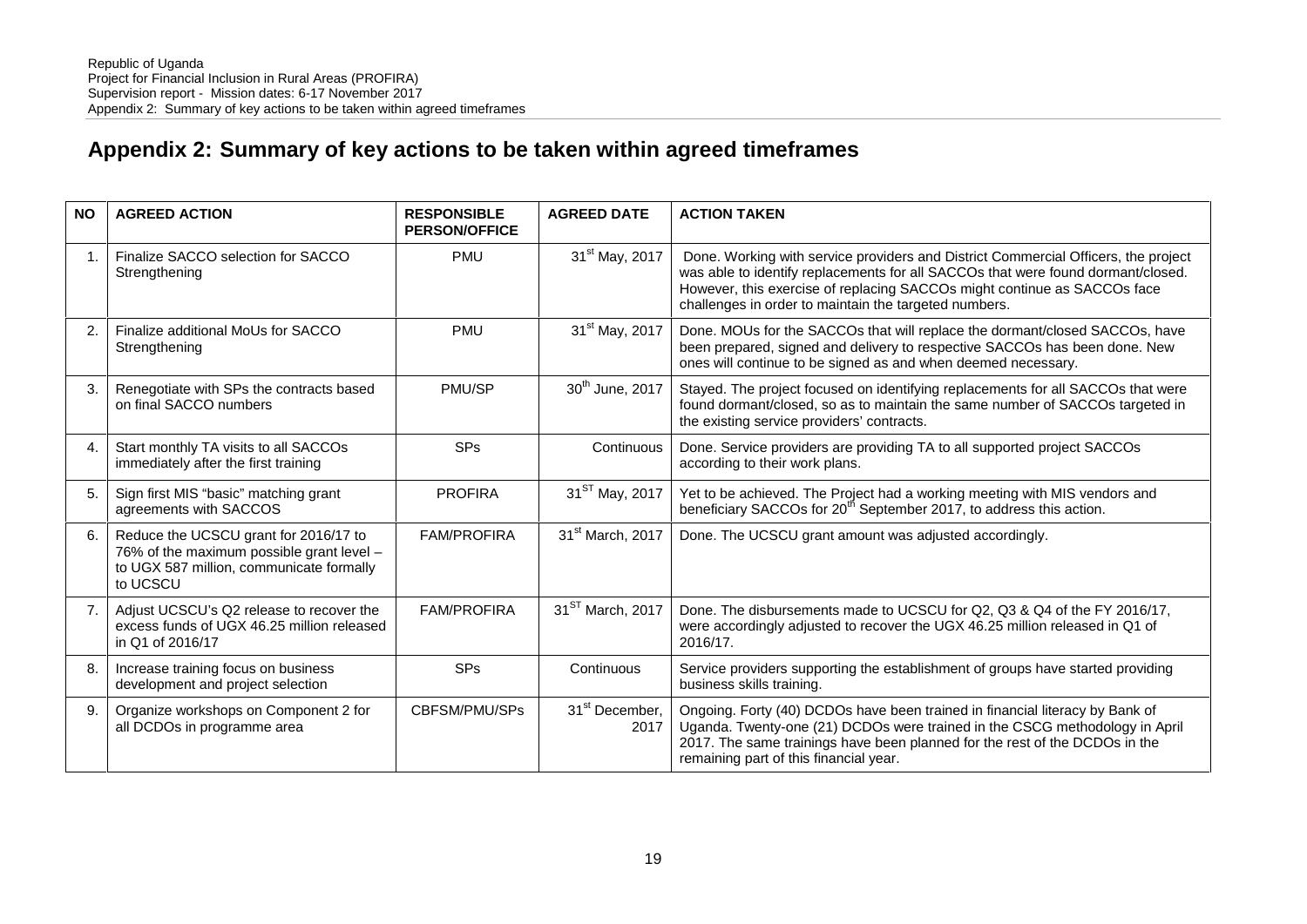| <b>NO</b> | <b>AGREED ACTION</b>                                                     | <b>RESPONSIBLE</b><br><b>PERSON/OFFICE</b> | <b>AGREED DATE</b>            | <b>ACTION TAKEN</b>                                                                                                                                                                                                                                                               |
|-----------|--------------------------------------------------------------------------|--------------------------------------------|-------------------------------|-----------------------------------------------------------------------------------------------------------------------------------------------------------------------------------------------------------------------------------------------------------------------------------|
| 10.       | Organize SP workshop to discuss key<br>implementation issues             | <b>CBFSM/PMU</b>                           | 30 <sup>th</sup> May, 2017    | A Progress Review meeting for all the service providers under this component was<br>undertaken on the 5 <sup>th</sup> of October, 2017.                                                                                                                                           |
| 11.       | Aim at timely payment of SP invoices, as<br>per contracts                | <b>PMU</b>                                 | Continuous                    | This is a continuous. All invoices are being honoured/paid in time.                                                                                                                                                                                                               |
| 12.       | Execute the first SP payment of 2.2<br>contract in West Nile             | <b>PMU</b>                                 | Soonest                       | Done. Payment was effected.                                                                                                                                                                                                                                                       |
| 13.       | Finalize contract for Region 5, organize<br><b>Inception Workshop</b>    | PMU/SP                                     | 30 <sup>th</sup> April, 2017  | Done. Inception workshop held on the 27 <sup>th</sup> of October, 2017.                                                                                                                                                                                                           |
| 14.       | Advertise for all Phase 2SP contracts for<br>Component 2                 | <b>PROFIRA</b>                             | 31 <sup>st</sup> August, 2017 | Done. Call for proposal was made in October, 2017.                                                                                                                                                                                                                                |
| 15.       | Speed up liquidation of dormant SACCOs                                   | <b>MTIC</b>                                | Continuous                    | This is a continuous exercise. The processes are on-going on a case-by-case basis.<br>Special audits, investigations etc. are underway in some SACCOs. Another notice of<br>non-compliance has been issued in the press for the SACCOs that are operating in<br>Kampala District. |
| 16.       | Train DCOs in key PROFIRA support<br>areas/modules                       | PMU/UCCK/SPs                               | Continuous                    | Done. All DCOs have received training in the support areas/modules offered to<br>SACCOs under the project. The DCOs are accordingly backstopping and/or<br>participating in the trainings conducted by service providers. They are also providing<br>hands on coaching to SACCOs. |
| 17.       | Hold POC meetings quarterly                                              | <b>PMU</b>                                 | Continuous                    | Done. The POC meeting for quarter 4 of FY 2016/17 was held in May, 2017.                                                                                                                                                                                                          |
| 18.       | Submit formal request for budget<br>adjustment at activity level to IFAD | <b>PMU</b>                                 | 1 <sup>st</sup> April, 2017   | Done. No Objection was provided.                                                                                                                                                                                                                                                  |
| 19.       | Ensure that both MIS systems are fully<br>operational                    | <b>PMU</b>                                 | August, 2017                  | Done. Both systems are fully operational. The M&E MIS is populated with data from<br>the PROFIRA Administrative Unit and SACCOs; whereas the online Saving Group<br>MIS (SAVIX) is also populated with data from service providers and supported<br>groups to-date.               |
| 20.       | Ensure that new MIS enables<br>disaggregation of data by gender and age  | <b>PMU</b>                                 | Continuous                    | Done. Both systems enable disaggregation of data by gender and age.                                                                                                                                                                                                               |
| 21.       | Start pro-active implementation of<br>PROFIRA communication strategy     | <b>PMU</b>                                 | Continuous                    | Activities in the Workplan and Budget are in line with the Communication and<br>Learning Strategy. Implementation of the activities is to be mainstreamed in the<br>respective components.                                                                                        |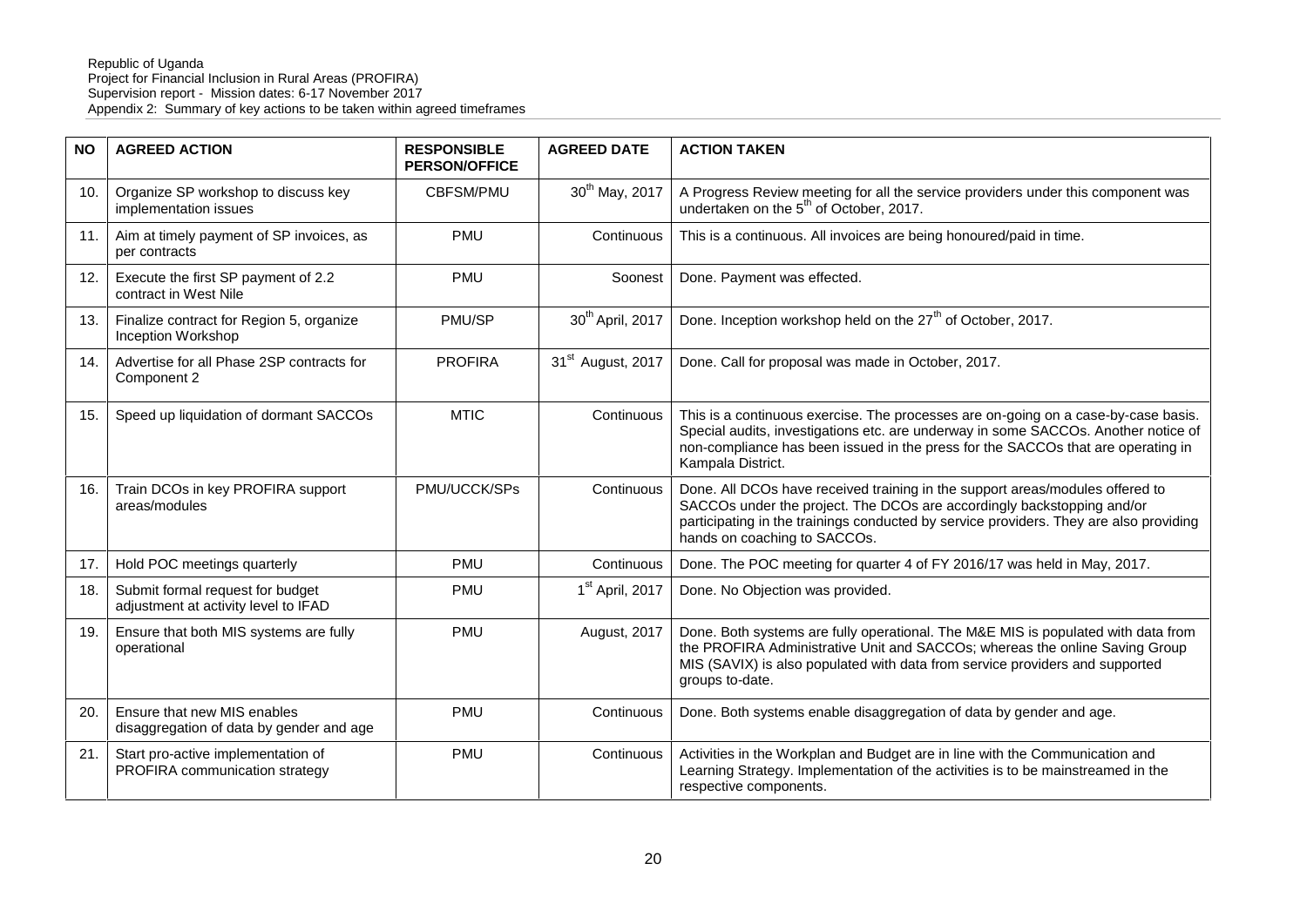| <b>NO</b> | <b>AGREED ACTION</b>                                                                                                           | <b>RESPONSIBLE</b><br><b>PERSON/OFFICE</b>        | <b>AGREED DATE</b>          | <b>ACTION TAKEN</b>                                                                                                                                                      |
|-----------|--------------------------------------------------------------------------------------------------------------------------------|---------------------------------------------------|-----------------------------|--------------------------------------------------------------------------------------------------------------------------------------------------------------------------|
| 22.       | Profile the technical managers in IFMS for<br>the role of user department in payment<br>processing cycles                      | FC Accountant<br>General                          | 31 <sup>st</sup> May, 2017  | Stayed. The IFMS Team at the Ministry of Finance has decided to retain the current<br>controls on the system, because they have proved to be operating adequately.       |
| 23.       | Continue to engage the Accountant<br>General's office on IFMS set-up to meet the<br>project financial reporting demands        | <b>FAM/PROFIRA</b>                                | 30 <sup>th</sup> June, 2017 | The process is on-going. A draft SOE was loaded on IFMS test instance. The<br>project reviewed it and gave comments to Accountant General's office for<br>incorporation. |
| 24.       | Submit a WA requesting for an increase in<br>the AA to USD 3million (up from the current<br>USD 2 million).                    | <b>FAM/PROFIRA</b>                                | 31 <sup>st</sup> May, 2017  | Done. This was done and IFAD has since disbursed the additional USD 1 million.                                                                                           |
| 25.       | Establish a mechanism of real time updates<br>between the procurement and finance units<br>regarding the status of commitments | <b>Procurement Officer</b><br>and Finance Officer | 31 <sup>st</sup> May, 2017  | Done. Records have been harmonized between the Procurement and Finance<br>Units. The records are always attached to the withdrawal applications.                         |
| 26.       | Implement issues still pending on the<br>internal and external audit logs                                                      | <b>FAM/PROFIRA</b>                                | 31 <sup>st</sup> May, 2017  | Done.                                                                                                                                                                    |
| 27.       | Post UCSCU entries and update its pastel<br>system on real time basis as transactions<br>occur                                 | UCSCU/Finance<br>Manager                          | 31 <sup>st</sup> May, 2017  | Done. This is also continuous. UCSCU now posts entries into Pastel, as soon as<br>transactions take place.                                                               |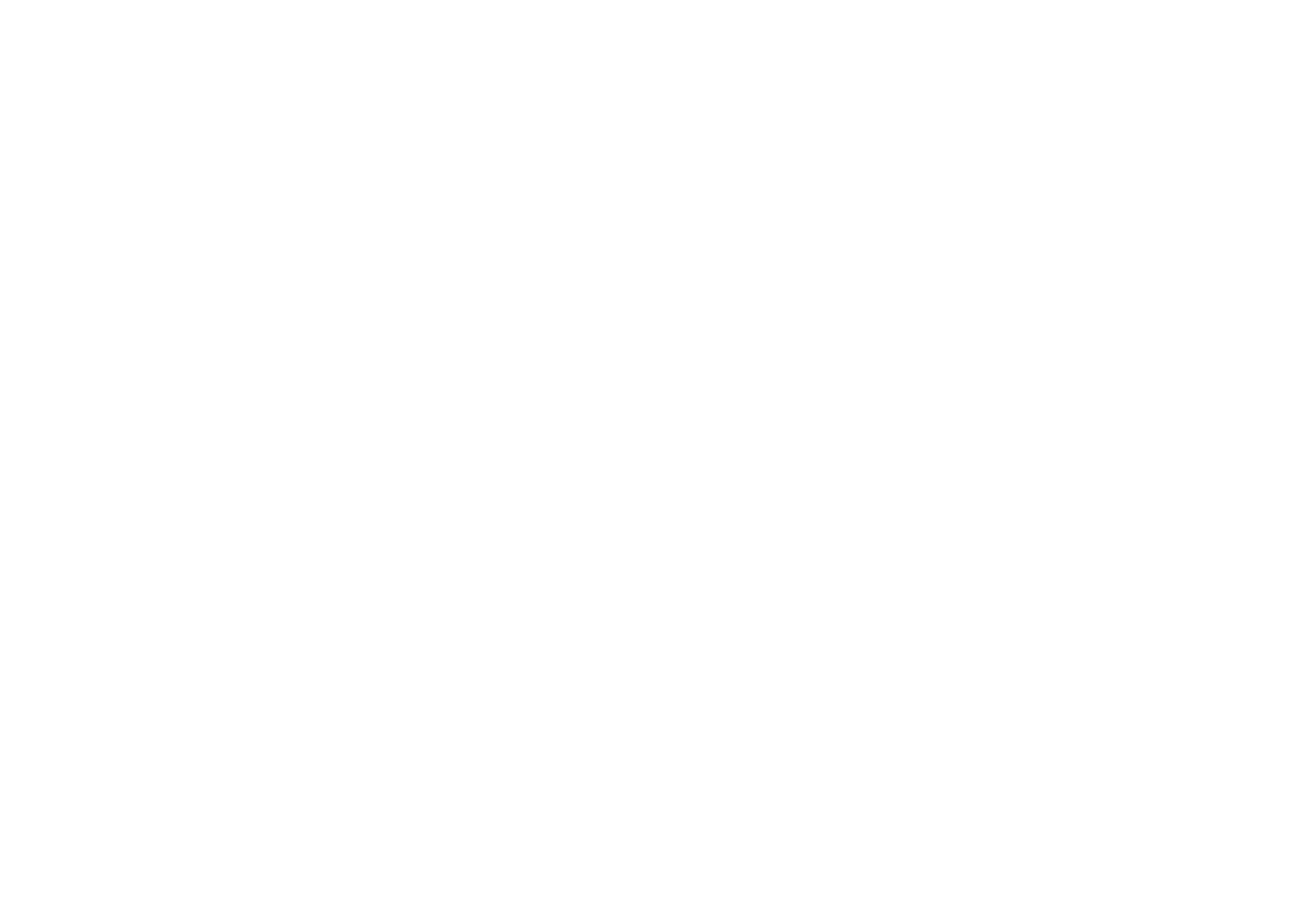## **Appendix 3: PROFIRA Results Framework**

| <b>OBJECTIVE</b>                  |              | PERFORMANCE INDICATOR                                                                                     |                           | <b>INFORMATION</b><br>SOURCE                | <b>BASELINE</b><br><b>JUNE 2015</b> | <b>TARGET</b><br><b>JUNE 2016</b> | <b>ACTUAL</b><br><b>JUNE 2016</b> | <b>TARGET</b><br><b>JUNE 2017</b> | <b>ACTUAL</b><br><b>JUNE 2017</b> | <b>TARGET</b><br><b>JUNE 2018</b> | <b>TARGET</b><br><b>JUNE 2019</b> | <b>TARGET</b><br><b>JUNE 2020</b> | <b>TARGET</b><br><b>JUNE 2021</b> |
|-----------------------------------|--------------|-----------------------------------------------------------------------------------------------------------|---------------------------|---------------------------------------------|-------------------------------------|-----------------------------------|-----------------------------------|-----------------------------------|-----------------------------------|-----------------------------------|-----------------------------------|-----------------------------------|-----------------------------------|
|                                   |              | DEVELOPMENT OBJECTIVE/ OUTCOME                                                                            |                           |                                             |                                     |                                   |                                   |                                   |                                   |                                   |                                   |                                   |                                   |
| Sustainably<br>the<br>increase    |              | Outreach and Usage                                                                                        | <b>RIMS</b><br>Indicators |                                             |                                     |                                   |                                   |                                   |                                   |                                   |                                   |                                   |                                   |
| access to and<br>use of financial | $\mathsf{A}$ | Number of fully paid-up members in<br>supported SACCOs                                                    | 1 <sup>st</sup> Level     | <b>SACCO Census</b>                         | 717,159                             | 788,875                           | 241,053                           | 867,762                           | 410,224                           | 954,539                           | 1,049,992                         | 1,154,992                         | 1,270,491                         |
| services by the<br>rural poor     | B            | % of fully paid-up female members in<br>supported SACCOs                                                  | 1 <sup>st</sup> Level     |                                             | 23.8%                               | 23.8%                             | 31%                               | 30%                               | 31                                | 30%                               | 30%                               | 30%                               | 30%                               |
|                                   | $\mathsf{C}$ | % of fully paid-up youth members in<br>supported SACCOs                                                   | 1 <sup>st</sup> Level     |                                             |                                     | 15%                               | 8%                                | 15%                               | 8%                                | 15%                               | 15%                               | 15%                               | 15%                               |
|                                   | D            | %age of project supported SACCOs that<br>offer at least 2 savings and 3 loan<br>products to their members | 1 <sup>st</sup> Level     |                                             | 97.8%                               | 97.8%                             | 100%                              | 100%                              | 100%                              | 100%                              | 100%                              | 100%                              | 100%                              |
|                                   | E            | Number of members in the newly<br>established CSCGs                                                       | 1 <sup>st</sup> Level     | Service Providers'<br><b>Annual Reports</b> | $\overline{0}$                      | 37,500                            | 18,419                            | 140,625                           | 72,290                            | 187.500                           | 225,000                           | 328,125                           | 375,000                           |
|                                   | F            | % of female members in the newly<br>established CSCGs                                                     | 1 <sup>st</sup> Level     |                                             | $\mathbf{0}$                        | 70%                               | 76%                               | 70%                               | 74%                               | 70%                               | 70%                               | 70%                               | 70%                               |
|                                   | G            | % of youth members in the newly<br>established CSCGs                                                      | 1 <sup>st</sup> Level     |                                             | $\mathbf{0}$                        | 15%                               |                                   | 15%                               | 36%                               | 15%                               | 15%                               | 15%                               | 15%                               |
|                                   | H            | Number of members in the supported<br>mature CSCGs                                                        | 1 <sup>st</sup> Level     |                                             | $\mathbf{0}$                        | 7,500                             |                                   | 28,125                            |                                   | 37,500                            | 45,000                            | 65,625                            | 75,000                            |
|                                   | $\mathbf{I}$ | % of female members in the supported<br>mature CSCGs                                                      | 1 <sup>st</sup> Level     |                                             | $\overline{0}$                      | 70%                               |                                   | 70%                               |                                   | 70%                               | 70%                               | 70%                               | 70%                               |
|                                   | $\perp$      | % of youth members in the supported<br>mature CSCGs                                                       | 1 <sup>st</sup> Level     |                                             | $\mathbf{0}$                        | 15%                               |                                   | 15%                               |                                   | 15%                               | 15%                               | 15%                               | 15%                               |
|                                   | K            | <b>Total Share Capital in supported</b><br>SACCOs (UG Shs million)                                        | 1 <sup>st</sup> Level     | <b>SACCO Census</b>                         | 60,724                              | 66,796                            | 16,546                            | 73,476                            | 35,170                            | 80,823                            | 88,906                            | 97,796                            | 107,576                           |
|                                   | L            | Total savings in supported SACCOs<br>(UG Shs million)                                                     | 1st Level                 |                                             | 90,811                              | 99,893                            | 35,686                            | 109,882                           | 81,517                            | 120,870                           | 132,957                           | 146,259                           | 160,878                           |
| M<br>N<br>$\Omega$<br>P           |              | Total loan portfolio in supported<br>SACCOs (UG Shs million)                                              | 1 <sup>st</sup> Level     |                                             | 151,718                             | 166,890                           | 51,319                            | 183,579                           | 163,910                           | 201,936                           | 222,130                           | 244,343                           | 268,777                           |
|                                   |              | Cumulative savings in newly established<br>CSCGs (UG Shs million)                                         | 1 <sup>st</sup> Level     | Service Providers'<br><b>Annual Reports</b> | $\mathbf{0}$                        |                                   | 180                               |                                   | 4,734                             |                                   |                                   |                                   |                                   |
|                                   |              | Cumulative loan value in newly<br>established CSCGs (UG Shs million)                                      | 1 <sup>st</sup> Level     |                                             | $\mathbf{0}$                        |                                   | 133                               |                                   | 4,892                             |                                   |                                   |                                   |                                   |
|                                   |              | Cumulative savings in supported                                                                           | 1 <sup>st</sup> Level     |                                             | $\overline{0}$                      | $\sim$                            | $\sim$                            | $\sim$                            | $\sim$                            |                                   |                                   |                                   |                                   |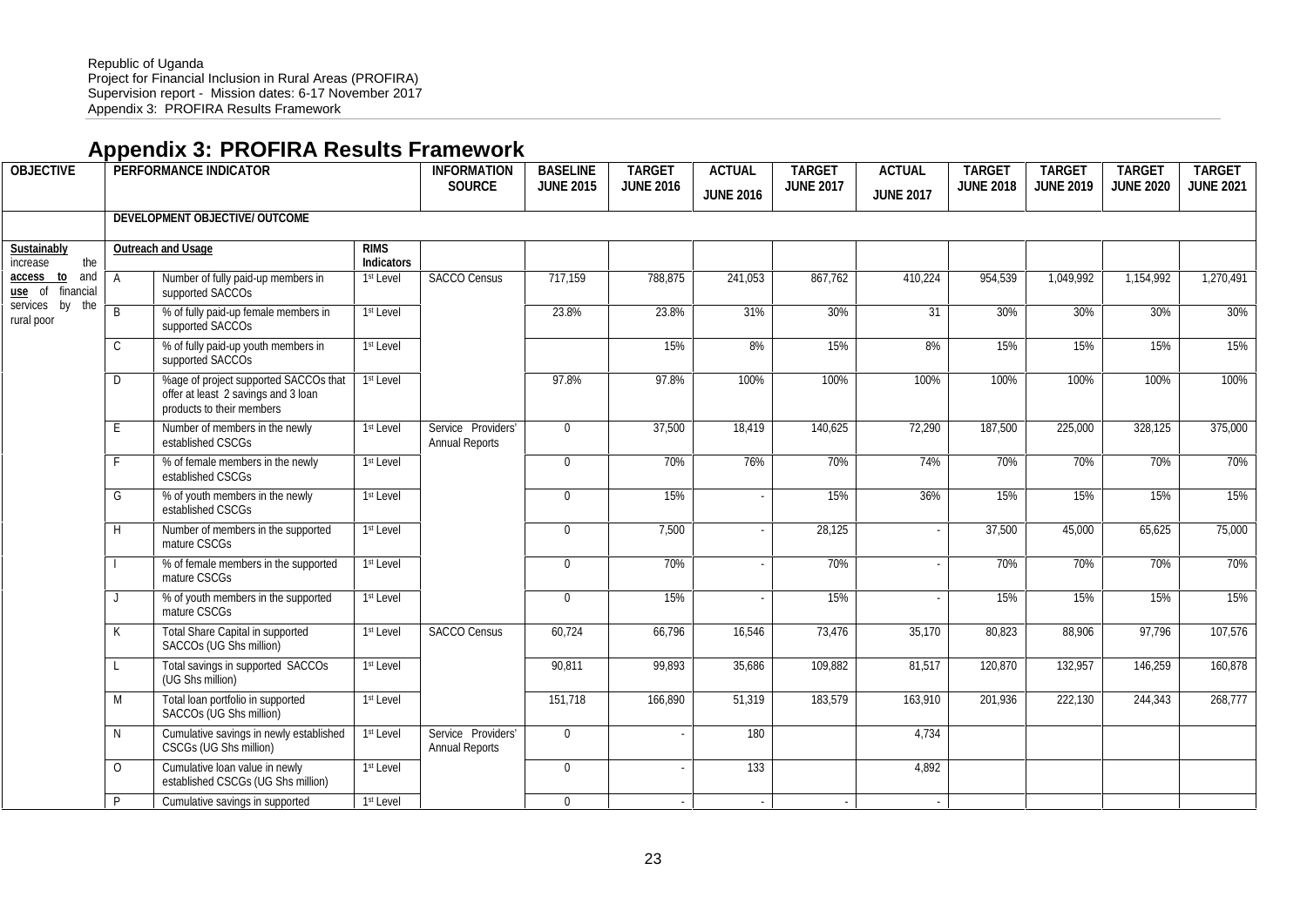#### Republic of Uganda Project for Financial Inclusion in Rural Areas (PROFIRA) Supervision report - Mission dates: 6-17 November 2017 Appendix 3: PROFIRA Results Framework

| <b>OBJECTIVE</b>                                  |                | PERFORMANCE INDICATOR                                                                                                                 |                       | <b>INFORMATION</b><br>SOURCE                    | <b>BASELINE</b><br><b>JUNE 2015</b> | <b>TARGET</b><br><b>JUNE 2016</b> | <b>ACTUAL</b><br><b>JUNE 2016</b> | <b>TARGET</b><br><b>JUNE 2017</b> | <b>ACTUAL</b><br><b>JUNE 2017</b> | <b>TARGET</b><br><b>JUNE 2018</b> | <b>TARGET</b><br><b>JUNE 2019</b> | <b>TARGET</b><br><b>JUNE 2020</b> | <b>TARGET</b><br><b>JUNE 2021</b> |
|---------------------------------------------------|----------------|---------------------------------------------------------------------------------------------------------------------------------------|-----------------------|-------------------------------------------------|-------------------------------------|-----------------------------------|-----------------------------------|-----------------------------------|-----------------------------------|-----------------------------------|-----------------------------------|-----------------------------------|-----------------------------------|
|                                                   |                | mature CSCGs (UG Shs million)                                                                                                         |                       |                                                 |                                     |                                   |                                   |                                   |                                   |                                   |                                   |                                   |                                   |
|                                                   | Q              | Cumulative loan value in supported<br>mature CSCGs (UG Shs million)                                                                   | 1 <sup>st</sup> Level |                                                 | $\overline{0}$                      |                                   |                                   |                                   |                                   |                                   |                                   |                                   |                                   |
|                                                   | $\mathsf{R}$   | % of CSCG members operating viable<br>Income Generating Activities                                                                    | 1st Level             |                                                 | $\overline{0}$                      |                                   |                                   |                                   |                                   |                                   |                                   |                                   |                                   |
|                                                   | S              | No. of potential 'turnaround' SACCOs<br>supported                                                                                     |                       | <b>MTIC</b><br>Progress<br>Report               | $\overline{0}$                      |                                   |                                   |                                   |                                   |                                   |                                   |                                   | 50                                |
|                                                   |                | Number of SACCOs with UCSCU<br>membership                                                                                             |                       | UCSCU<br>Annual<br>Reports                      | 1,253                               | 1,253                             | 1,274                             | 1,253                             | 1,252                             | 1,253                             | 1,253                             |                                   |                                   |
|                                                   | U              | Number of SACCOs that have renewed<br>their membership through making<br>annual subscriptions and statutory<br>contributions to UCSCU |                       |                                                 | 112                                 | 200                               | 300                               | 300                               | 169                               | 350                               | 400                               |                                   |                                   |
|                                                   | Sustainability |                                                                                                                                       |                       |                                                 |                                     |                                   |                                   |                                   |                                   |                                   |                                   |                                   |                                   |
|                                                   | $\mathsf{V}$   | % of supported SACCOs with<br>OSS>100%                                                                                                | 2 <sup>nd</sup> Level | <b>SACCO Census</b>                             | 85.9%                               | 90%                               | 68%                               | 100%                              | 51%                               | 100%                              | 100%                              | 100%                              | 100%                              |
|                                                   | W              | % of CSCGs formed that are still<br>operational after three years of support                                                          | 2 <sup>nd</sup> Level | Service Providers'<br><b>Annual Reports</b>     |                                     |                                   |                                   |                                   |                                   | 80%                               |                                   |                                   | 80%                               |
|                                                   | $\times$       | UCSCU OSS                                                                                                                             |                       | <b>UCSCU Audited</b><br>Financial<br>Statements | 31%                                 | 33%                               | 34%                               | 61%                               | 47%                               | 75%                               | 100%                              |                                   |                                   |
|                                                   | <b>OUTPUTS</b> |                                                                                                                                       |                       |                                                 |                                     |                                   |                                   |                                   |                                   |                                   |                                   |                                   |                                   |
| 1.1. Potential of<br>existing                     | 1.1.1          | Number of SACCOs trained in six thematic areas2 on<br>demand                                                                          |                       | Service Provider<br>Reports to PMU              |                                     | 70                                | 232                               | 210                               | 304                               | 350                               |                                   |                                   |                                   |
| SACCO <sub>s</sub> to<br>establish<br>sustainable | 1.1.2          | Number of SACCOs provided with continuous<br>technical assistance                                                                     |                       | - Consolidated                                  | H                                   |                                   | 232                               | 70                                |                                   | 210                               | 350                               |                                   |                                   |
| operations<br>enhanced                            | 1.1.3          | Number of SACCOs provided with refresher training in<br>the six thematic areas                                                        |                       | Report from<br><b>SACCO</b><br>Development      | H                                   |                                   | H                                 |                                   |                                   | 100                               | 210                               | 350                               |                                   |
|                                                   | 1.1.4          | Number of SACCOs trained in credit and default<br>management                                                                          |                       | Unit                                            |                                     | 70                                | 20                                | 330                               | 254                               | 453                               | 500                               |                                   |                                   |
|                                                   | 1.1.5          | Number of SACCOs provided with continuous<br>technical assistance                                                                     |                       |                                                 |                                     |                                   |                                   | 70                                | 254                               | 330                               | 500                               |                                   |                                   |
|                                                   | 1.1.6          | Number of SACCOs provided with refresher training in<br>credit and default management                                                 |                       |                                                 |                                     |                                   |                                   |                                   |                                   | 150                               | 300                               | 500                               |                                   |

<sup>2</sup> Six thematic areas namely: - (i) Financial Literacy; (ii) SACCO Governance; (iii) Business Development Skills; (iv) Savings and other Product Development/Refinement; (v) Financial Management; and (vi) Strategic Planning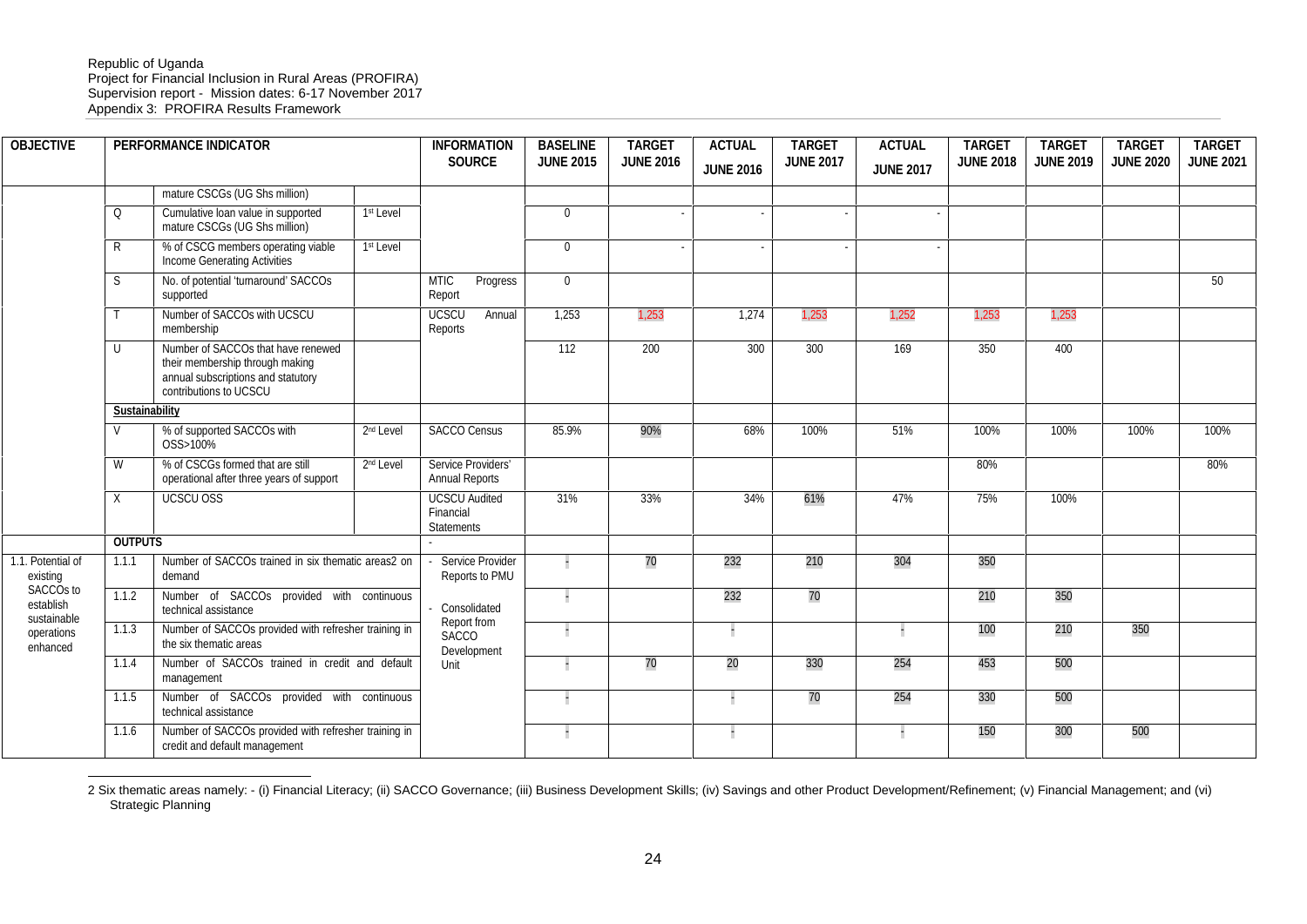#### Republic of Uganda Project for Financial Inclusion in Rural Areas (PROFIRA) Supervision report - Mission dates: 6-17 November 2017 Appendix 3: PROFIRA Results Framework

| <b>OBJECTIVE</b>                                 |        | PERFORMANCE INDICATOR                                                                                                                                   | <b>INFORMATION</b><br>SOURCE                       | <b>BASELINE</b><br><b>JUNE 2015</b> | <b>TARGET</b><br><b>JUNE 2016</b> | <b>ACTUAL</b><br><b>JUNE 2016</b> | <b>TARGET</b><br><b>JUNE 2017</b> | <b>ACTUAL</b><br><b>JUNE 2017</b> | <b>TARGET</b><br><b>JUNE 2018</b> | <b>TARGET</b><br><b>JUNE 2019</b> | <b>TARGET</b><br><b>JUNE 2020</b> | <b>TARGET</b><br><b>JUNE 2021</b> |
|--------------------------------------------------|--------|---------------------------------------------------------------------------------------------------------------------------------------------------------|----------------------------------------------------|-------------------------------------|-----------------------------------|-----------------------------------|-----------------------------------|-----------------------------------|-----------------------------------|-----------------------------------|-----------------------------------|-----------------------------------|
|                                                  | 1.1.7  | Number of sites <sup>3</sup> supported with automating their<br>Management Information Systems (MIS) over the<br>project period.                        |                                                    |                                     |                                   |                                   |                                   |                                   |                                   | $10 - 20$                         |                                   |                                   |
| 1.2. UCSCU<br>enabled/facilita<br>ted to develop | 1.2.1  | Financial support (Amt. in Uganda Shillings) provided<br>to UCSCU to fund its annual operating loss.                                                    | <b>UCSCU Business</b><br>Plan 2014/15 -<br>2018/19 | 1,176,000,000                       | 997,434,725                       | 997,434,725                       | 772,432,324                       | 2,722,593,586                     | 483,670,625                       |                                   |                                   |                                   |
| into a<br>sustainable<br><b>SACCO Union</b>      | 1.2.2  | Management Information System improved for data<br>processing and timely financial reporting; and a<br>standardised reporting system instituted.        | <b>CCA Progress</b><br>Reports                     |                                     |                                   |                                   |                                   |                                   |                                   |                                   |                                   |                                   |
|                                                  | 1.2.3  | New business model developed shifting focus from<br>external funding to member owned, controlled and self-<br>financing                                 |                                                    |                                     |                                   |                                   |                                   |                                   |                                   |                                   |                                   |                                   |
|                                                  | 1.2.4  | UCSCU organogram, job placements, byelaws, apex<br>structure and reporting systems to improve<br>communication reviewed                                 |                                                    |                                     |                                   |                                   |                                   |                                   |                                   |                                   |                                   |                                   |
|                                                  | 1.2.5  | Field Services Manual and SACCO Performance<br>Standards Developed                                                                                      |                                                    |                                     |                                   |                                   |                                   |                                   |                                   |                                   |                                   |                                   |
|                                                  | 1.2.6  | Field Staff trained on their roles and responsibilities                                                                                                 |                                                    |                                     |                                   |                                   |                                   |                                   |                                   |                                   |                                   |                                   |
|                                                  | 1.2.7  | CFF accounts separated from operating accounts;<br>sound policies developed; new products and services<br>introduced and marketed.                      |                                                    |                                     |                                   |                                   |                                   |                                   |                                   |                                   |                                   |                                   |
|                                                  | 1.2.8  | UCUSCU facilitated to capitalise and launch its CFF.                                                                                                    |                                                    |                                     |                                   |                                   |                                   |                                   |                                   |                                   |                                   |                                   |
|                                                  | 1.2.9  | UCSCU BOD, Staff and SACCOs trained and<br>sensitized on CFF operations                                                                                 |                                                    |                                     |                                   |                                   |                                   |                                   |                                   |                                   |                                   |                                   |
|                                                  | 1.2.10 | Competitive pricing system introduced                                                                                                                   |                                                    |                                     |                                   |                                   |                                   |                                   |                                   |                                   |                                   |                                   |
|                                                  | 1.2.11 | Core group of internal auditors trained and equipped<br>with audit tools                                                                                |                                                    |                                     |                                   |                                   |                                   |                                   |                                   |                                   |                                   |                                   |
| 2.1. CSCGs<br>established                        | 2.1.1  | Number of CSCGs established, trained and provided<br>with technical assistance in use of the Village Savings<br>and Loan Association (VSLA) methodology | Service Provider<br>Reports to PMU                 |                                     | 1,500                             | 634                               | 5,625                             | 2,530                             | 7,500                             | 9,000                             | 13,125                            | 15,000                            |
|                                                  | 2.1.2  | Number of members in established CSCGs trained in<br>basic financial literacy modules                                                                   | Consolidated<br>Report from<br><b>SACCO</b>        |                                     |                                   |                                   | 65,625                            |                                   | 131,250                           |                                   | 196,875                           | 262,500 <sup>4</sup>              |
|                                                  | 2.1.3  | Number of members in established CSCGs trained in<br>basic business skill development modules                                                           | Development                                        |                                     |                                   | 18,386                            | 65,625                            | 73,370                            | 131,250                           |                                   | 196,875                           | 262,500                           |

<sup>3</sup> We are considering number of sites that will benefit from MIS support and not number of SACCOs. The number of SACCOs might be less the sites, since one SACCO and its branches can also benefit.<br><sup>4</sup> This is 70% of the to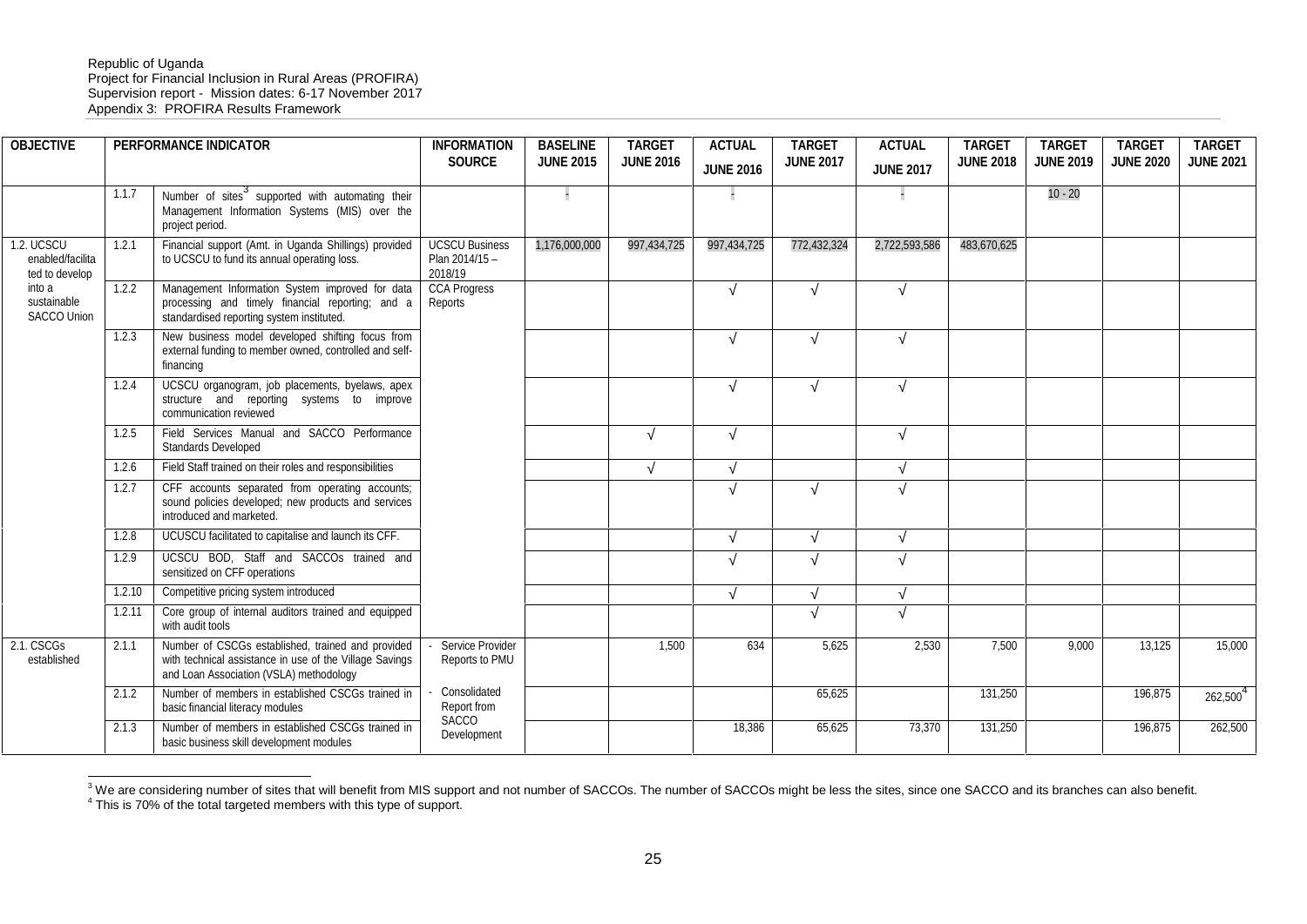#### Republic of Uganda Project for Financial Inclusion in Rural Areas (PROFIRA) Supervision report - Mission dates: 6-17 November 2017 Appendix 3: PROFIRA Results Framework

| <b>OBJECTIVE</b>                                                   |         | PERFORMANCE INDICATOR                                                                                                                                                                 | <b>INFORMATION</b><br><b>SOURCE</b>        | <b>BASELINE</b><br><b>JUNE 2015</b> | <b>TARGET</b><br><b>JUNE 2016</b> | <b>ACTUAL</b><br><b>JUNE 2016</b> | <b>TARGET</b><br><b>JUNE 2017</b> | <b>ACTUAL</b><br><b>JUNE 2017</b> | <b>TARGET</b><br><b>JUNE 2018</b> | <b>TARGE1</b><br><b>JUNE 2019</b> | <b>TARGET</b><br><b>JUNE 2020</b> | <b>TARGET</b><br><b>JUNE 2021</b> |
|--------------------------------------------------------------------|---------|---------------------------------------------------------------------------------------------------------------------------------------------------------------------------------------|--------------------------------------------|-------------------------------------|-----------------------------------|-----------------------------------|-----------------------------------|-----------------------------------|-----------------------------------|-----------------------------------|-----------------------------------|-----------------------------------|
| 2.2. Mature<br>CSCGs<br>equipped to<br>expand their                | 2.2.1   | Number of mature CSCGS provided with focused<br>training and are exposed to more advanced financial<br>services through innovations, linkages and establishing<br>partnerships        | Unit                                       |                                     | 300                               |                                   | 1,125                             | 424                               | 1,500                             | 1,800                             | 2.625                             | 3.000                             |
| operations                                                         | 2.2.2   | Number of members in mature CSCGs trained in<br>advanced financial literacy modules                                                                                                   |                                            |                                     |                                   |                                   | 18,750                            | 23,964                            | 37.500                            |                                   | 56,250                            | 75,000 <sup>5</sup>               |
|                                                                    | 2.2.3   | Number of members in mature CSCGs trained in<br>advanced business skill development modules                                                                                           |                                            |                                     |                                   |                                   | 18.750                            | 3.225                             | 37.500                            |                                   | 56.250                            | 75,000                            |
| 3.1. Contributed to<br>the creation of<br>a conducive              | Note 4) | A/ MFPED supported to facilitate its role of overall coordination<br>for the rural finance sector during the project period (See                                                      | Progress Report<br>from FSD/MFPED          |                                     |                                   |                                   |                                   |                                   |                                   |                                   |                                   |                                   |
| environment<br>for the<br>development<br>of inclusive<br>financial | 5)      | B/ Assist the Department of Cooperative Development to carry<br>out its mandate for registering, monitoring and enforcing<br>compliance of SACCOs during the project period (See Note | Progress Report<br>from DCD/MTIC           |                                     |                                   |                                   |                                   |                                   |                                   |                                   |                                   |                                   |
| services in<br>rural areas                                         | 3.1.1   | Facilitate turn-around activities to support SACCOs<br>facing difficulty in their operations                                                                                          |                                            |                                     | 20                                |                                   | 30                                | $\overline{\phantom{a}}$          | 40                                | 50                                | 50                                | 50                                |
|                                                                    | Cl      | Partner with Bank of Uganda to implement the National<br>Financial Literacy Strategy (See Note 6)                                                                                     | Progress Report<br>from BOU                |                                     |                                   |                                   |                                   |                                   |                                   |                                   |                                   |                                   |
| 3.2. Project                                                       | 3.2.1   | Quality of Project Management and Administration                                                                                                                                      | <b>IFAD PSR ratings</b>                    | $\overline{\Lambda}$                |                                   |                                   |                                   | $\mathcal{P}$                     |                                   |                                   | $\overline{A}$                    |                                   |
| Management                                                         | 3.2.2   | <b>Quality of Financial Management</b>                                                                                                                                                | - Implementation<br><b>Support Mission</b> | $\overline{A}$                      |                                   |                                   |                                   | $\mathcal{P}$                     |                                   |                                   | $\overline{4}$                    |                                   |
|                                                                    | 3.2.3   | Performance of M&E, Communication and KM                                                                                                                                              | Reports                                    | $\overline{\Lambda}$                |                                   |                                   |                                   | $\mathcal{P}$                     |                                   |                                   | $\overline{4}$                    | $\Lambda$                         |
|                                                                    | 3.2.4   | Compliance with Procurement Guidelines                                                                                                                                                |                                            | $\boldsymbol{\Lambda}$              |                                   | $\Delta$                          |                                   | $\gamma$                          | $\Lambda$                         |                                   | $\overline{4}$                    | $\Lambda$                         |
|                                                                    | 3.2.5   | Likelihood of achieving SACCO Component outputs<br>and outcomes                                                                                                                       |                                            | $\Lambda$                           |                                   |                                   |                                   | $\gamma$                          |                                   |                                   | $\overline{4}$                    |                                   |
|                                                                    | 3.2.6   | Likelihood of achieving CSCG Component outputs and<br>outcomes                                                                                                                        |                                            | $\overline{4}$                      |                                   |                                   |                                   | $\gamma$                          |                                   |                                   | $\overline{4}$                    |                                   |

 $5$  This is 100% of the total targeted members with this type of support.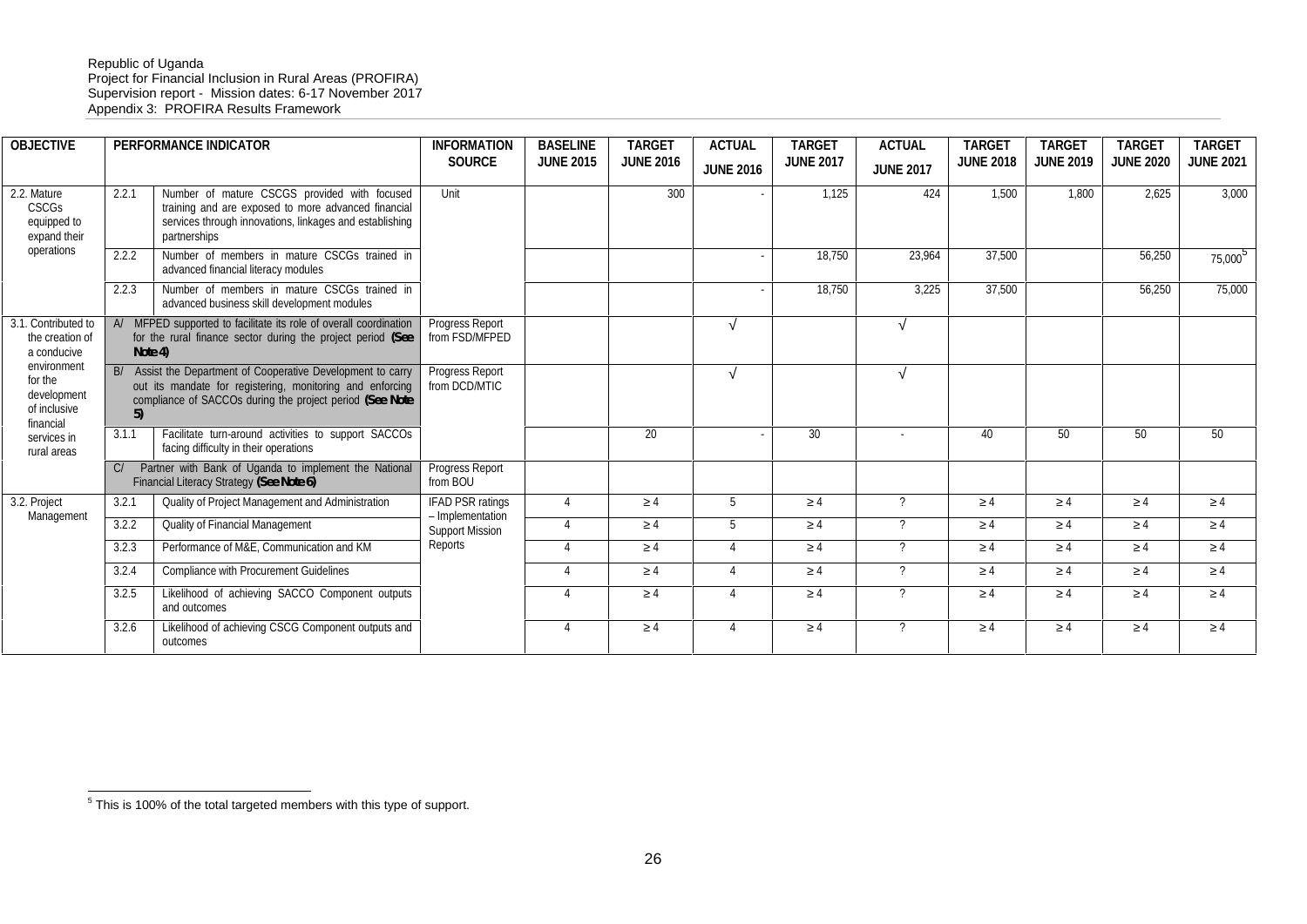### **NOTES:**

1. **More data provided on SACCOs' Performance:**

| Financial Performance Per Member |  |  |  |  |  |
|----------------------------------|--|--|--|--|--|
| <b>ACTUAL JUNE 2017</b>          |  |  |  |  |  |
|                                  |  |  |  |  |  |
|                                  |  |  |  |  |  |
| 85,734                           |  |  |  |  |  |
| 198,714                          |  |  |  |  |  |
|                                  |  |  |  |  |  |
| 399,563                          |  |  |  |  |  |
|                                  |  |  |  |  |  |

### 2. **More data provided on CSCGs' Performance:**

|      | Outreach/Financial Performance Per CSCG<br>Parameter |                           |                  | Financial Performance Per Member |                    |                  |                         |  |
|------|------------------------------------------------------|---------------------------|------------------|----------------------------------|--------------------|------------------|-------------------------|--|
|      |                                                      | <b>BASELINE JUNE 2015</b> | ACTUAL JUNE 2016 | ACTUAL JUNE 2017                 | BASELINE JUNE 2015 | ACTUAL JUNE 2016 | <b>ACTUAL JUNE 2017</b> |  |
|      | Average Membership                                   |                           |                  | 29                               |                    |                  |                         |  |
|      | Savings                                              |                           | 288,701          | 1,871,030                        |                    | 9,781            | 63,719                  |  |
| iii. | Loan portfolio                                       |                           | 213,519          | 1,933,450                        |                    | 7,234            | 65,845                  |  |

### *DETAILS ON THE FOLLOWING INFORMATION REQUIREMENTS HAVE BEEN PROVIDED IN THE PROGRESS SECTIONS:*

- 3. Regular assessments on the quality of trainings provided to SACCOs and CSCGs by the service providers is made and shared in the project activity reports. Feedback is provided to service providers during regional reflection forums and during contract management/ implementation review meetings.
- 4. In terms of reporting on the projects efforts to support the Financial Services Department (MFPED) to facilitate its role of overall coordination for the rural finance sector; progress on the following interventions is reported on - in the period under review:
	- i. The FSD/MFPED facilitated to hold consultative meetings for the review and elaboration of the financial services strategy; developing the Financial Inclusion Policy; and for establishing Tier IV Regulation and the Regulatory Authority.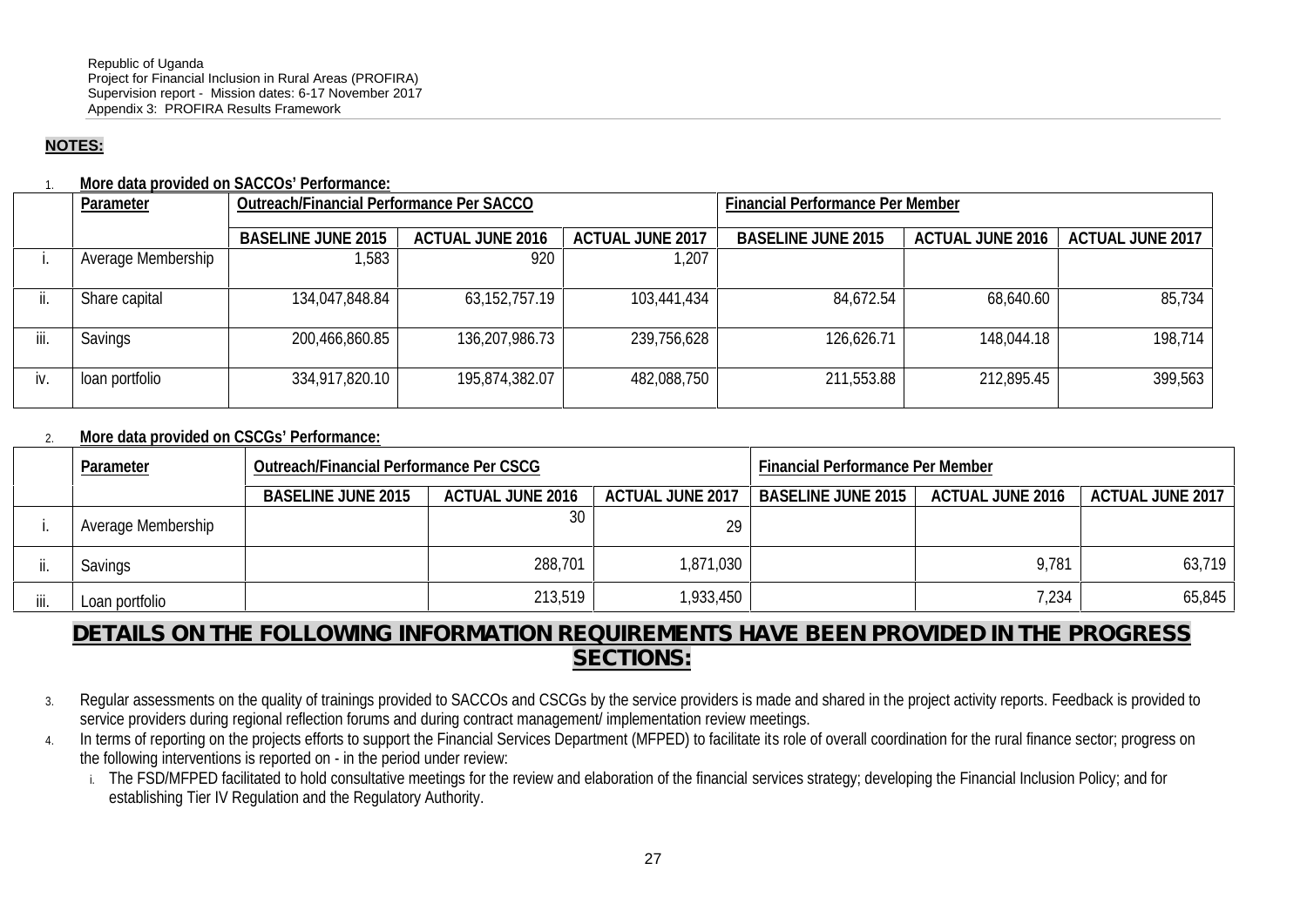- ii. The FSD/MFPED facilitated to undertake study tours for developing the Financial Inclusion Policy; and for establishing Tier IV Regulation and the Regulatory Authority.
- iii. Promoted the revitalization of the Uganda Microfinance Forum through facilitating stakeholder workshops.
- 5. In terms of reporting on the projects efforts to assist the Department of Cooperative Development to carry out its mandate for registering, monitoring and enforcing compliance of SACCOs; progress on the following interventions is reported on in the period under review:
	- i. The Department of Cooperative Development (MTIC) facilitated to operationalize and upgrade its computer systems used to maintain the SACCO registry and database.
	- ii. The Department of Cooperative Development (MTIC) facilitated to update the SACCO registry through field based verification on the status of SACCOs.
	- iii. Initiation and operationalization of local and regional SACCO forums funded. These will be used to provide information on new regulations and stimulate exchange of knowledge and good practices.
- 6. In terms of reporting on the partnership with Bank of Uganda to implement the National Financial Literacy Strategy; progress on the following interventions will be reported on in the period under review:
	- i. BOU facilitated to develop and translate Financial Literacy Materials into local languages of the Project Implementation Area.
	- ii. BOU facilitated to multiply/produce copies of available Financial Literacy Material for distribution in the Project Implementation Area.
	- iii. BOU facilitated to prepare training manuals to tailor national messages to SACCOs and CSCGs.
	- iv. BOU facilitated to conduct sensitization campaigns in relatively poor communities in catchment areas of SACCOs and CSCGs being supported under the project.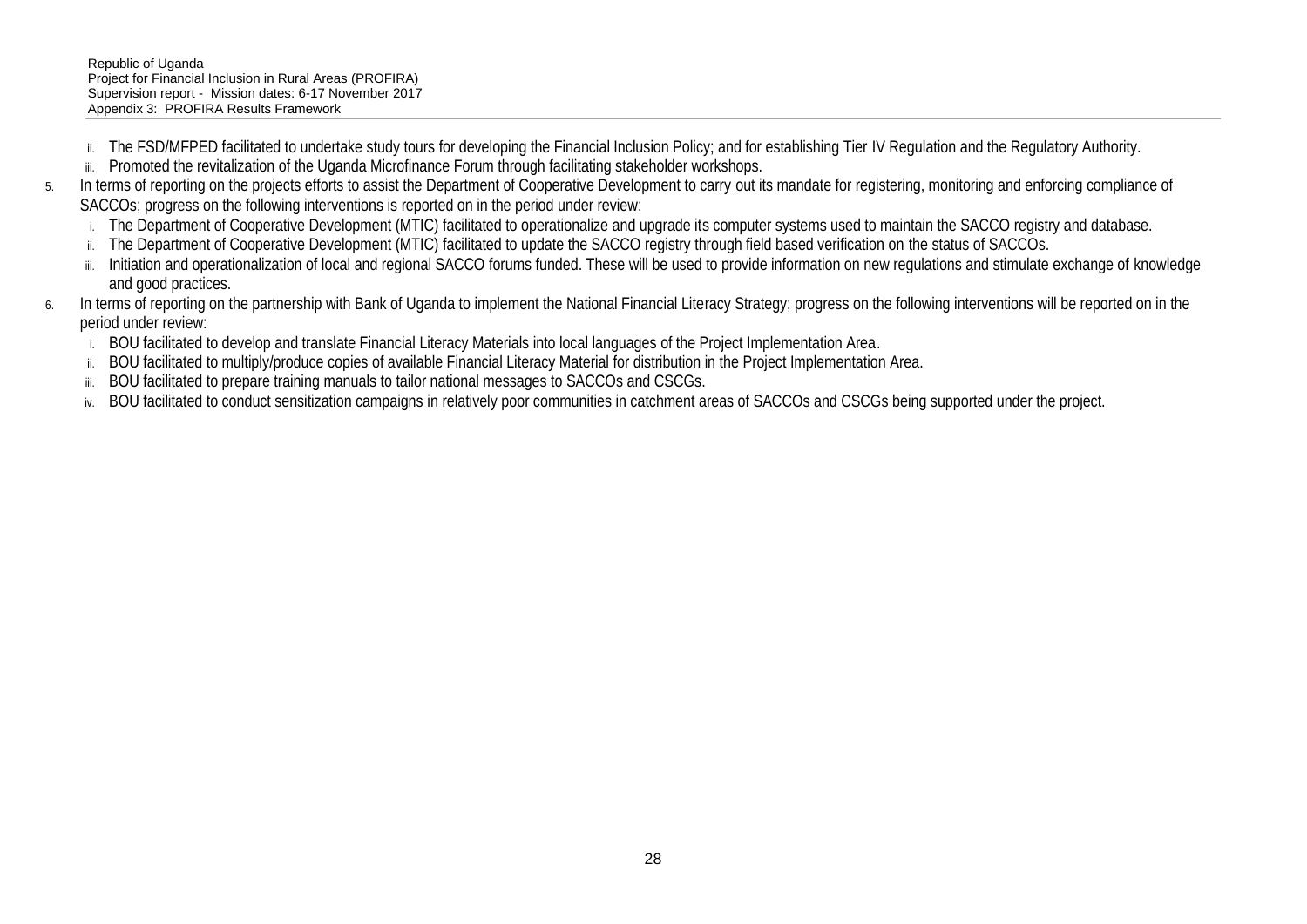# **Appendix 4: Financial: Actual financial performance by financier; by component and disbursements by category**

| Table 5A:<br>Financial performance by financier (30/10/2017) |                  |               |          |                |  |  |  |  |
|--------------------------------------------------------------|------------------|---------------|----------|----------------|--|--|--|--|
| <b>Financier</b>                                             | <b>Appraisal</b> | <b>Actual</b> | % Actual | <b>Balance</b> |  |  |  |  |
| <b>IFAD Loan</b>                                             | 29,000           | 11,740        | 40%      | 17,259.53      |  |  |  |  |
| Government                                                   | 4,935            | 442           | 9%       | 4,492.92       |  |  |  |  |
| IFAD grant                                                   | 1,000            | 748           | 75%      | 251.59         |  |  |  |  |
| <b>CCA/WOCCU</b>                                             | 250              |               | 0%       | 250.00         |  |  |  |  |
| <b>Beneficiaries</b>                                         | 1,443            |               | 0%       | 1,443.00       |  |  |  |  |
| Total                                                        | 36,628           | 12,931        | 35%      | 23,697.04      |  |  |  |  |

| Table 5B:                                             | Financial performance by financier by component (30/10/2017) |                  |       |       |        |           |        |                          |          |     |                          |                          |       |                     |                          |        |        |              |
|-------------------------------------------------------|--------------------------------------------------------------|------------------|-------|-------|--------|-----------|--------|--------------------------|----------|-----|--------------------------|--------------------------|-------|---------------------|--------------------------|--------|--------|--------------|
|                                                       |                                                              | <b>IFAD loan</b> |       |       | GoU    |           |        | <b>IFAD grant</b>        |          |     | <b>CCA/WOCCU</b>         |                          |       | <b>Beneficaries</b> |                          |        | Tatal  |              |
| Component                                             | Appr                                                         | Actual           | %     | Appr  | Actual | %         | Appr   | Actual                   | ℅        |     | Appr Actual              | %                        | Appr  | <b>Actual</b>       | %                        | Appr   | Actual | %            |
| A. SACCO strengthening and sustainability             |                                                              |                  |       |       |        |           |        |                          |          |     |                          |                          |       |                     |                          |        |        |              |
| 1.1 SACCO strengthening                               | 9.110                                                        | 2,881            | 31.6% | 1.774 | 32     | 1.8%      |        |                          |          |     |                          |                          | 1.443 |                     |                          | 12,327 | 2,913  | 23.6%        |
| 1.2 Developing a sustsinsble SACCO Union              | .258                                                         | 566              | 45.0% | 208   |        | 0.0%      | ,000   | 335                      | 34%      | 250 | ۰                        | $\overline{\phantom{a}}$ |       |                     |                          | 2,716  | 901    | 33.2%        |
| Sub-total                                             | 10,368                                                       | 3,447            | 33.2% | 1,982 | 32     | 1.6%      | 000, ا | 335                      | 34%      | 250 | $\overline{\phantom{0}}$ | $\overline{\phantom{a}}$ | 1,443 |                     | $\overline{\phantom{a}}$ | 15,043 |        | 3,815 25.4%  |
| 2. Community based finacial services                  |                                                              |                  |       |       |        |           |        |                          |          |     |                          |                          |       |                     |                          |        |        |              |
| 2.1 Establishment of new community savings and credit |                                                              |                  |       |       |        |           |        |                          |          |     |                          |                          |       |                     |                          |        |        |              |
| group                                                 | 8,132                                                        | 2,236            | 27.5% | 1,346 |        | 0.1%      |        |                          |          |     |                          |                          |       |                     |                          | 9.478  | 2,236  | 23.6%        |
| 2.2 CSGC Strengthening, innovations and partnerships  | 3,823                                                        | 673              | 17.6% | 633   | 0      | 0.0%      |        |                          |          |     |                          |                          |       |                     |                          | 4,456  | 673    | 15.1%        |
| Sub-total                                             | 11,955                                                       | 2,908            | 24.3% | 1,979 |        | 0.0%      |        | $\overline{\phantom{0}}$ |          |     |                          |                          |       |                     |                          | 13,934 | 2,909  | 20.9%        |
| 3. Policy and institutional support and project       |                                                              |                  |       |       |        |           |        |                          |          |     |                          |                          |       |                     |                          |        |        |              |
| management                                            |                                                              |                  |       |       |        |           |        |                          |          |     |                          |                          |       |                     |                          |        |        |              |
| 3.1 Policy, regulatory and institutional enviroment   | .786                                                         | 260. ا           | 70.6% | 372   | 6      | 1.6%      |        |                          | ۰.       |     |                          |                          |       |                     |                          | 2,158  |        | 1,266 58.7%  |
| 3.2 Project management                                | 4,891                                                        | 1.830            | 37.4% | 602   |        | 386 64.1% |        |                          | ۰        |     |                          |                          |       |                     |                          | 5,493  |        | 2,216 40.3%  |
| Sub-total                                             | 6,677                                                        | 3,090            | 46.3% | 974   | 392    | 40.2%     |        | $\blacksquare$           |          |     |                          |                          |       |                     |                          | 7,651  |        | 3,476 45.4%  |
| Total                                                 | 29,000                                                       | 9,446            | 32.6% | 4,935 | 425    | 8.6%      | 1,000  | 335                      | 34%      | 250 | $\overline{\phantom{0}}$ | $\overline{\phantom{a}}$ | 1,443 |                     | $\overline{\phantom{a}}$ | 36,628 |        | 10,206 27.9% |
| Initial advance (Unspent)                             |                                                              | 2,295            |       |       |        |           |        | 413                      |          |     |                          |                          |       |                     |                          |        | 2,708  |              |
| Grant total                                           | 29,000                                                       | 11,740           | 40.5% | 4,935 | 425    | 8.6%      | 1.000  | 748                      | $74.8\%$ | 250 |                          | $\blacksquare$           | ,443  |                     | $\overline{\phantom{a}}$ | 36,628 | 12,914 | 35.3%        |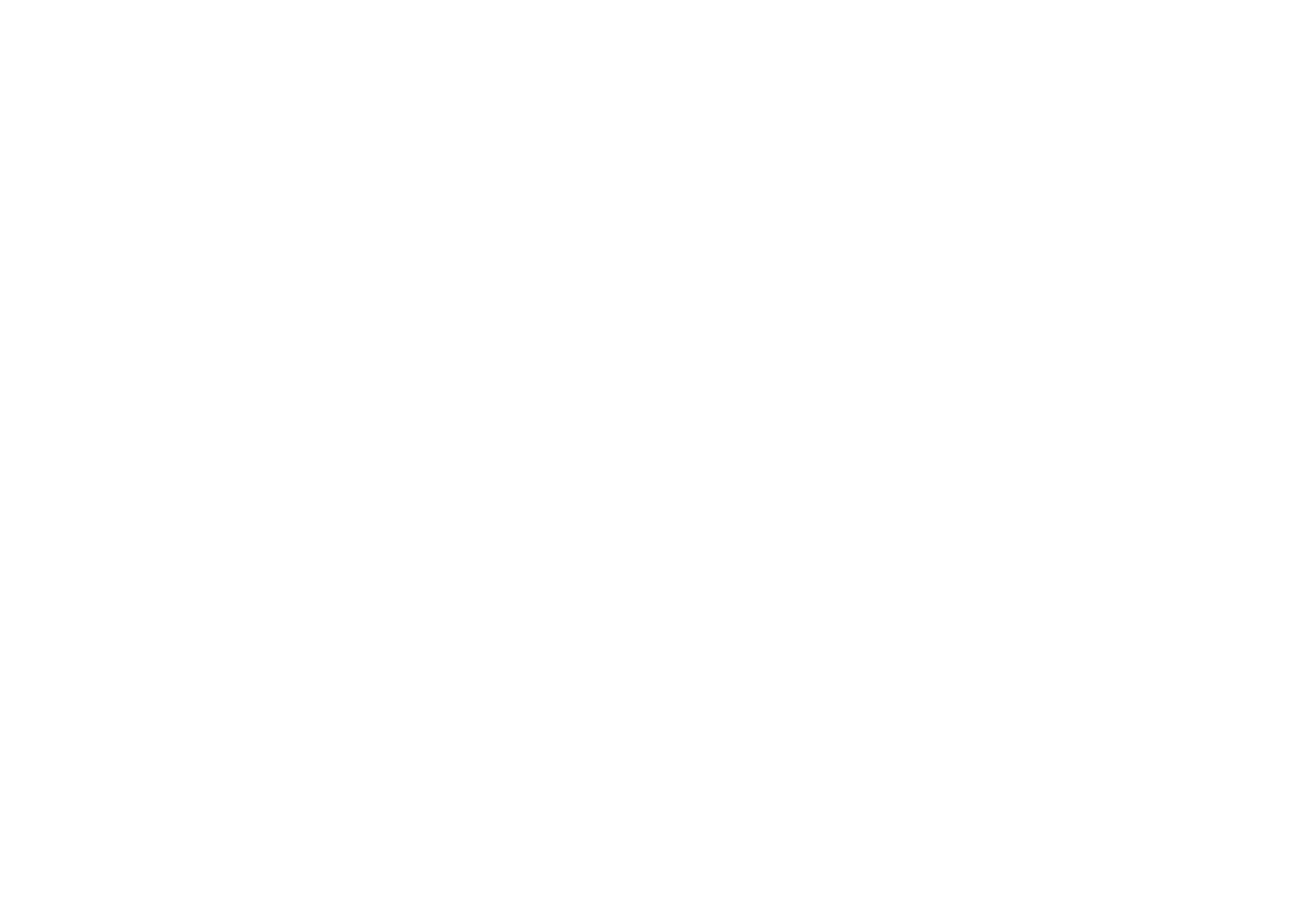|        | Table 5C:<br>IFAD LOAN DISBURSEMENT as at 31/10/2017 |                   |                          |                              |         |                |  |  |
|--------|------------------------------------------------------|-------------------|--------------------------|------------------------------|---------|----------------|--|--|
| Code   | <b>Category description</b>                          | <b>Allocation</b> | Disbursed up<br>to WA 11 | WA-In<br>progress (WA<br>12) | %ge     | <b>Balance</b> |  |  |
| 123202 | Equipment and materials                              | 190,000           | 145,005                  |                              | 76.3%   | 44,995         |  |  |
| 123203 | Other investment costs                               | 14,910,000        | 4,433,538                | 180,828.78                   | 30.9%   | 10,295,633     |  |  |
| 123204 | Operating costs                                      | 2,270,000         | 1,137,588                | 61,100.92                    | 52.8%   | 1,071,311      |  |  |
| 123205 | Unallocated                                          | 1,930,000         |                          |                              | $0.0\%$ | 1,930,000      |  |  |
|        | <b>Total</b>                                         | 19,300,000        | 5,716,131                | 241,929.70                   | 30.9%   | 13,341,939     |  |  |
| 270001 | Authorised allocation                                | 0                 | 2,173,615                |                              |         | $-2,173,615$   |  |  |
|        | Total                                                | 19,300,000        | 7,889,746                | 241,929.70                   | 42.1%   | 11,168,325     |  |  |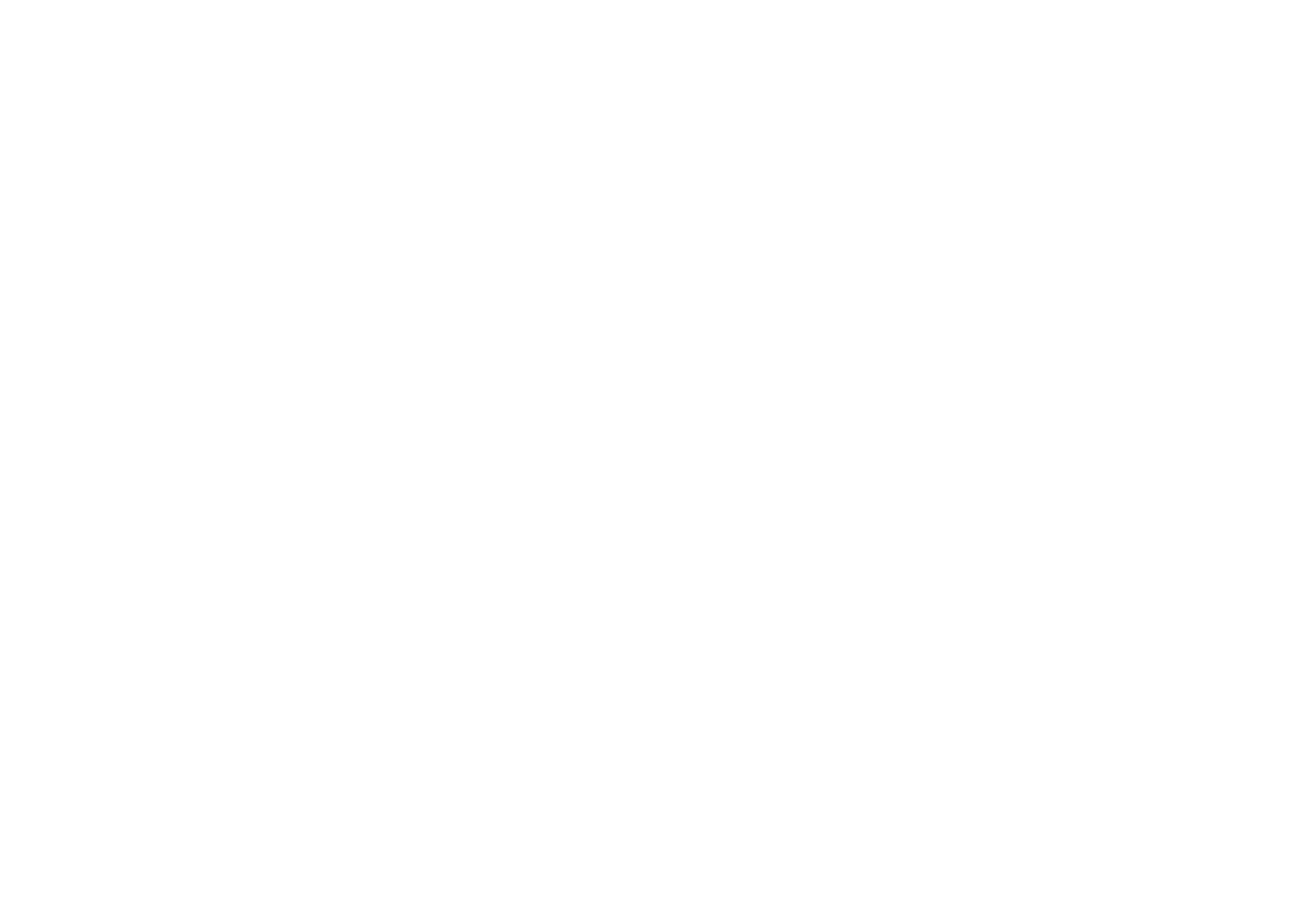# **Appendix 5: Compliance with legal covenants: Status of implementation**

| <b>Section</b> | Covenant                                                                                                                                                                                      | <b>Target/Action Due Date</b>                               | Compliance<br><b>Status/Date</b> | <b>Remarks</b>                                                     |
|----------------|-----------------------------------------------------------------------------------------------------------------------------------------------------------------------------------------------|-------------------------------------------------------------|----------------------------------|--------------------------------------------------------------------|
| <b>B</b> (6)   | There shall be a designated account (USD) and operational account<br>(UGX) both in the Bank of Uganda                                                                                         |                                                             | Complied                         |                                                                    |
| B(7)           | The borrower shall provide counterpart financing to cover taxes and<br>duties estimated at USD 4,900,000                                                                                      |                                                             | Not yet due                      | Compliant with respect to counterpart<br>financing due as of today |
| E(1a)          | The borrower shall constitute a PMU acceptable to the Fund and in<br>accordance with schedule 1                                                                                               | Condition of withdrawal                                     | Complied                         |                                                                    |
| E(1 b)         | No withdrawal shall be made under subcomponent 1.2, prior to<br>approval of IFAD grant as specified in schedule 1                                                                             | Condition of withdrawal                                     | Complied                         |                                                                    |
| Schedule 3 (1) | Ensure that the strategic and policy environment is conducive for the<br>project investment (in particular: Tier IV regulatory framework and no<br>public interference with CSCG operations). | Continuous                                                  | Complied                         |                                                                    |
| Schedule 3 (2) | The borrower shall ensure that a Project Implementation Manual<br>(PIM) shall be submitted to the Fund for Its comments and No<br><b>Objection</b>                                            | Within 9 months from entry<br>into force<br>(31 Aug 2015)   | Complied                         |                                                                    |
| Schedule 3 (3) | A project Oversight Committee (POC) shall be established to be<br>chaired by MFPED with members from Public and Private Institutions.                                                         | Within 6 months from entry<br>into force<br>(31 May 2015)   | Complied                         |                                                                    |
| Schedule 3 (4) | The borrower shall establish a PROFIRA contracts committee                                                                                                                                    | Within 6 months from entry<br>into force<br>$(31$ May 2015) | Complied                         |                                                                    |
| Schedule 3 (6) | Establish a planning monitoring and evaluation system (PM&E)                                                                                                                                  | Within 12 months from entry<br>into force<br>(30 Nov 2015)  | Complied, with<br>delay          | M.I.S now fully in place                                           |
| Schedule 3 (6) | Baseline survey                                                                                                                                                                               | Within 9 months from entry<br>into force<br>(31 Aug 2015)   | Complied                         | Baseline survey completed.                                         |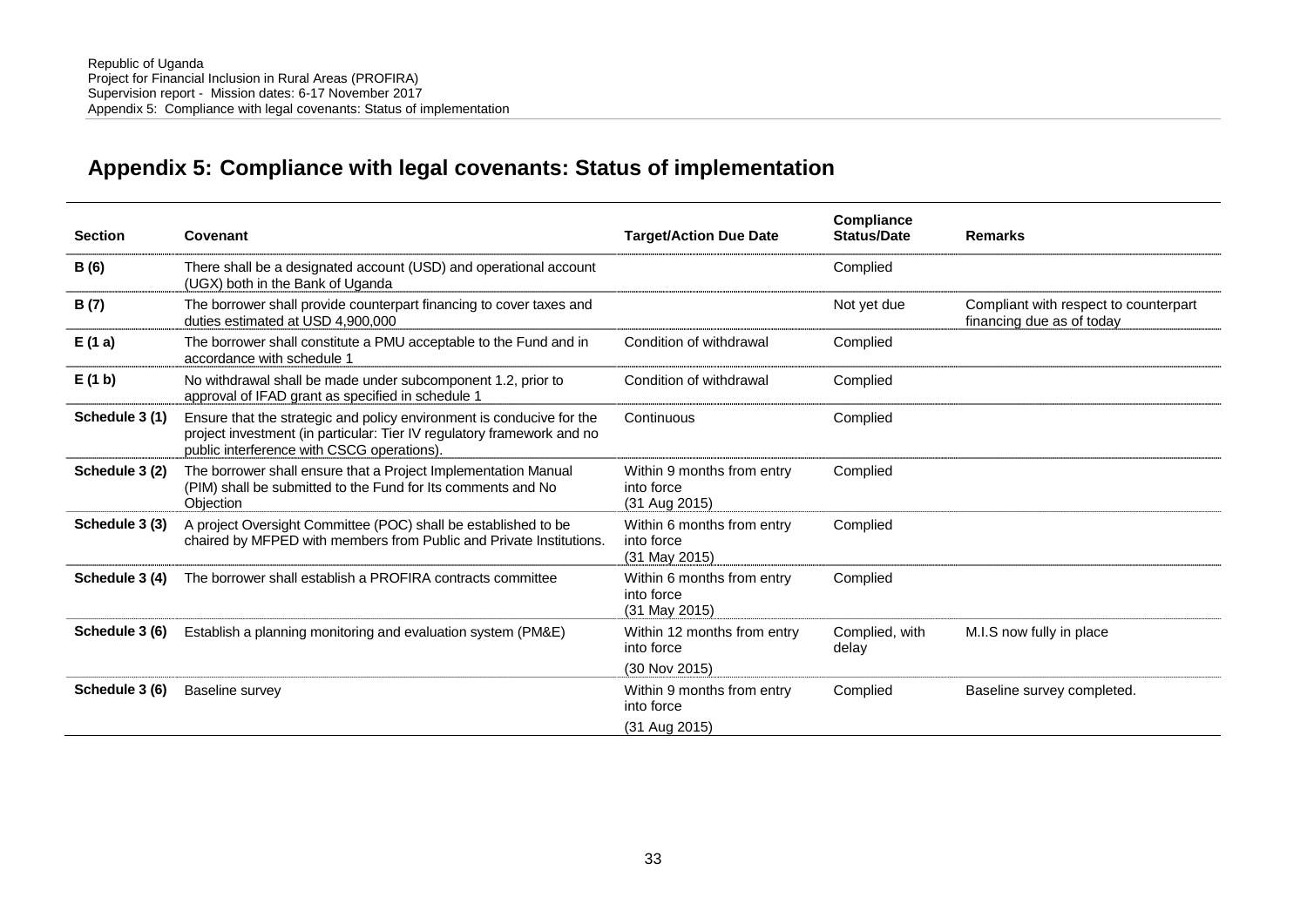# **Technical Annex 1**

### **COMPONENT 1: SAVINGS AND CREDIT COOPERATIVE SOCIETIES**

This Working Paper contains selective more detailed information and recommendations on aspects that are covered in the main supervision aide memoire. First, the overall objective of the SACCO development component of PROFIRA is recalled for reference. Then observations and recommendations follow, grouped with a view to already inform preparations for the Mid Term Review.

### **I. Development Objective**

As an outcome to the different SACCO support activities of PROFIRA, the 500 SACCOs earlier selected for PROFIRA support will operate more sustainably and provide enhanced levels of services to more members. Specifically, by the end of PROFIRA, there would be 300,000 members in the 500 project supported SACCOs, of which 150,000 are new ones and 30% women that actively save increasing amounts of deposits.

### **II. Results Management through simplified set of core indicators for SACCO development**

Core indicators for measuring results of capacity development measures of trained SACCOs can be summarized by extracting from and simplifying the current RIMS based RESULTS framework which is well applied and maintained by the PMU. It is proposed for the forthcoming MTR mission to consider applying the following results based outcomes indicators for easy assessment of progress in the SACCO Strengthening and Development component 1:

(1) Growth in Savings

In line with international practices, this would usefully focus on the net growth after inflation. Accelerating deposit mobilization is crucial for a new type of SACCO that is not based on lending, but on a "Savings First" approach that is only slowly percolating as a yardstick for SACCO Development in the country $6$ 

(2) Growth in Active Membership

Additional members entrusting their savings to the SACCO, or reactivation of existing but inactive members both are key indicators for a developing and growing SACCO. The RESULTS framework has gender and age-disaggregated figures which provide useful additional information on the percentage of women and of youths currently as members in PROFIRA supported SACCOs.

(3) Growth in Loan Portfolio

Unusually in the regional and wider international context, rural SACCOs in Uganda are generally loan driven with loan portfolio totals in excess of the combined savings and share capital totals. This is due to a limited access to external refinancing, through the Uganda Microfinance Support Center (MSC), and also through borrowing from commercial sources. There is need to organically shift the growth path of rural SACCOs from a lending driven to a savings driven model that would be more in line with modern credit union development ("Savings First"). All the same, a growth in the loan portfolio remains important from the rural client perspective and should therefore remain a core performance indicator. Aggregate deposits (see (1) above) should over time grow proportionally stronger than the aggregate loan portfolio. For this reason, the ratio between the two should be monitored as well.

(4) Reduction in Loan Defaults

<sup>&</sup>lt;sup>6</sup> Usefullv. CCA consulting advice to UCSCU also focuses on this "new model SACCCO" which should be savings led and operate with lending resources out of internally mobilized funds.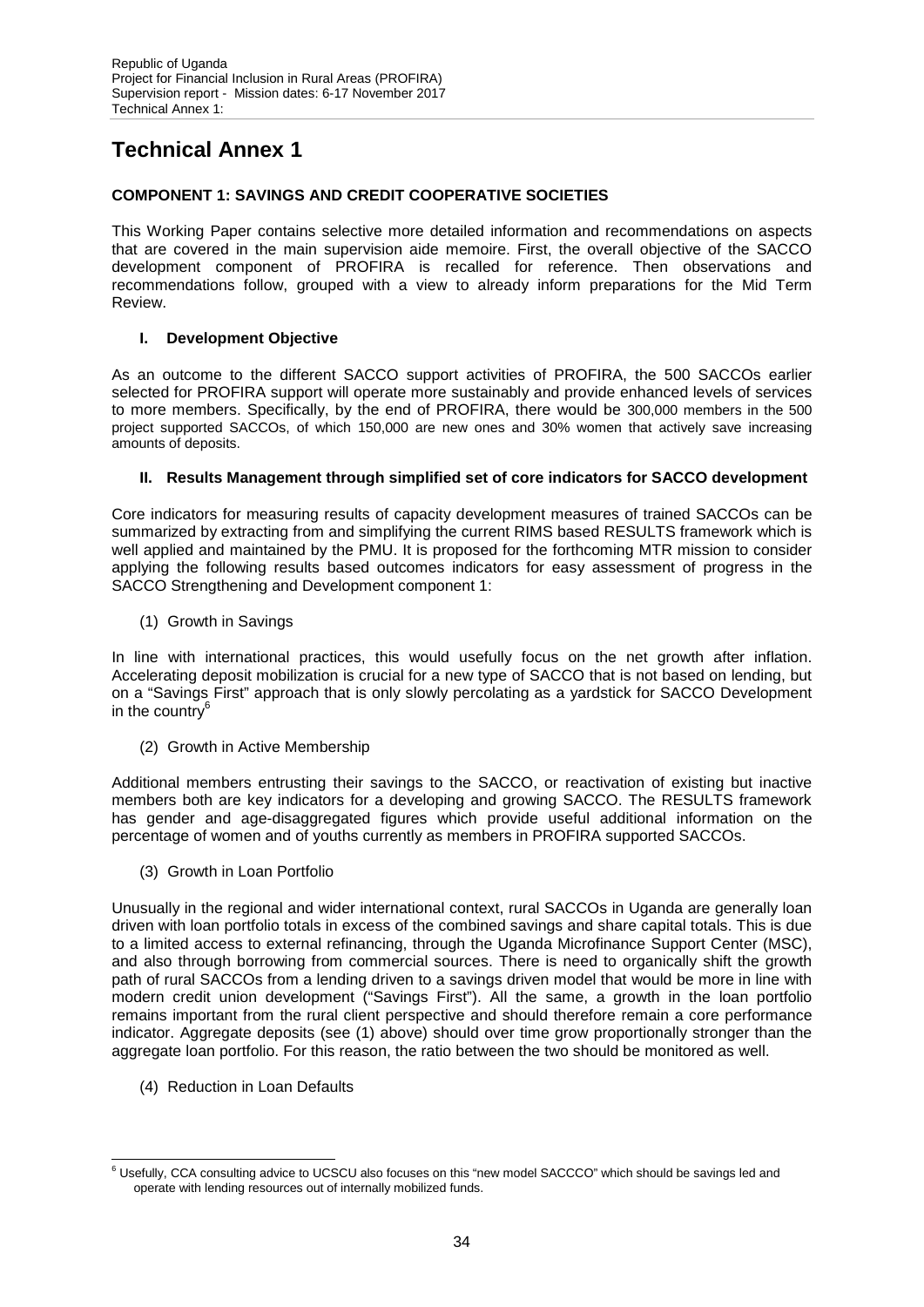Measuring the incidence of loans in arrears is a standard indicator in the reporting format of SACCOs to date. The information is provided as per the book value of loans in arrears and in the case of rural SACCOs in many cases not sub divided into different categories considering the ageing of these arrears. The general incidence of under capitalization of these societies often results in arrears remaining in the books for many years. In spite of these two draw backs (no ageing, no or insufficient write offs above all in financially weaker SACCOs), the loan default rates at book value in SACCOs are a workable proxy for lending quality. Moreover, comparing values over different periods of time permits conclusions for improvement or reduction of lending quality within a given period. Related indicators for monitoring could then also include the percentage of general loan loss provisions (if any) and dates and incidences of arrears write offs (especially after PROFIRA Financial Management Trainings).

### **III. Other Aspects Related to SACCO Strengthening**

Treatment of Loan Default Issues in Training Module: As currently implemented, loan default and credit management issues are grouped together in one single module. Within the modular outline, arrears management receives less attention as compared to general credit issues. Missing in particular are non-wilful defaults and the management of this in the lending cycle process.

In terms of selecting participants for the credit and default management trainings, it is recommended that at least member of the SACCO Supervisory Committee should attend the credit and default management trainings.

UCCK: The College has taken on increasing tasks related to training of SACCO managers as well as capacity development for District Commercial Officers. During MTR, a more holistic view at the current functionality of the College and future accentuation of its Knowledge Center function could be envisaged. In particular, new emerging opportunities for distance and digital learning should receive more focus. As an initial step, a detailed outline of the eight modules currently used for the SACCO Manager Certificate Course should be put on the UCCK web site (once the site is reactivated again).

### **COMPONENT 3 – POLICY AND INSTITUTIONAL SUPPORT AND PROJECT MANAGEMENT**

### **Sub-component 3.1 – Policy, regulatory and institutional environment**

Role of DCOs under PROFIRA and beyond for SACCO Development: The PMU has taken steps during the first years of project implementation to integrate DCOs into PROFIRA supported SACCO development activities. Limited and focused support through PROFIRA to capacity development of DCOs could be assessed by the forthcoming MTR. In particular, a commonly agreed strategic framework for these support activities and close collaboration with MTIC to ensure a viable and sustainable approach could be considered. The following DCO activities would merit PROFIRA support:

- (1) Mobilization of new societies, here in particular transforming pre coops into registered cooperative societies
- (2) DCOs could likewise become more active in forming pre-cooperative groups among areas of common economic interest. These groups could then later request registration as a cooperative.
- (3) For on-site and decentralized trainings, DCOs would be responsible once the work of PROFIRA financed Service Providers comes to an end with the close of the project.

Preparing a Sub-Group of PROFIRA SACCOs for Licensing: Based on the currently considered version of the Tier 4 MFI and Moneylenders Act, the licensing process for SACCOs is essentially a one-way process: once licensed, there is no way back for a SACCO. The process and eventual implications of licensing have to be carefully considered. MTR should agree with all stakeholders on the way forward in supporting SACCOs for this process. This could also include a number target (such as 20% or 100 of the PROFIRA supported SACCOs should have received a license by project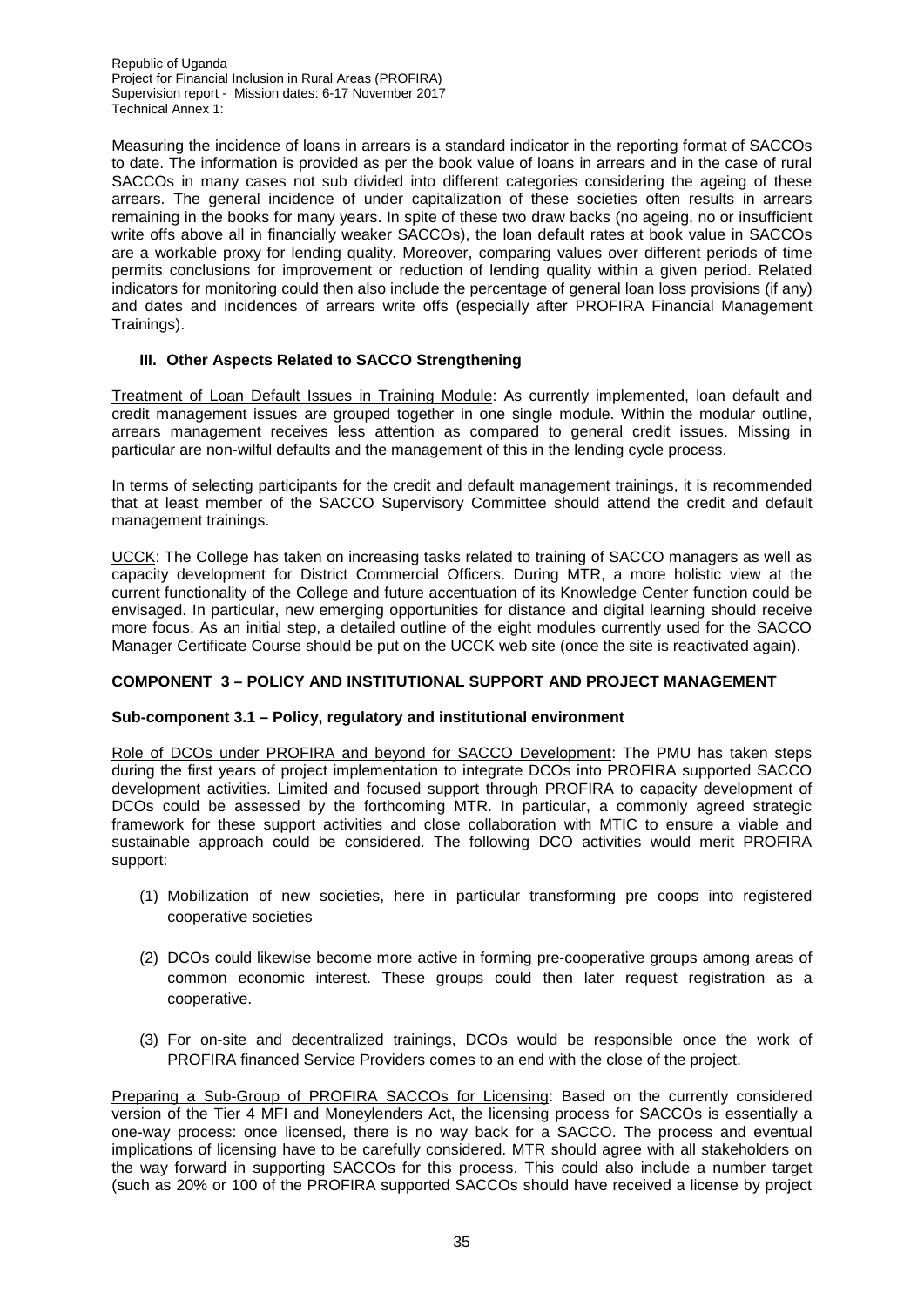closing) but the pros and cons of this need to be carefully weighed and considered.

### **Sub-component 3.2 – Project Management**

Present PMU staffing under the SACCO Strengthening component comprises two professional staff, the component manager and a senior officer. It is recommended to re-assess this staffing table during MTR and when the profile of component activities in the light of (i) the separation of SACCOs from the PROFIRA pool that are not presently functioning according to expectations and (ii) work implications for PROFIRA on account of the tier 4 legislation has become clearer.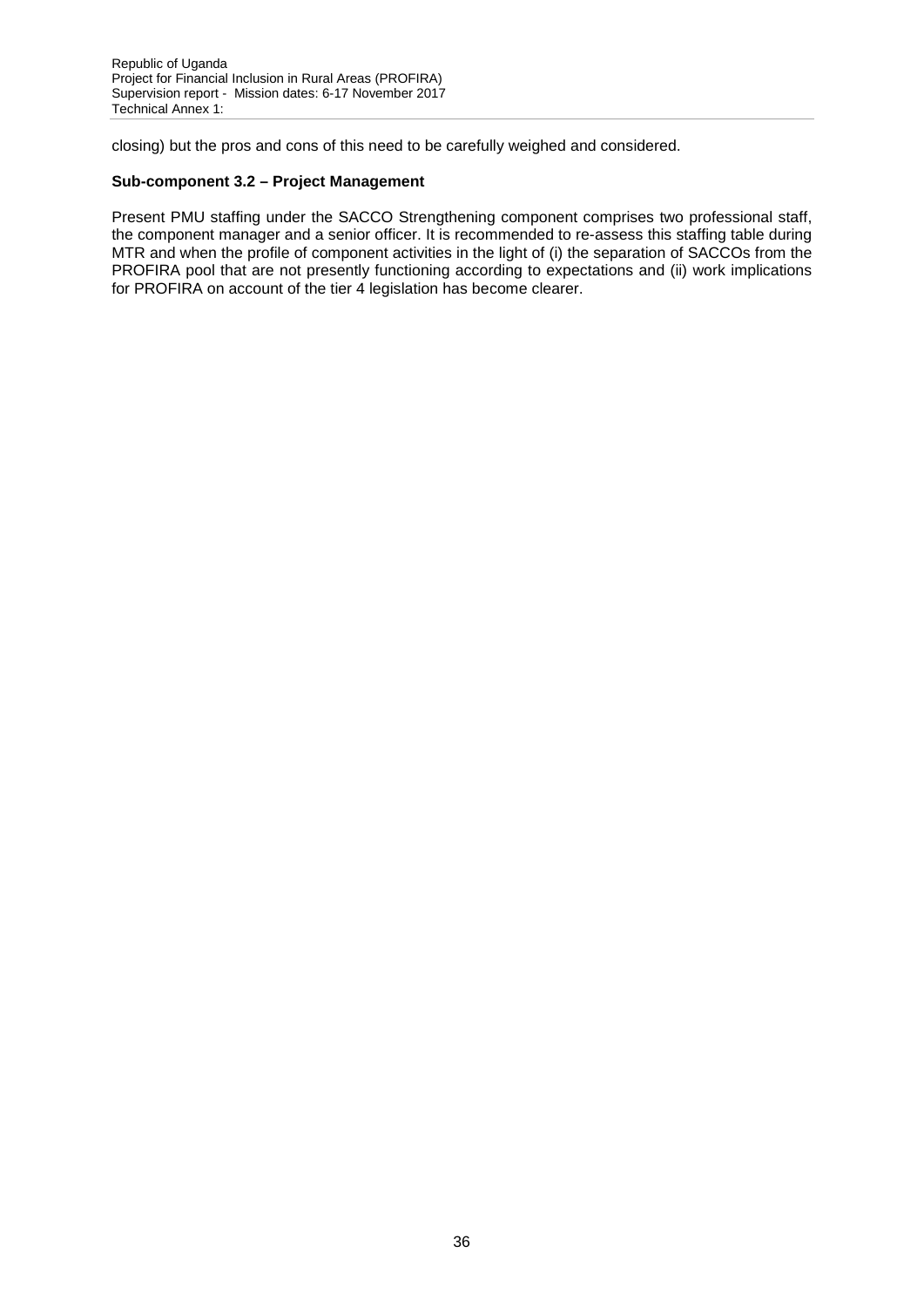### **Technical Annex 2: Community Based Financial Institutions**

#### **1. Introduction**

1. The Government of Uganda and the International Fund for Agricultural Development (IFAD) have jointly designed the Project for Financial Inclusion in Rural Areas (PROFIRA). This 7-year development project is supported by an IFAD loan of around USD 30 million. The overall *goal* of PROFIRA is to increase income, improve food security and reduce vulnerability in rural areas. Its *development objective* is to substantially increase access to and use of financial services by the poor rural population. PROFIRA aims to achieve its goal and objective through the implementation of three operational components: (a) SACCO Strengthening and Sustainability, (b) Community Based Financial Services and (c) Policy and Institutional Support.

2. Component 2 of PROFIRA, Community Based Financial Services, aims at a major impact in financial inclusion in rural Uganda. With Sub-component 2.1, PROFIRA will contract service providers (SPs) to form approximately 15,000 new community savings and credit groups (CSCGs) with around 375,000 members, over the seven-year project period, broadly using the VSLA methodology. Many of these groups are already operational ones but "new" in the sense that with PROFIRA support, they would start to operate savings and credit activities in a systematic manner.

3. With Sub-component 2.2, the operations of approximately 3,000 mature CSCGs (75,000 members) will be further developed through focused training, innovations and linkages, to facilitate for more advanced financial inclusion.

The total contributions from the IFAD loan to Component 2 activities is around USD 11 million. This Technical Annex documents the progress so far achieved in the CSCG operations of PROFIRA and the agreements made during the November 2017 support mission to ensure a successful component implementation in the coming years.

#### **2. Overall Progress towards Implementation Targets**

Since the last support mission in March 2017, the overall progress of Component 2 towards the agreed implementation targets has been satisfactory. By the end of October 2017, a total of 3,568 new CSCGs have become operational, which is exactly the target number for this period. As the average size of the groups exceeds the planned level, the total number of members in these groups has reached 104,000, which is 17% more than the projected number for the period. Women constitute a high share of the new CSCG members, varying from 71% in North East to 77% in West Nile region. The share of youth in the new groups is at the target 15% level in Eastern and West Nile regions but exceptionally high in Mid-North (33%) and especially in North Eastern region (45%), indicating high interest and commitment to small businesses by young women and men in these challenging environments. Concerning the support activities with already operational CSCGs under Sub-component 2.2, a total of 1,184 mature CSCGs have been engaged in these PROFIRA operations in the four core regions, which exceeds the target for the period. With the recent instalment of an MIS for the group operations, detailed data on the development of the financing operations of the groups will start to emerge during the next six-months period.

#### **3. Sub-Component 2.1: Implementation Progress and Corrective Actions**

6. The four three-year Service Provider (SP) contracts for the sub-component were signed in April 2016 and aim at establishment of a total of 7,500 new CSCGs with 187,500 members in the target regions. The progress towards this target at the mid-term of contract implementation has been commendable. By the end of October 2017, a total of 3,568 new CSCGs have become operational, which is exactly the target number for this period. As the average size of the groups exceeds the planned level, the total number of members in these groups has reached 104,000, which is 17% more than the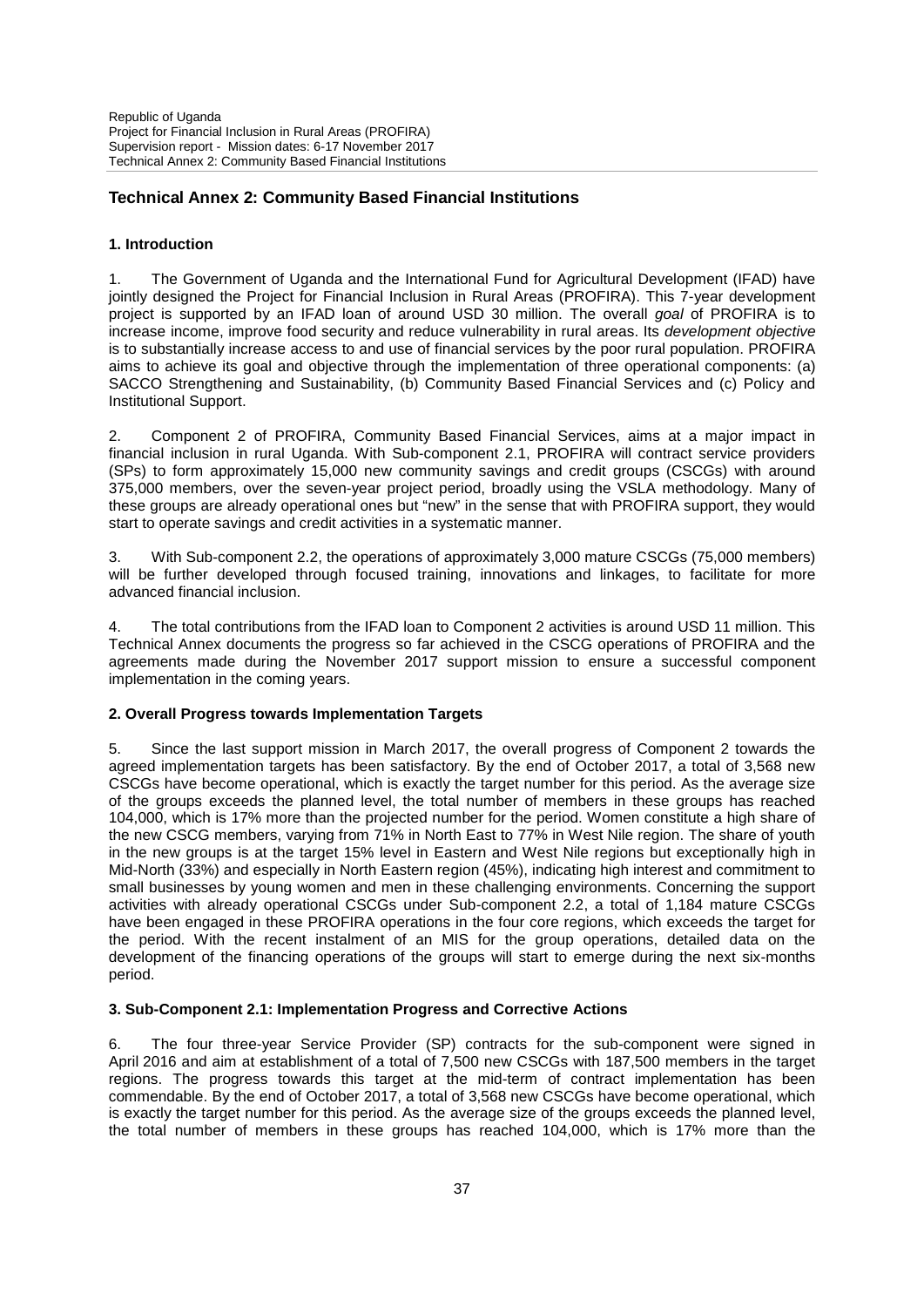projected number for the period. Women constitute a high share of the new CSCG members, varying from 71% in North East to 77% in West Nile region. The share of youth in the new groups is at the target 15% level in Eastern and West Nile regions but exceptionally high in Mid-North (33%) and especially in North Eastern region (45%), indicating high interest and commitment to small businesses by young women and men in these challenging environments.

7. Table 1 below shows the progress in the establishment of the new CSCGs in the four target reason of Component 2. The quantitative targets for CSCG formation have been fully met in Mid-North, West Nile and Eastern regions. In North Eastern region, only 78% of the cumulative CSCG target and 88% of the membership target had been reached for the period ending 31 October 2017. This region, with a low population density consisting largely of pastoral migrant communities and with a large number of operational donor organisations, has proved to be challenging for large-scale CSCG operations of the PROFIRA type. At the same time the region includes districts and sub-counties with more dense population and a great deal of interest among low-income people in joining the groups. The Service Provider CSARE/KPSDC) is convinced that with a more focused geographical approach, the full contract targets for the area can be reached. It was agreed that the SP in North Eastern region will in November 2017 conduct a re-mapping exercise, focusing the operations in the coming 18 months in the more potential, stable districts and sub-counties, and present the new implementation plan to PROFIRA for approval.

| <b>Region</b> | <b>Service Provider</b> | No. of CSCGs<br><b>Planned for</b><br><b>Period</b> | No. of<br><b>Established</b><br><b>CSCGs</b> | Number of<br><b>Members in New</b><br><b>CSCGs</b> |
|---------------|-------------------------|-----------------------------------------------------|----------------------------------------------|----------------------------------------------------|
| Eastern       | Care with UWESO         | 1.187                                               | 1.235                                        | 35,762                                             |
| Mid-North     | MNPCDC & APCDC          | 997                                                 | 1,093                                        | 31,959                                             |
| West Nile     | <b>FURA &amp; CREAM</b> | 902                                                 | 921                                          | 27,345                                             |
| North-East    | Care with KPCDC         | 475                                                 | 319                                          | 8.934                                              |
| <b>Total</b>  |                         | 3.561                                               | 3,568                                        | 104.000                                            |

**Table 1: Progress in Establishment of New CSCGs by Region - End of October 2017**

8. A major concern in Sub-component 2.1 implementation is the situation with the SPs in Eastern region. This contract was won by CARE International with UWESO as a sub-contractor. The contact value per member in this bid was well below the contact values of the winners in other three regions. Furthermore, the mapping and the related implementation area selection was conducted without adequate focus, resulting in costly implementation arrangements. Consequently, while so far meeting the quantitative targets, the implementation performance has started to suffer in areas such as the quality of training and the accuracy of reporting on CSCGs, with related problems in intra-consortium relationships. It was agreed that CARE/UWESO will work out a solution for this situation by the end of November 2017, and present it to PROFIRA. This solution should clearly indicate how the SP will, within the agreed contract amount, achieve the quantitative and qualitative targets defined for the Eastern region for the remaining 18 months of the 2.1 contract. The proposed solution would then be discussed in a meeting between PROFIRA and the management of CARE/UWESO, with representation from the IFAD Uganda Country Office.

9. Based on the PROFIRA follow-up visits and the mission's field observations, the quality of the new CSCGs is promising, both concerning the savings and credit activity and the related income generating operations. The willingness to save more and to take bigger and longer loans is obvious. The group members clearly see the CSCGs as instruments to learn important lessons, to develop their skills and onfarm and off-farm activities, and to increase their future income. They showed very strong ownership of their newly established CSCGs. The Community-Based Trainers of the SPs have delivered their messages with confidence and skills and made sure the members have understood the new concepts that are crucial for successful CSCG operations. Finally, groups and members are clearly geared to financing income generating activities, rather than home improvements or consumption.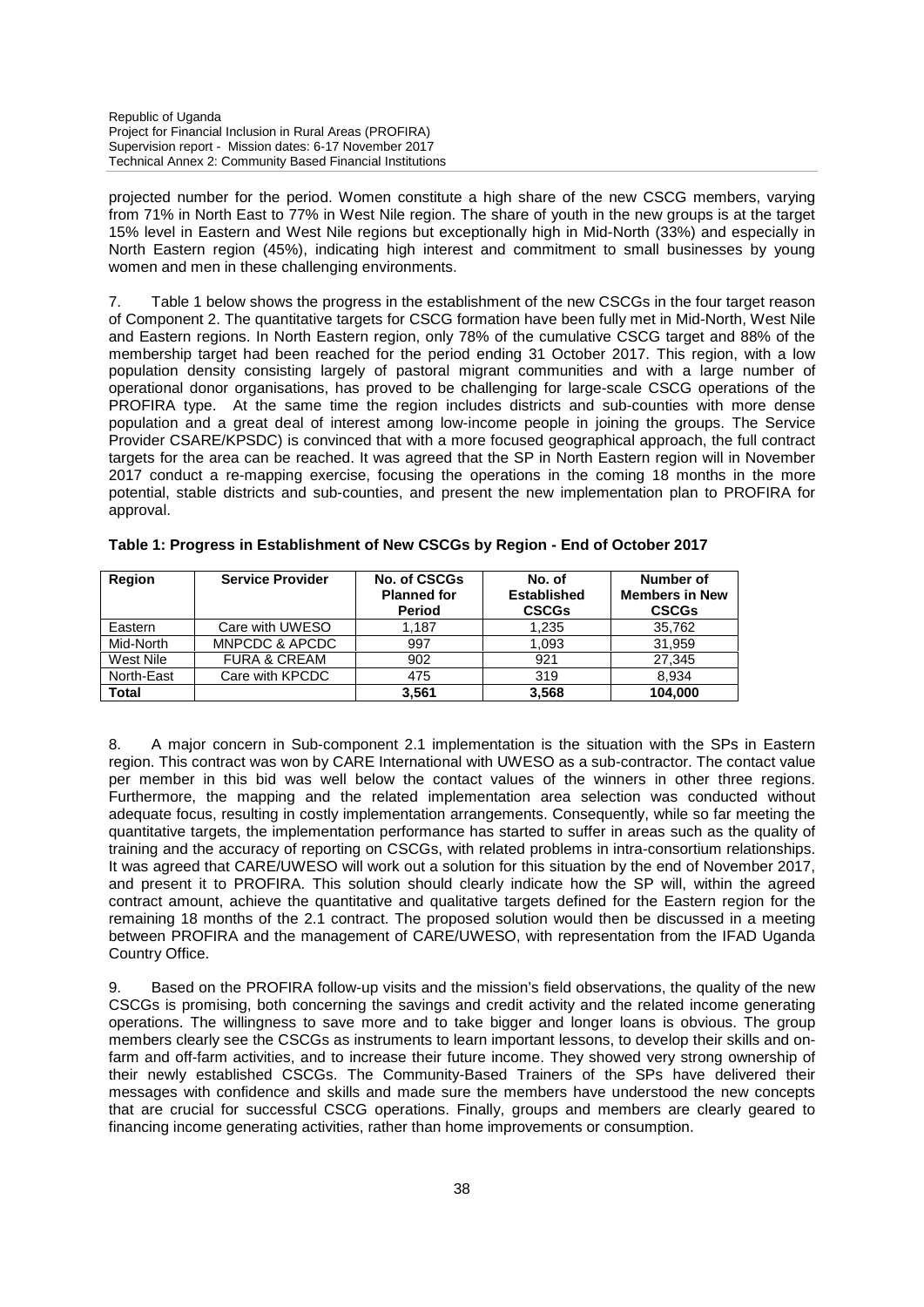10. To further develop the new groups, it was agreed that the option to include well performing groups from the current 2.1 support to the forthcoming 2.2 operations of the Phase 2 contracts will be actively used in all regions.

11. If the higher than expected group size will prevail also in the future, this sub-component is likely to engage around 200,000 new households in the CSCG activity during this bidding round, and a similar number in Project Years 4-7. This very large direct outreach makes it an important development activity even nationwide. This situation calls for close and continuous cooperation between the SPs and PROFIRA/IFAD not just to ensure effective implementation but also to learn from the process and document it for wider utilisation (see more below). National meetings of all the SPs engaged in the Component 2 operations, one of which was organised during this mission, will be important instruments in mutual learning and knowledge management processes in this large-scale financial inclusion operation.

### **4. Sub-Component 2.2: Implementation Progress and Corrective Actions**

12. The selection of Service Providers for Sub-Component 2.2 was intentionally started later than in the case of Sub-component 2.1, partly because the bidding institutions are mostly the same for both activities. The key change made from the original design approach was the inclusion, based on a GoU request, of the fifth contracting area (called "Lot 5") to Sub-component 2.2, covering selected districts outside the four core Component 2 regions.

13. The four SP contracts for Sub-component 2.2 in the original four core regions have now been operational for one year. While their approaches differ, all include elements of advanced financial literary programmes; business skills training modules; linkage banking operations between banks and mature, trained CSCG groups and their members; models to accumulate a part of the group savings from one CSCG cycle to the next one; and models to establish 2nd tier organisations for CSCGs in the form of clusters, cooperatives or federations or other similar apex arrangements.

14. By the tome of this mission, in all four core regions, the needs assessments for the selected CSCGs have been carried out, the trainings in financial literacy and BDS are on-going, and the registration of the mature groups in the districts has started. A total of 1,184 mature CSCGs have already been engaged in these operations, which exceeds the target for the period.

At the same time, while acknowledging that the Sub-component 2.2 activities have generally progressed well, there is a clear need to sharpen the focus in the sub-component implementation. A great deal of attention in all regions has so far been given to relatively general training activities in areas such as financial literacy, business development, HIV issues and environmental aspects of development. It was agreed with all SPs that a major shift in approach will now be made in all regions towards issues linked more directly to advanced VSLA operations, with emphasis on linkages with banks, MFIs and SACCOs; on the carry-over of share capital from one cycle to the next one; and on topics such as clustering of CSCGs for improved and more efficient financial service provision. This change is required to ensure that the key targets of more advanced financial inclusion through the Sub-component 2.2 operations will be achieved.

16. In addition, the contract for "Lot 5", covering 26 districts outside the original four core regions, was signed in August 2017 with a consortium of three local NGOs (FURA, READ and COMVIS). The Inception Workshop was held on 27 October 2017, after which the field operations with typical Sub-component 2.2 activities in "Lot 5" area have started. The implementation targets are split even between the three SPs, each covering 100 mature CSCGs in their separate geographical areas of implementation.

### **5. Component 2: Bidding for Phase 2 Contracts**

17. The PROFIRA Completion Date is 31 December 2021, by which date all the payments to Service Providers have to be made. The planned Component 2 second round operations require three full years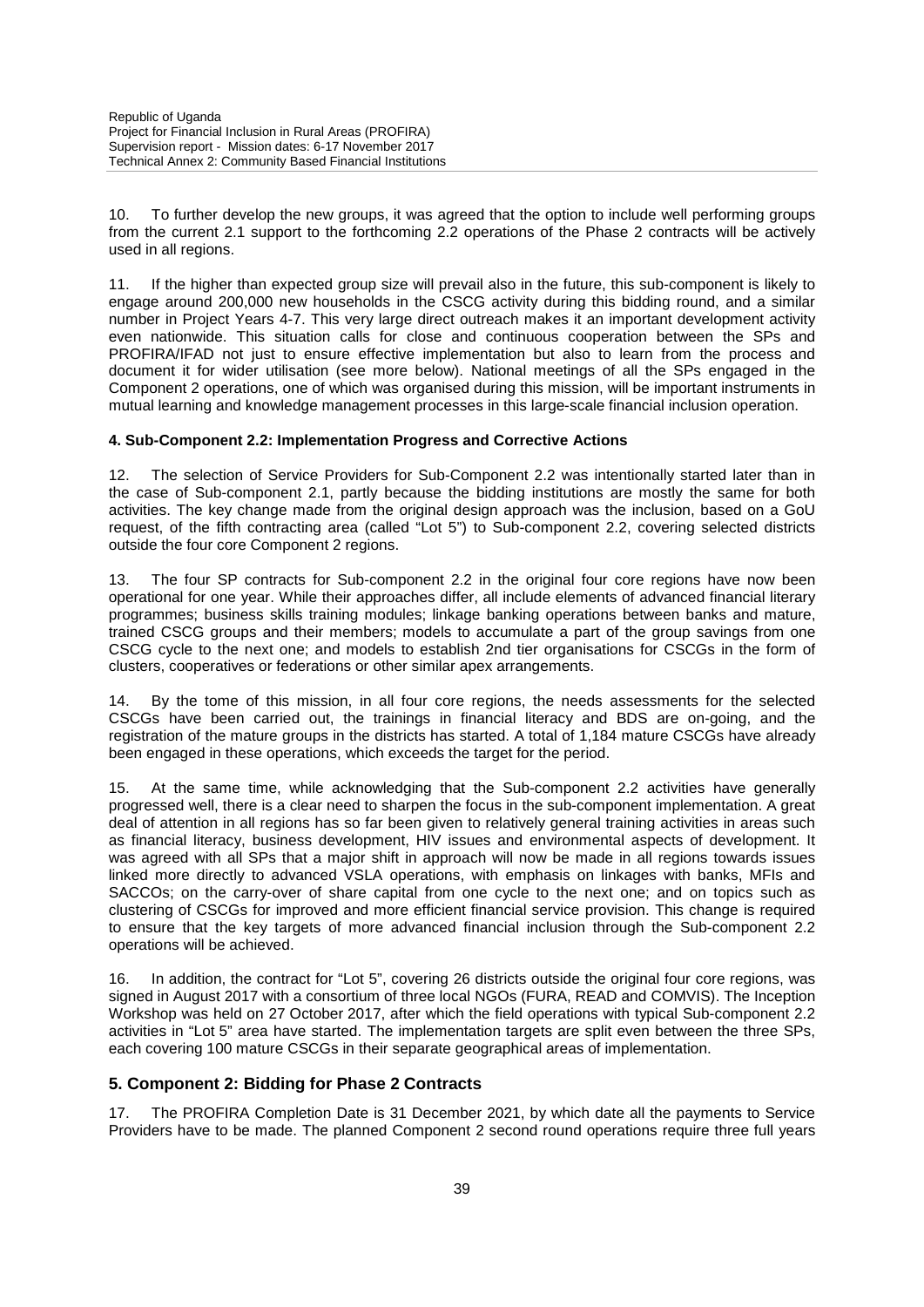from the contract signing to the final payment. Therefore, to implement a contract of three years' duration, the last feasible contract signing date for the round two contracts of Component 2 is around mid-2018. Experience from recent biddings show that it takes a minimum of seven months to process a large contract following PROFIRA/GoU/IFAD rules, from Expression of Interest to contract signing.

18. To adhere to the above overall time schedule and following the agreements reached during previous missions, the display in the media of the Request for Expression of Interest to participate in the Phase 2 implementation of both Sub-components 2.1 and 2.2 took place 12 October 2017. For the Phase 2 operations, the target for the establishment of new CSCGs for North East will be reduced to 500 groups, while the target is Mid-North is 2,600, in Eastern 2,500 and in West Nile, 1,500 CSCGs. For Sub component 2.2, the target is to work with 550 mature CSCGs in North Eastern region and with 400 in other three core regions. The mission and PROFIRA agreed on minor adjustments to the evaluation criteria in the SP selection process, especially to emphasise the issues of sustainability in the CSCG operations after the expiry of the SP contracts.

19. The response by service providers to participate in Phase 2 operations of Component 2 was strong. A total of 29 institutions/consortia expressed interest in Sub-component 2.1 operations, and 30 in Sub-component 2.2 implementation. As practically all the best known VSLA operators in Uganda and the region expressed their interest, the situation augers well for effective future operations of Component 2 of PROFIRA. Following largely the procurement practices and procedures used during Phase 1 bidding, the target is to complete the SP selection process for both sub-components with contract signings latest in July 2018. This would allow for the completion of the three-year contract periods well before the closure of PROFIRA.

### **6. Training for Community Development Officers**

20. District Community Development Officers (DCDOs) are the focal point persons at the district level for the CSCG operations. They responsibilites cover a number of CSCG activities, including: (a) registration of CSCGs at either sub-county or district level, (b) monitoring the operations of these groups, and (c) linking the registred groups to other government programmes. They are another structure that can add sustainability to PROFIRA's CSCG interventions during and especially after project completion.

21. During April 2017, as a PROFIRA initiative, 21 DCDOs in Eastern region were trained in the CSCG methodology. This 3-day TOT workshop aimed at: (a) forging a working repationship between the DCDOs and the contracted SPs, (b) equiping the DCDOs with knowledge on the CSCG methodology so as to support the their group monitoring function and (c) giving the DCDOs an in-depth understanding of PROFIRA and its implementation modalities. In addition to this PROFIRA training, a total of 40 DCDOs have so far undergone a 5-day TOT workshop in Financial Literacy, organised by the Bank of Uganda.

22. Considering the key role of these local government officers, there is urgent need to complete the TOT trainings of the DCDOs in the CSCG methodology. It was agreed that the same type of 3-day training that was organised in Eastern region, will during the 2017/2018 financial year be conducted in North East, Mid North and West Nile regions. The training will be carried by the experienced staff of contracted SPs with guidance from the Component 2 Manager in PROFIRA. Furthermore, same type of training should in the future also be considered for the the sub-county Community Development Officers in the PROFIRA implementation areas, since they directly interface with the CSCGs at the sub-county and parish levels.

### **7. Reporting, M&E and Field Follow-up**

23. The Service Providers report to PROFIRA quarterly based on the agreed PROFIRA Results Framework. All the interviewed Project Managers of the Sub-component 2.1 Service Providers informed the Mission that reporting on the Outcome Indicators and the Output Indicators is relatively simple, as they collect similar information also for their own institutional purposes. The reporting on Sub-component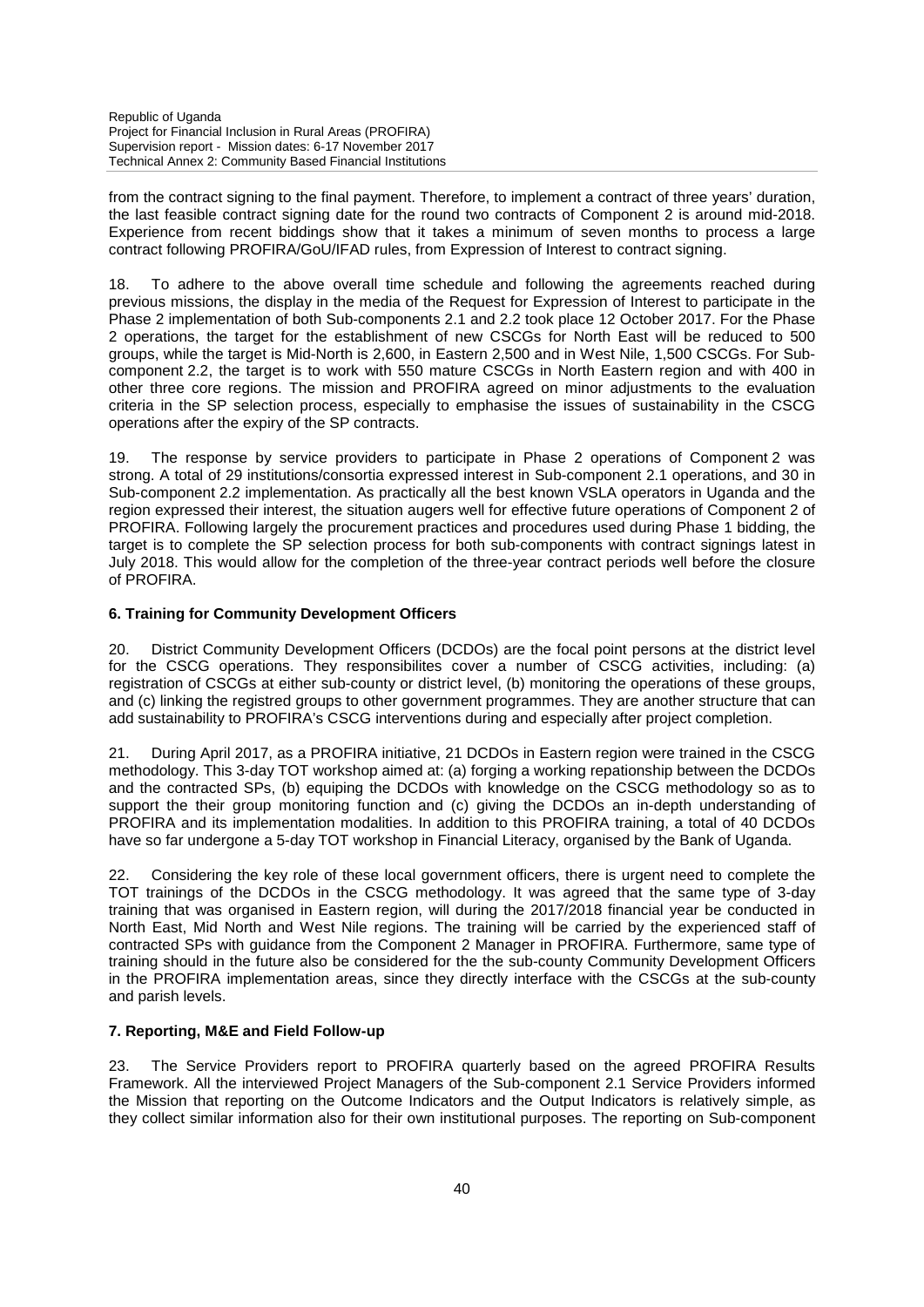2.2, however, is more complicated. For activities such as linkages, accumulation of savings over cycles and the establishment of CSCG apex organisations for mature groups, the standard VSLA indicators on membership numbers and loan and savings values do not provide much useful information. This situation requires much attention as the M&E systems, especially SAVIX MIX, for Component 2.2 are being developed.

24. To support the follow-up operations, a contract for the procurement of SAVIX MIS was signed with VSC Associates on 1 February 2017. After installation and training, the first SAVIX reports were produced in July 2017. The Data Clerks of the SPs enter data on a monthly basis on each PROFIRA-supported group into the system, which will then be aggregated by the M&E Officers of the SPs. The system is expected to automatically aggregate the data from each SP into PROFIRA-level aggregate figures. A positive feature in this procurement contract is that it includes backstopping and systems development support by the supplier till the end of the PROFIRA implementation period.

25. During the time of the mission, the fine-tuning of the system was still on-going. The mission emphasised to PROFIRA that it is critically important that the system will be able to automatically produce for every quarter one-page summary reports for the key performance indicators of Sub-component 2.1 and 2.2. This information would then form the core of the periodical progress reports of PROFIRA for Component 2.

26. Field visits to Component 2 SPs and groups, to review progress, validate data and verify reported results, do not function as well as they should in an SP-based project of this type. Since July 2017, only one such visit has been organised. It was agreed that Component 2 management will from now on visit in the field every SP of Component 2 at least once in every quarter, preferably on joint missions with the M&E and Procurement staff of PROFIRA. Required recourses, including vehicles, need to be available from PROFIRA for these important field follow-up visits.

#### **8. Innovation, Networking and Knowledge Management**

27. In the coming four years, PROFIRA will be the leading supporter of community-based financial arrangements in Uganda. Its network of service providers and their sub-contractors holds a critically important knowledge base on appropriate CSCG development approaches and methods for Uganda. Furthermore, the number of community-based financial groups in the PROFIRA network will gradually increase towards nearly 20,000, and the number of group members to over 400,000. This large network will create great opportunities for mutual learning, with significant potential benefits for the whole PROFIRA operation and the overall VSLA activity in the region.

28. PROFIRA has a general knowledge management strategy covering the whole project, including the operations of Component 2. In the coming 12 months, interesting data will start to emerge from Component 2 operations, particularly with the support of SAVIX MIS. Together with the data of component achievements and performance, individual success stories and descriptions of successful innovations will be documented by the SPs and PROFIRA itself. PROFIRA's knowledge management strategy defines the channels to be used to make these stories "common goods" in Uganda, in the region but also globally, using the IFAD networks and the wider UN and development sites. In the future, PROFIRA is expected to include such knowledge management operations in its annual plans, as well as sufficient allocations in its budgets to effectively carry out the above type of publicity activities.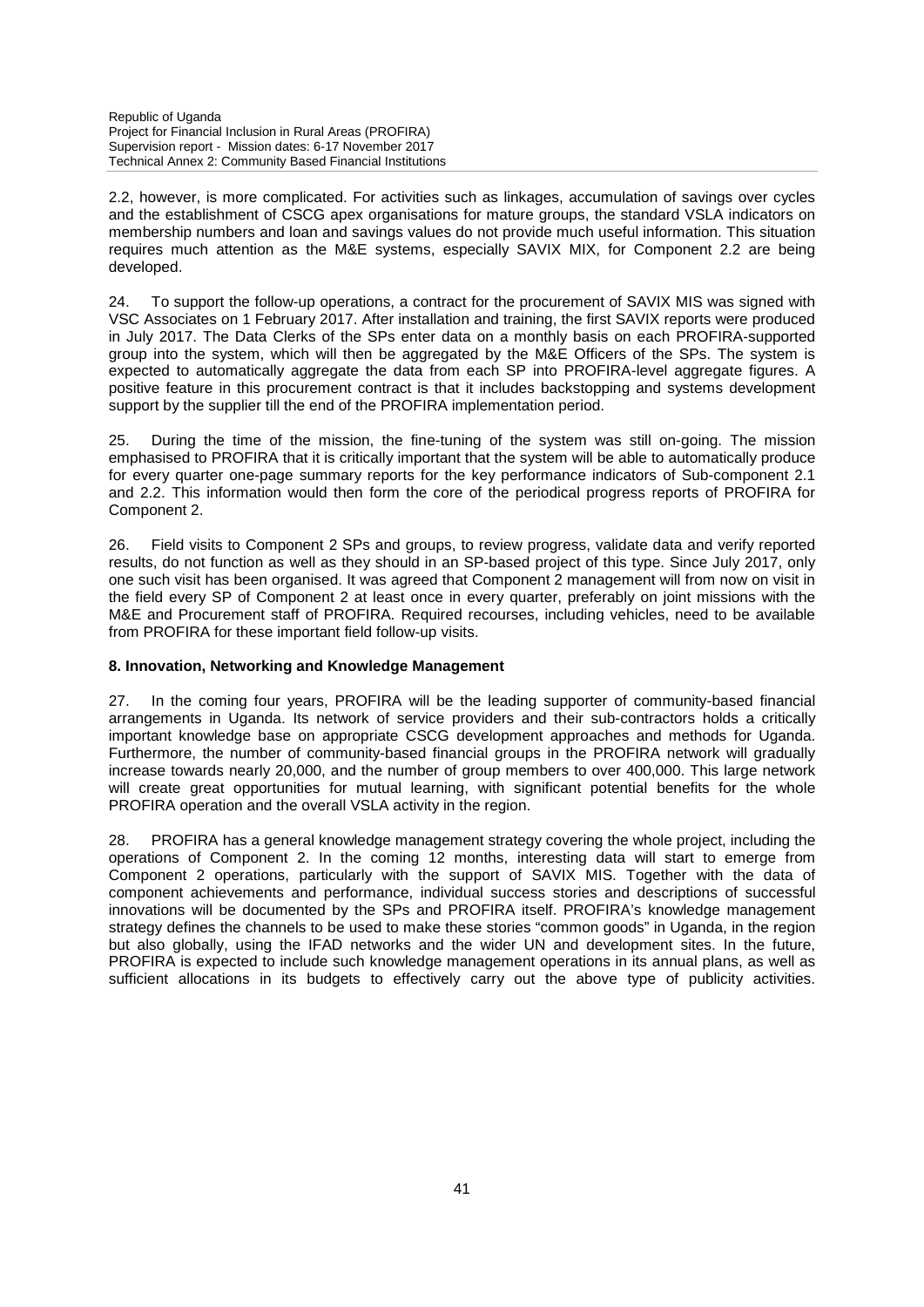### **Technical Annex 3**

### **Fiduciary Aspects**

58. **Financial management.** The project is utilising the government recommended Integrated Financial Management System (IFMS). Being a highly structured system, it entails careful assignment of responsibilities and approval processes (based on the existing GoU expenditure approval structures), both at project level and ministry of finance level. This has ensured effective internal control processes, accounting, budget monitoring, and commitment control. Through the 'Oracle Discover tool', and other reporting analysis tools, IFMS can be tailored to suit project reporting requirements. So far, an SoE can be generated but not based on the historical exchange rate (it captures the spot exchange rate). At data capture too, expenditure can be segregated by category, component and activity, but because there is restricted access to the analytical reporting tools embedded within the FMS, the project cannot develop the required reporting templates, and hence has to liaise with the Accountant general's office to facilitate the same.

59. To ensure reporting in the required dimensions, the project is using Sage Pastel FMS, alongside the IFMS. Data is exported from the IFMS to excel, organised, and analysed in a cashbook batch format, and then uploaded into Sage Pastel. It is a tedious process, but most importantly, the ultimate goal of analytical reporting is achieved. Going forward then, the project will continue to work with the Accountant General's office to;

- a) Enable SoEs to capture the historical exchange rate, and
- b) Accountant General to develop the required analytical reporting templates.

In the meantime this is achieved, the project will continue to use the two systems simultaneously.

60. **Disbursement of IFAD Loan.** As of 31<sup>st</sup> October 2017, the cumulative disbursement for IFAD loan 900 - UG was SDR 7.889 million; this represents 40.87% of the total allocation of SDR 19.3 million. Pending WA 12 for USD 340,952 submitted to the Accountant General for approval, raises the disbursement rate to 42.1%. Compared to the most recent ISM, where disbursement was 29%, a 13% increase is commendable. This upward trend is highly likely to continue, since most of the activities in the project components have been committed or are in the process of being committed.

61. A treasury plan has been drawn and it is projected that the last payments to the already contracted service providers in subcomponent 2.1 will be done by May 2019, and December 2019 for subcomponent 2.1. These alone if disbursed (approx USD 7.3 million) by the projected date, would raise the disbursement rate to 73%. Other key lined up activities include, Phase II activities for CSCGs, and MIS grant to SACCOs, which if combined are estimated to cost USD 7.7 million. However, the project is encouraged to continuously monitor the treasury plan as implementation progresses to avoid over committing.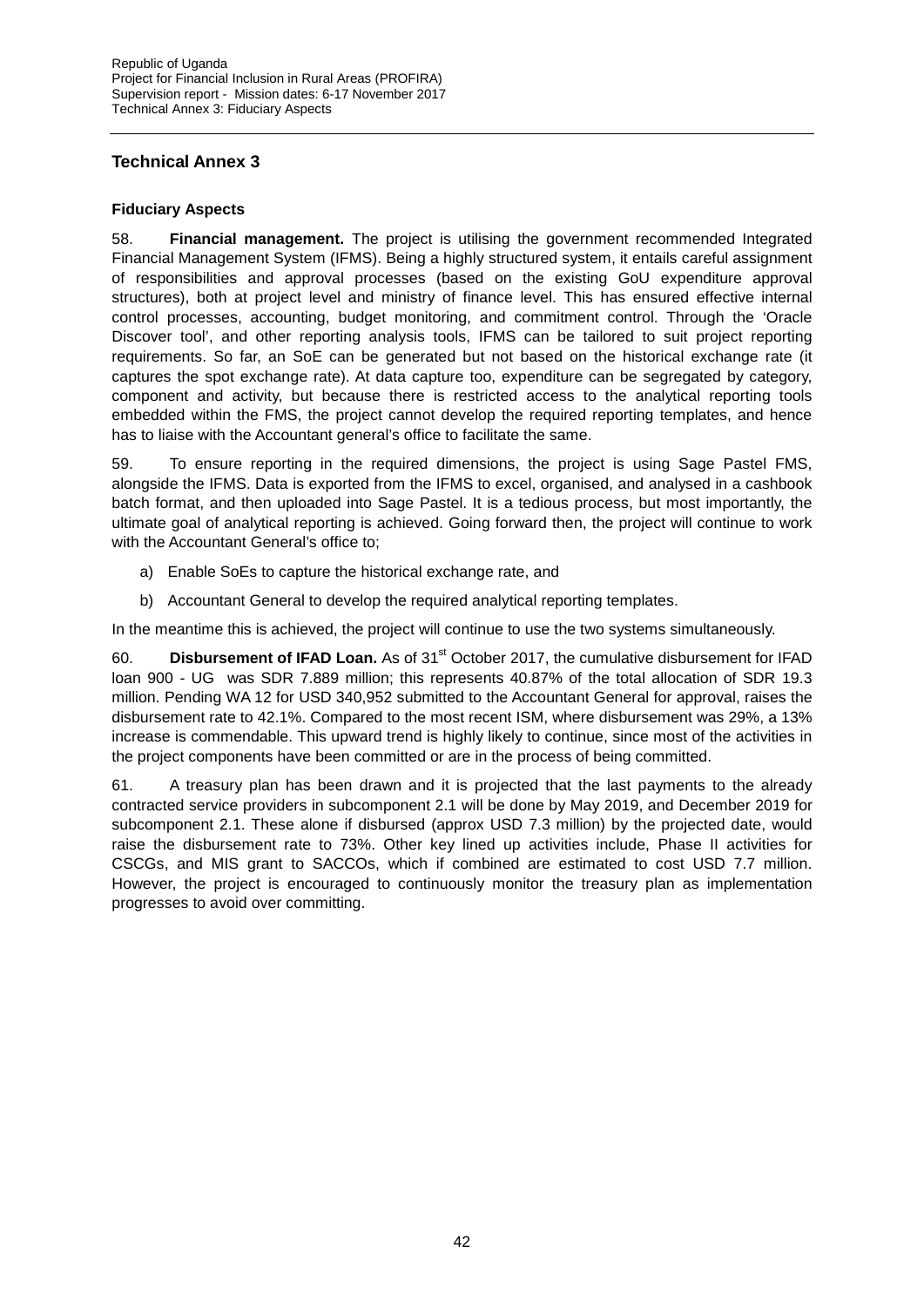| IFAD Financial performance and projections by sub-component (31/10/2017)    |                  |        |                       |                    |              |      |
|-----------------------------------------------------------------------------|------------------|--------|-----------------------|--------------------|--------------|------|
|                                                                             |                  |        |                       | <b>IFAD loan</b>   |              |      |
|                                                                             |                  |        |                       | <b>Utilization</b> |              |      |
| Component                                                                   | <b>Appraisal</b> | Actual | Firm<br>commit'<br>ts | <b>Projections</b> | <b>Total</b> | %ge  |
| A. SACCO strengthening and sustainability                                   |                  |        |                       |                    |              |      |
| 1.1 SACCO strengthening                                                     | 9.110            | 2,881  | 4.288                 | 959                | 8,128        | 89%  |
| 1.2 Developing a sustsinsble SACCO Union                                    | 1.258            | 566    | 66                    |                    | 632          | 50%  |
| Evoking the inflation clause on the signed contracts (est at 15% inflation) |                  |        |                       | 990                | 990          |      |
| Sub-total                                                                   | 10,368           | 3,447  | 3,447                 | 1,949              | 9,750        | 94%  |
| 2. Community based finacial services                                        |                  |        |                       |                    |              |      |
| 2.1 Establishment of new community savings and credit group                 | 8,132            | 2,236  | 1.547                 |                    | 3,783        | 47%  |
| 2.2 CSGC Strengthening, innovations and partnerships                        | 3,823            | 673    | 712                   | 6,750              | 8,135        | 213% |
| Sub-total                                                                   | 11,955           | 2,908  | 2,908                 | 6,750              | 11,917       | 100% |
| 3. Policy and institutional support and project management                  |                  |        |                       |                    |              |      |
| 3.1 Policy, regulatory and institutional enviroment                         | 1,786            | 1,260  |                       |                    | 1,260        | 71%  |
| 3.2 Project management                                                      | 4,891            | 1,830  | 193                   | 2,498              | 4,521        | 92%  |
| Sub-total                                                                   | 6,677            | 3,090  | 3,090                 | 2,498              | 5,782        | 87%  |
|                                                                             |                  |        |                       |                    |              |      |
| Total                                                                       | 29,000           | 9,446  | 9,446                 | 11,197             | 27,449       | 95%  |
| Initial advance (Unspent)                                                   |                  | 2,295  |                       |                    |              |      |
| <b>Grant total</b>                                                          | 29.000           | 11.740 | 9,446                 | 11,197             |              |      |
| <b>Total Actual and firm commitments</b>                                    |                  |        | 21,186                |                    |              |      |
| %ge                                                                         |                  |        | 73%                   |                    |              |      |

62. **UCSCU.** For the year ended 31<sup>st</sup> June 2017, the UCSCU target for a performance based incentive was over achieved by 211% (target was a loss of 807.1 while actual loss was 382.5 million). Subsequently, as per the provisions of the MoU, UGX 224.4 million has been disbursed for the 1<sup>st</sup> and 2<sup>nd</sup> quarter. It should be noted however, that the overriding factor to achieving this target, is income received from the service provider contract entered into with PROFIRA. At the expiry of this contract (April 2018), unless the number of active members who pay annual subscription increases, the targets are likely not to be achieved. For example, active member contribution - a major factor towards achieving self-sufficiency, was UGX 95.4 million (8% of 2.1 billion total revenue) for the financial year ended 2016/17. This contribution is so low, and given that the MoU is expiring in June 2018, self sufficiency cannot be guaranteed.

| <b>UCSCU Achievements VS Revised targets (UGX)</b>                                                                                                                            |                       |                       |                       |  |  |  |  |
|-------------------------------------------------------------------------------------------------------------------------------------------------------------------------------|-----------------------|-----------------------|-----------------------|--|--|--|--|
| <b>Details</b>                                                                                                                                                                | 2014/15<br>(000, 000) | 2015/16<br>(000, 000) | 2016/17<br>(000, 000) |  |  |  |  |
| Total internally generated revenue                                                                                                                                            | 252                   | 342                   | 677                   |  |  |  |  |
| Total recurrent expenditure                                                                                                                                                   | 840                   | 1.081                 | 1,486                 |  |  |  |  |
| Revised Projected (Deficit)/surplus                                                                                                                                           | (588)                 | (740)                 | (807)                 |  |  |  |  |
| <b>Actual Deficit posted</b>                                                                                                                                                  | (575)                 | (1, 416)              | (383)                 |  |  |  |  |
| %ge achieved                                                                                                                                                                  | 102%                  | 52%                   | 211%                  |  |  |  |  |
| Note: UCSCU financing is performance based, thus, due to under performance during the financial<br>year 2015/16, no funds were disbursed by PROFIRA for the FY ended 2016/17. |                       |                       |                       |  |  |  |  |

63. The recommendation by the previous ISM to 'Post UCSCU entries and update its pastel system, on a real time basis as transactions occur', has been implemented. However, the financial statements for different financing sources are disjointed, and consolidated through manual systems. The relevance of an FMS is defeated if the final output (financial reporting) is not achieved. Since the chart of accounts for different sources is similar, the FMS should be configured to automatically generate the required consolidated reports.

64. The internal auditor (IA) for UCSCU was recruited in August 2017, and an audit plan was drawn. However, this plan was not approved by the board of directors, and the audit scope was limited to reviewing regions where UCSCU operates. Future audit plans should be more detailed, and guided by performance of a 'risk assessment', in the areas of e.g organisation and staffing, budgeting, internal controls etc, the basis of which will provide a plan for the specific audit tasks to be completed.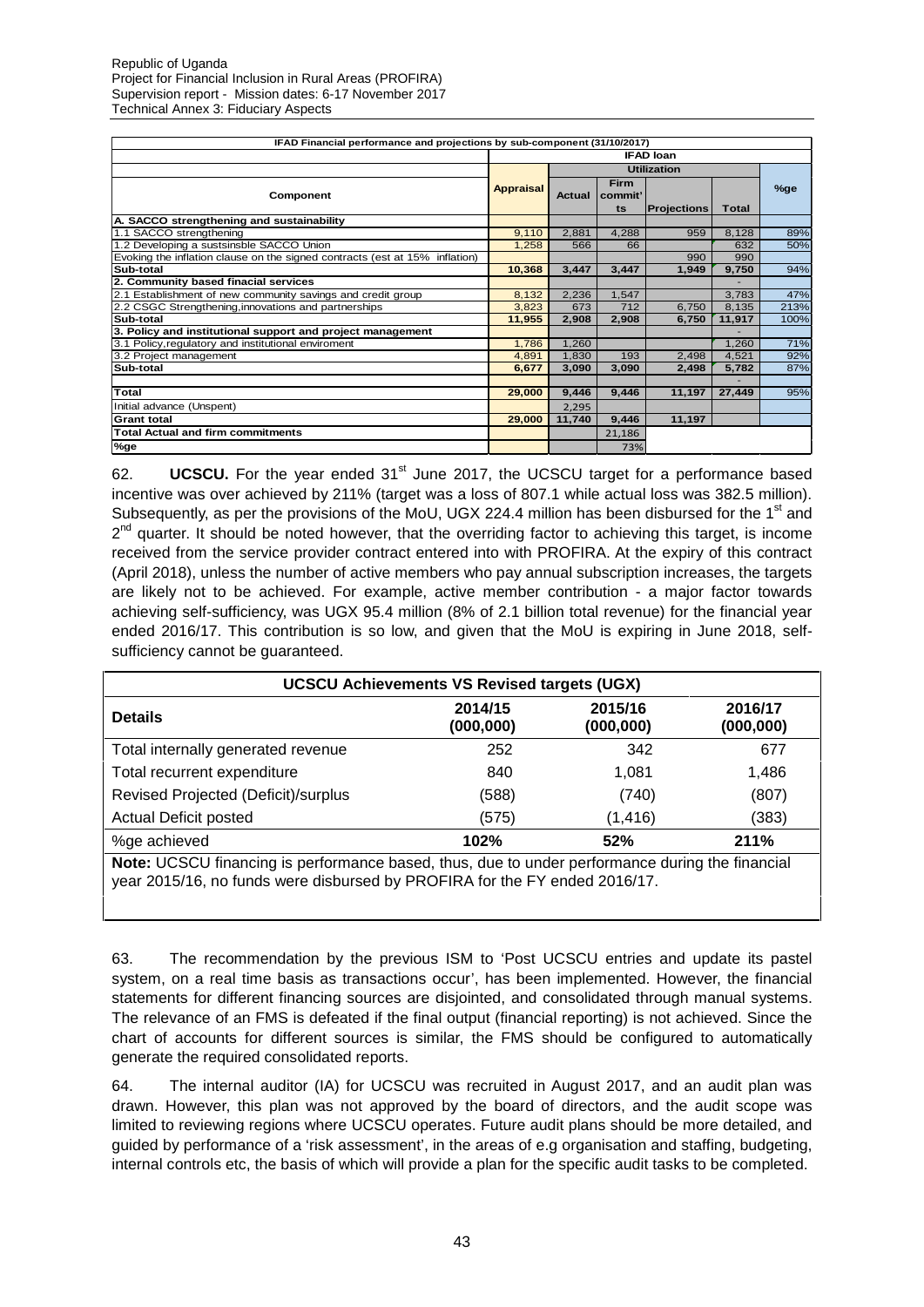65. **Designated account (DA).** As at 30<sup>th</sup> October 2017, the designated and operation accounts had a combined cash balance of USD 2.1 million (73% of AA). WA in the pipeline was USD 340,952 (11%), and funds withdrawn and not claimed was USD 459,713 (15%). The probable payments for the next two months – including payments to service providers, are estimated at approximately USD 1.33 million. Given the status of the DA the mission does not foresee the project running out of liquid cash. This represents good cash flow management practices and the Authorized Allocation is considered adequate.

66. There are reconciling figures on the DA; WA 10 - USD 46,376, WA 11 - USD 163,616 and WA 12 – USD 6,135, reported to be; (a) VAT deducted and not reimbursed at the time of WA preparation and (b) cash balances on advances issued. It is important that this figure is always disaggregated and justified with separate schedules. This way, the trend for VAT refunds can be analyzed against VAT deductions, and the refunds on advances can be negated from the respective SoE category sheets in the ensuing WA.

67. **Disbursement of IFAD/CCA Grant** . Currently, IFAD has disbursed a total of USD 0.747 million (74.8%); through an AA of USD 0.413, and USD 0.335 as replenishment to the CCA DA. For purposes of project reporting, CCA should furnish to PROFIRA fund utilization reports (say by category) and activity reports. These will in turn form a basis for capturing of the same into the project books of account.

68. **SoEs review**. Documentary support for SOEs, included in Withdraw Applications (WA) 10, 11, and 12 were reviewed on sample basis and found to be adequate. It was also noted that there is a systematic filling system which enables easy access to the payment vouchers.

69. **AWPB execution. AWPB execution.** Currently, actual implementation of the 2017/18 AWPB stands at 8% (UGX 1.9 billion of 24 billion). This performance is rated low after four months of implementation, and is mainly attributed to the fact that the IFMS was closed to PROFIRA up to August, thus no payments could be undertaken during that period. However, given the expenditures in the pipeline (for contracted service providers) amounting to approximately UGX 4.8 billion, AWPB absorption is expected to improve to 28% (or 6.8 billion of 24 billion) during the second quarter.

| SUMMARY OF FINANCIAL PERFORMANCE BY COMPONENTS AS AT 31/10/2017   |                |                        |            |                                   |                               |        |
|-------------------------------------------------------------------|----------------|------------------------|------------|-----------------------------------|-------------------------------|--------|
| <b>Components</b>                                                 |                | AWPB execution 2017/18 |            | <b>Commitments</b><br>(To Dec 17) | <b>Actual and commitments</b> |        |
| А                                                                 | в              | C                      | D          |                                   |                               | lG     |
|                                                                   | <b>Budget</b>  | Actual                 | %ge        |                                   | $C + E$                       | F of B |
| . SACCO Strenthening                                              | 8.957.587.768  | 552.052.127            | 6%         |                                   | 2.218.730.519 2.770.782.646   | 31%    |
| 2. Developing a Sustainable SACCO Union                           | 2.090.293.278  | 224.457.115            | 11%        | 177.600.000                       | 402.057.115                   | 19%    |
| S/TOTAL                                                           | 11.047.881.046 | 776.509.242            | 7%         |                                   | 2.396.330.519 3.172.839.761   | 29%    |
| В<br><b>Community Based Financial Services</b>                    |                |                        |            |                                   |                               |        |
| 1. Establishment of New Community Based Savings and Credit Groups | 5,174,582,670  | 8,695,000              | 0%         |                                   | 496,323,920 1,505,018,920     | 29%    |
| 2. CSCG Strengthening, Innovation and Partnerships                | 3,263,575,071  | 320.703.840            | 10%        |                                   | 953.480.212 1.274.184.052     | 39%    |
|                                                                   | 8.438.157.741  | 329.398.840            | 4%         |                                   | 2.449.804.132 2.779.202.972   | 33%    |
| C<br>Policy and Institutional Support and Project Management      |                |                        |            |                                   |                               |        |
| 1. Policy, Regulatory and Institutional Environment               | .238.200.000   | 253.992.003            | 21%        |                                   | 253.992.003                   | 21%    |
| 2. Project Management                                             | 3.295.938.751  | 577.160.430            | 18%        | 20,000,000                        | 597.160.430                   | 18%    |
|                                                                   | 4,534,138,751  | 831, 152, 433          | 18%        | 20,000,000                        | 851, 152, 433                 | 19%    |
|                                                                   |                |                        |            |                                   |                               |        |
| Contingency                                                       |                |                        |            |                                   |                               |        |
|                                                                   |                |                        |            |                                   | -                             |        |
| TOTAL                                                             | 24,020,177,538 | 1,937,060,515          | 8%         | 4,866,134,651                     | 6,803,195,166                 | 28%    |
|                                                                   |                |                        | <b>USD</b> | 1.333.187.58                      |                               |        |

70. **Counterpart funds**. GoU counterpart financing covers taxes and PMU office rent. To date, 9% (USD 442,000) of the foreseen USD 4.9 million has been disbursed. Since a large number of the contracts are being implemented by NGOs, which are tax exempt, actual counterpart financing will continue to be low when measured against appraisal targets. Office rent and VAT refund is always paid on time.

71. **Compliance with loan covenants.** The project is in full compliance with the loan covenants.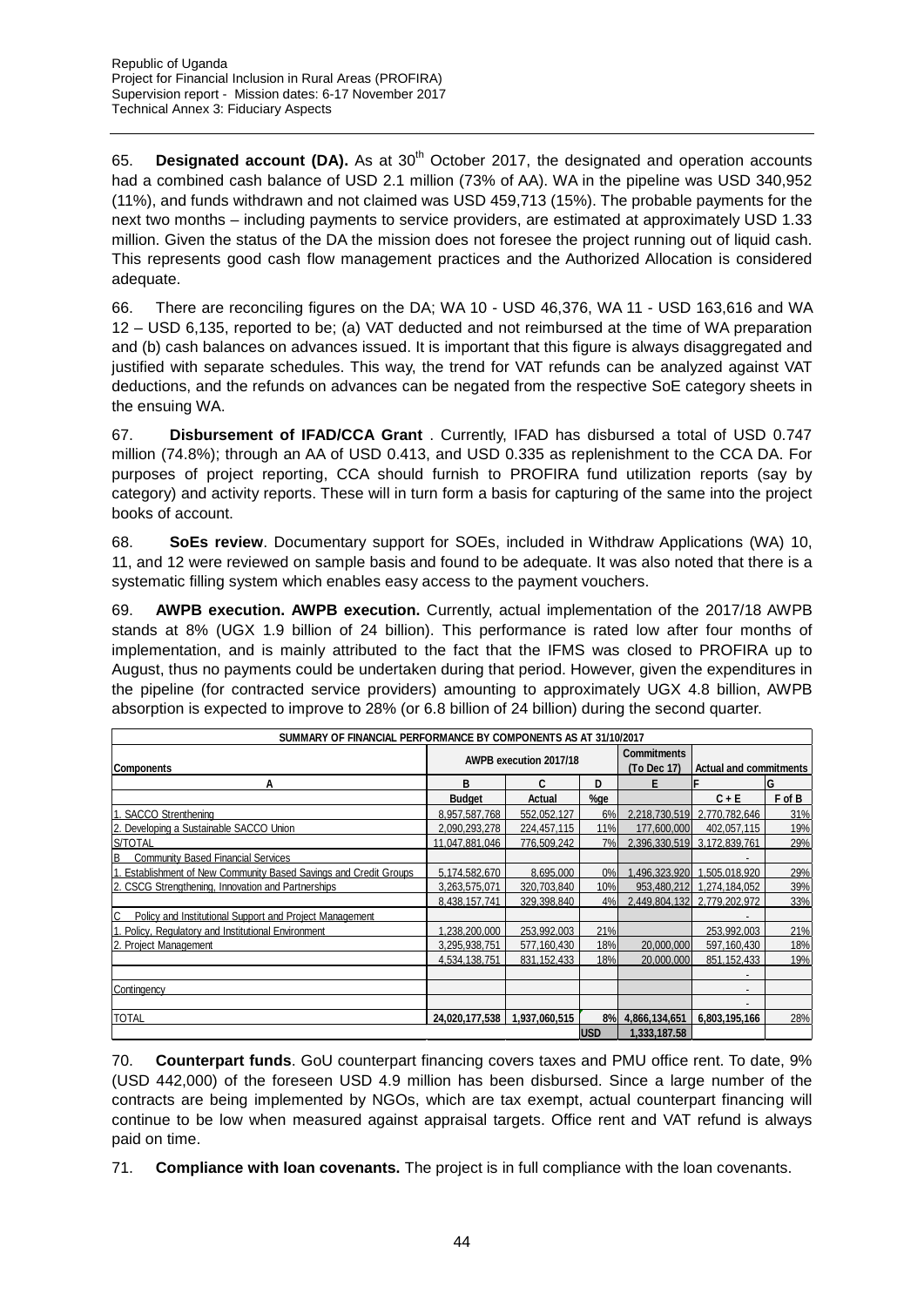72. **Procurement.** Procurement systems, controls and templates as per PPDA regulations and IFAD guidelines are fully in place and complied with. The quality of procurement processes is overall highly satisfactory. All major procurements for service providers have already been completed and the remaining ones, as per the current year procurement plan (PP) are either through micro-procurement or request for quotations. To ensure transparency, and value for money, a market survey has been conducted by the user departments to ascertain market prices for assorted items, on the basis of which proforma invoices will be collected. The only major procurement remaining to be carried out is the procurement of service providers for the second phase for component 2. This is now at the level of expression of interest and is being carried out as per plan.

73. **Contract management.** This function is partly effected through the IFMS's 'Purchasing and commitment module'. This way, the project has been able to efficiently truck all payments on a particular commitment and feed into the contract monitoring forms (CMF). However, contract execution period as an element of contract management has not been well controlled. For example, the contract with Ms VCL associates was signed in February 2017 for a duration of six years, implying that it will be completed in 2023 after project closure (December 2021). Since no payments can be made after project completion, the payment schedule and duration of this particular contract should be amended. Similarly, facilitation fees paid to DCOs, have no formal agreement that defines the relevance of these payments, legal framework and the expected deliverables. This too should be formalized by amending the MTIC MoU to clearly indicate terms and the expected deliverables.

74. **Statutory Audit**. The draft audited financial statements for the year ended on 30 June 2017 have been submitted to the Auditor General for review and approval. The mission has reviewed them and noted that an unqualified opinion was issued by the external auditors. A few issues were highlighted in the management letter that are not of financial management nature, but mainly pertain to performance of contracted service providers.

75. **Internal Audit.** An annual audit plan was prepared by the Internal Audit firm, and the mission finds the scope and objective of the audit adequate. The reports too, were found to be of high quality. However, since there is increased activity in the field and given that the external auditor has highlighted issues related to the performance of contracted service providers, the internal audit should ensure regular field verifications.

| <b>Agreed action</b>                                                  | <b>Responsibility</b>   | <b>Agreed date</b> |
|-----------------------------------------------------------------------|-------------------------|--------------------|
| Follow-up with the AG's office to ensure relevant reporting from IFMS | PMU                     | Continuous         |
| Amend contract for VSL associates and MTIC MoU                        | <b>PMU</b>              | 31 Dec 2017        |
| UCSCU to configure sage pasted to consolidate financial reports       | <b>Finance Director</b> | Dec 31st 2017      |
| The BoD to always approve UCSCU IA plans                              | ΙA                      | Continuous         |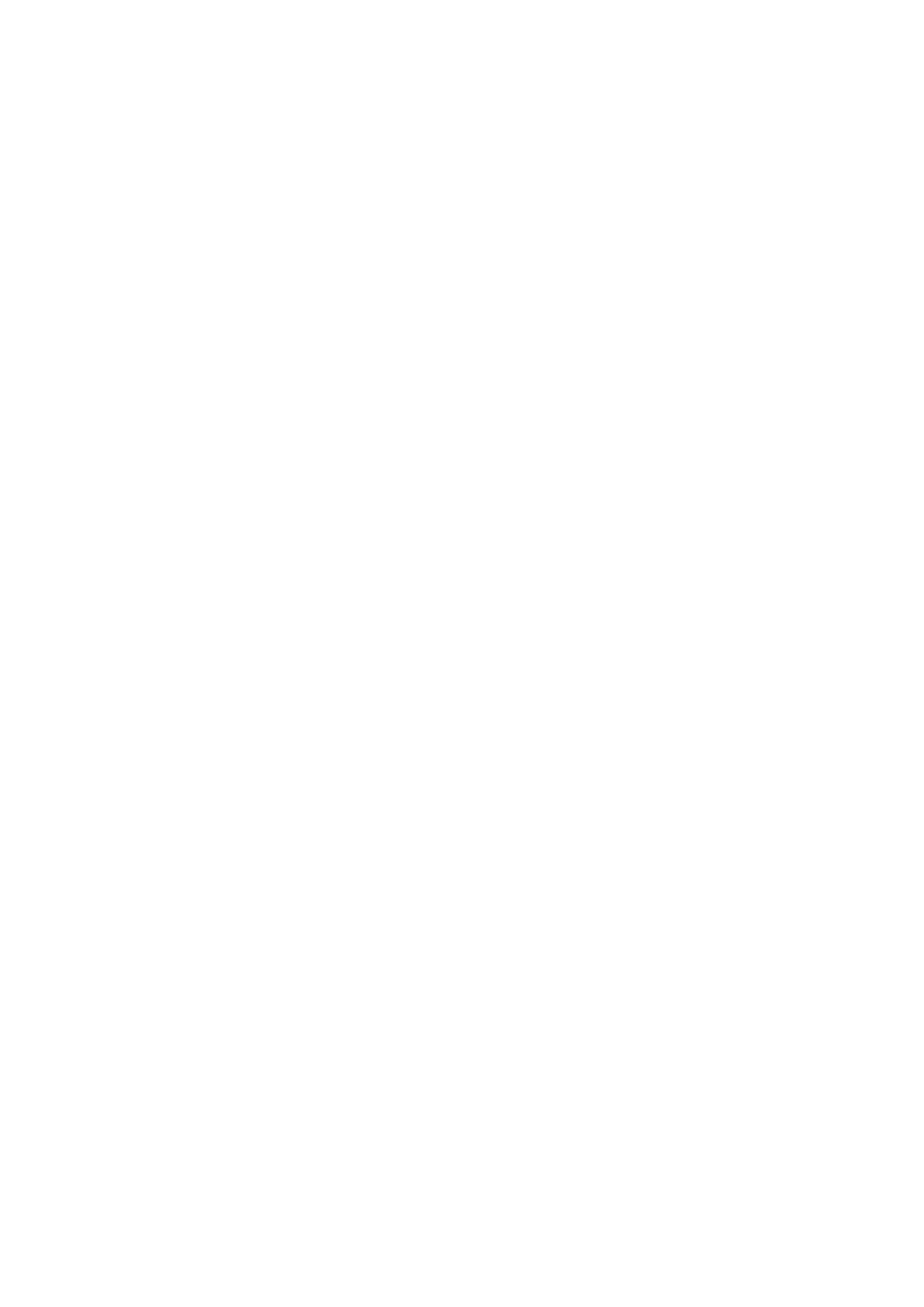### **Attachment 1: Financial Management Assessment at Supervision**

|    | Country: Uganda                                                                                                       | <b>Loan ID: 900-UG</b>             |                                                                                                                                                                                                                                           |  |  |  |  |
|----|-----------------------------------------------------------------------------------------------------------------------|------------------------------------|-------------------------------------------------------------------------------------------------------------------------------------------------------------------------------------------------------------------------------------------|--|--|--|--|
|    | <b>Project Name: PROFIRA</b>                                                                                          |                                    |                                                                                                                                                                                                                                           |  |  |  |  |
|    | <b>Executing Agency: MFPED</b>                                                                                        |                                    | <b>CPM:</b> Alessandro Marini                                                                                                                                                                                                             |  |  |  |  |
|    | <b>FMS:</b> Kagaba Frederic                                                                                           | Date of this review: November 2017 |                                                                                                                                                                                                                                           |  |  |  |  |
|    | <b>Topic</b>                                                                                                          | <b>Risk</b><br>Rating<br>(H/M/L)   | <b>Issues / Comments / Recommendations</b>                                                                                                                                                                                                |  |  |  |  |
|    | A. Inherent Risks                                                                                                     |                                    |                                                                                                                                                                                                                                           |  |  |  |  |
|    |                                                                                                                       |                                    |                                                                                                                                                                                                                                           |  |  |  |  |
|    | <b>B. Control Risks</b>                                                                                               |                                    |                                                                                                                                                                                                                                           |  |  |  |  |
|    |                                                                                                                       |                                    |                                                                                                                                                                                                                                           |  |  |  |  |
|    | 1. Organization and Staffing                                                                                          |                                    |                                                                                                                                                                                                                                           |  |  |  |  |
| a. | Adequacy of organizational structure to<br>meet functional needs of the project.                                      | L                                  | MoFPED is the lead agency, project oversight<br>committee is available and functional, skills and<br>numbers are sufficient at PMU. PMU is fully constituted<br>with all positions filled with a function Project Oversight<br>Committee. |  |  |  |  |
| b. | Availability of clear job description for key<br>project positions, including fiduciary<br>positions.                 | L                                  | Clearly stated in the PIM                                                                                                                                                                                                                 |  |  |  |  |
| C. | Adequacy of project financial<br>management staff (numbers and skill)<br>matching functional needs of project.        | L                                  | Adequate: FAM, finance officer, project support officer<br>for finance. FAM and finance officer are qualified<br>accountants.                                                                                                             |  |  |  |  |
| d. | Availability and adequacy of operating<br>manuals and guidelines for staff.                                           | L                                  | PIM that includes FM section is available                                                                                                                                                                                                 |  |  |  |  |
| е. | Existence of a performance based<br>evaluation system in place and timely<br>completion of performance evaluation for |                                    | Staff appraisal for 2016/17 was seen                                                                                                                                                                                                      |  |  |  |  |

|    | completion of performance evaluation for<br>all staff.                                                         |   | Staff appraisal for 2016/17 was seen                                                                            |
|----|----------------------------------------------------------------------------------------------------------------|---|-----------------------------------------------------------------------------------------------------------------|
| f. | Adequacy of health insurance coverage<br>for all staff (where applicable).                                     |   | Service provider is; International Air Ambulance (IAA)                                                          |
| g. | Timely payment of social security fees<br>(where applicable).                                                  |   | Yes, NSSF both employee and employer contribution                                                               |
| h. | Staff adequately informed about IFAD's<br>national and anti-corruption policy and<br>relevant contact details. |   |                                                                                                                 |
|    | 2. Budgeting                                                                                                   |   |                                                                                                                 |
| a. | Timely preparation and approval of<br>AWPB.                                                                    | M | $2017/18$ AWPB – request submitted on $28th$ April 2017,<br>and No objection was received on $8th$ August 2017. |
| b. | AWPB in line with expenditure categories<br>in Financing Agreement Schedule 2.                                 |   | Yes                                                                                                             |
| c. | Financing sources and implementing<br>agencies for each category in the AWPB<br>are identified.                |   | Yes                                                                                                             |
| d. | Linkage between AWPB and<br>Procurement plan are identified (for cost<br>estimate and activities). Check       |   |                                                                                                                 |
|    | assumptions to support cost estimates.                                                                         |   |                                                                                                                 |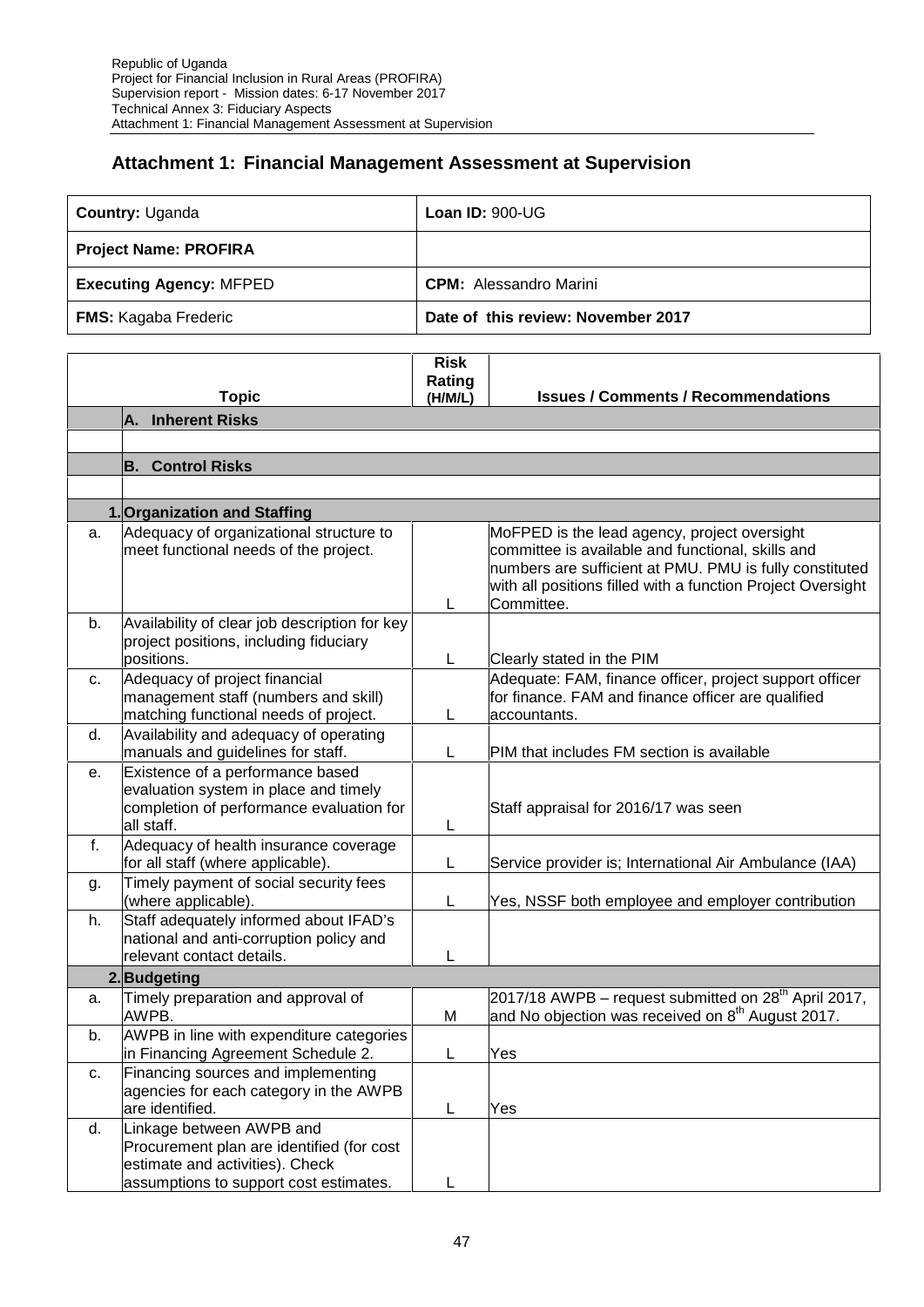|    | <b>Topic</b>                                                                     | <b>Risk</b><br>Rating<br>(H/M/L) | <b>Issues / Comments / Recommendations</b>             |  |  |  |  |
|----|----------------------------------------------------------------------------------|----------------------------------|--------------------------------------------------------|--|--|--|--|
|    | Test check high value items.                                                     |                                  |                                                        |  |  |  |  |
|    | 3. Fund flows and Disbursements / Withdrawals                                    |                                  |                                                        |  |  |  |  |
| a. | Timeliness of funds disbursed by different                                       |                                  |                                                        |  |  |  |  |
|    | sources (and co-financiers funding if                                            |                                  |                                                        |  |  |  |  |
| b. | applicable).<br><b>Timeliness</b><br>of<br>counterpart<br>funds                  | L                                | VAT refunds are received on time, and office rent paid |  |  |  |  |
|    | disbursed.                                                                       | L                                | lon time                                               |  |  |  |  |
| c. | Efficiency of the funding channels.                                              |                                  |                                                        |  |  |  |  |
|    | Timeliness and traceability of funds flows.                                      | L                                |                                                        |  |  |  |  |
| d. | Efficiency of the funding channels for                                           |                                  |                                                        |  |  |  |  |
|    | credit lines. Timeliness and traceability of                                     |                                  |                                                        |  |  |  |  |
| е. | funds flows, if applicable.<br>Special Account(s)/Dedicated Account(s)           |                                  | N/A                                                    |  |  |  |  |
|    | Management, Disbursements.                                                       |                                  |                                                        |  |  |  |  |
|    | Adequacy of the authorized allocation<br>i)                                      |                                  |                                                        |  |  |  |  |
|    | to ensure a smooth flow of funds                                                 | L                                | Yes; USD 3 million is adequate                         |  |  |  |  |
|    | ii)<br>Appropriateness of disbursement                                           |                                  |                                                        |  |  |  |  |
|    | methods used                                                                     | L                                |                                                        |  |  |  |  |
|    | Adequacy of documentary support for<br>iii)                                      |                                  |                                                        |  |  |  |  |
|    | SOE disbursements,                                                               |                                  |                                                        |  |  |  |  |
|    | reimbursements, direct payments                                                  |                                  |                                                        |  |  |  |  |
|    | and Special Commitments. (refer to                                               |                                  |                                                        |  |  |  |  |
|    | Appendix IV and complete, reflecting<br>finding in rating).                      | L                                | Review was done for WA 10, 11, &, 12.                  |  |  |  |  |
|    | Timely preparation and accuracy of<br>iv)                                        | L                                |                                                        |  |  |  |  |
|    | <b>Withdrawal Applications</b>                                                   |                                  | Timely                                                 |  |  |  |  |
|    | Authorization of WA preparation.<br>V)                                           | L                                |                                                        |  |  |  |  |
|    | Status on expenditures withdrawn<br>vi)                                          | L                                |                                                        |  |  |  |  |
|    | from Special Account but not yet                                                 |                                  |                                                        |  |  |  |  |
|    | claimed for replenishment (old cases                                             |                                  |                                                        |  |  |  |  |
|    | to be noted)                                                                     |                                  | USD 459,713 (15% of AA)                                |  |  |  |  |
|    | vii) Regularity of Special Account(s)<br>monitoring and monthly                  | M                                |                                                        |  |  |  |  |
|    | reconciliations signed by the project                                            |                                  |                                                        |  |  |  |  |
|    | manager. Review and assess the                                                   |                                  |                                                        |  |  |  |  |
|    | reconciliations                                                                  |                                  | SA reconciliation only done while preparing WA.        |  |  |  |  |
|    | viii) Disbursement rate compared to the                                          | H                                |                                                        |  |  |  |  |
|    | and<br><b>AWPB</b><br>whether satisfactory<br>given the remaining implementation |                                  |                                                        |  |  |  |  |
|    | Provide<br>comments<br>time.<br>as                                               |                                  |                                                        |  |  |  |  |
|    | appropriate                                                                      |                                  | 8% vs budget at almost half year                       |  |  |  |  |
|    | ix) Recovery of SA balances by loan                                              |                                  | N/A                                                    |  |  |  |  |
|    | closure                                                                          |                                  |                                                        |  |  |  |  |
|    | 4. Internal Controls                                                             |                                  |                                                        |  |  |  |  |
| a. | Segregation of duties - are the following                                        |                                  |                                                        |  |  |  |  |
|    | functional responsibilities performed by                                         |                                  |                                                        |  |  |  |  |
|    | different units or persons:<br>authorization of a transaction                    |                                  |                                                        |  |  |  |  |
|    | (i)<br>execution of a transaction<br>(ii)                                        |                                  |                                                        |  |  |  |  |
|    | (iii) recording of the transaction; and                                          |                                  | The IFMS fully provides for this.                      |  |  |  |  |
|    | (iv) custody of assets involved in the                                           | L                                |                                                        |  |  |  |  |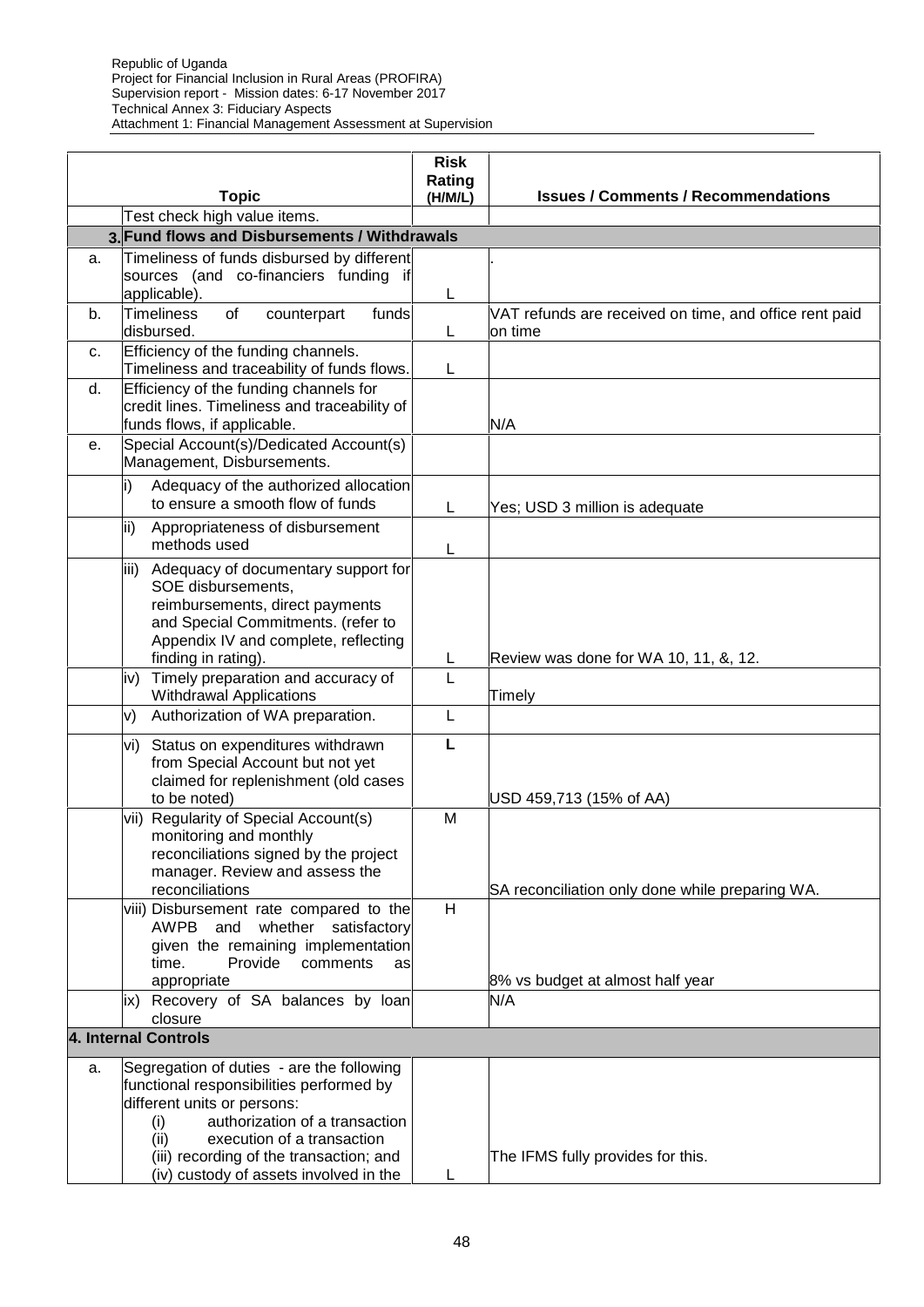|          | <b>Topic</b>                                                                                                                                                                                                                                                                                                                   | <b>Risk</b><br>Rating<br>(H/M/L) | <b>Issues / Comments / Recommendations</b>                                                           |
|----------|--------------------------------------------------------------------------------------------------------------------------------------------------------------------------------------------------------------------------------------------------------------------------------------------------------------------------------|----------------------------------|------------------------------------------------------------------------------------------------------|
|          | transaction.                                                                                                                                                                                                                                                                                                                   |                                  |                                                                                                      |
| b.       | Clarity and adequacy of decision<br>processes and sequence of events for<br>control functions in project<br>implementation reflected in the Financial<br>Manual (or equivalent there-of).                                                                                                                                      | L                                |                                                                                                      |
| c.       | Adherence to Financial Manual.                                                                                                                                                                                                                                                                                                 | L                                |                                                                                                      |
| d.       | Effectiveness and efficiency of internal<br>controls over inflows of funding sources<br>other than IFAD.                                                                                                                                                                                                                       | L                                | Capture of CCA contribution and grant expenditures<br>have been done.                                |
| е.       | Adequacy of contract management (use<br>of contracts register and monitoring form)<br>and filing there-of.                                                                                                                                                                                                                     | M                                | Expiry dates of contracts entered into should be<br>monitored not to exceed project completion date. |
| f.<br>g. | Effectiveness and efficiency of internal<br>controls over expenditures (full cycle from<br>commitment, payment, receipt of good<br>and services, approval of payments,<br>classification, etc.)<br>Documentary evidence to confirm                                                                                             | L                                | Yes                                                                                                  |
|          | delivery and acceptance of contracted<br>goods, works or services.                                                                                                                                                                                                                                                             | L                                | Yes                                                                                                  |
| h.       | Physical controls over cash, documents<br>and records. Adequacy of filing systems.<br>Is the petty cash subject to monthly<br>reconciliation as well as surprise checks;                                                                                                                                                       |                                  |                                                                                                      |
| i.       | custody of cash box and control of keys.<br>Adequacy of physical management of                                                                                                                                                                                                                                                 | L                                | Yes                                                                                                  |
| j.       | cash.<br>Timely payment to suppliers and                                                                                                                                                                                                                                                                                       | L                                | Yes                                                                                                  |
| k.       | consultants.<br>Eligibility of expenditures with respect to<br>Financing Agreements.                                                                                                                                                                                                                                           | L<br>L                           | Yes<br>Yes                                                                                           |
| I.       | Legality/eligibility of advances from<br>project funds and timely justification for<br>use there-of.                                                                                                                                                                                                                           | L                                |                                                                                                      |
| m.       | Compliance with financial management<br>covenants in the Financing Agreements<br>and LTB.                                                                                                                                                                                                                                      | L                                | Yes                                                                                                  |
| n.       | Adequacy of up-to-date record keeping<br>for fixed assets and inventories.                                                                                                                                                                                                                                                     | L                                | Yes                                                                                                  |
| о.       | Adequacy of controls concerning project<br>assets including:<br>Vehicle and other assets<br>i)<br>management (are assets property<br>tagged, is a physical inventory count<br>done on a regular basis?)<br>ii) Fuel management (do drivers<br>maintain a log book?)<br>iii) Travel authorisations (incl. DSA paid<br>to staff) | L                                | Yes                                                                                                  |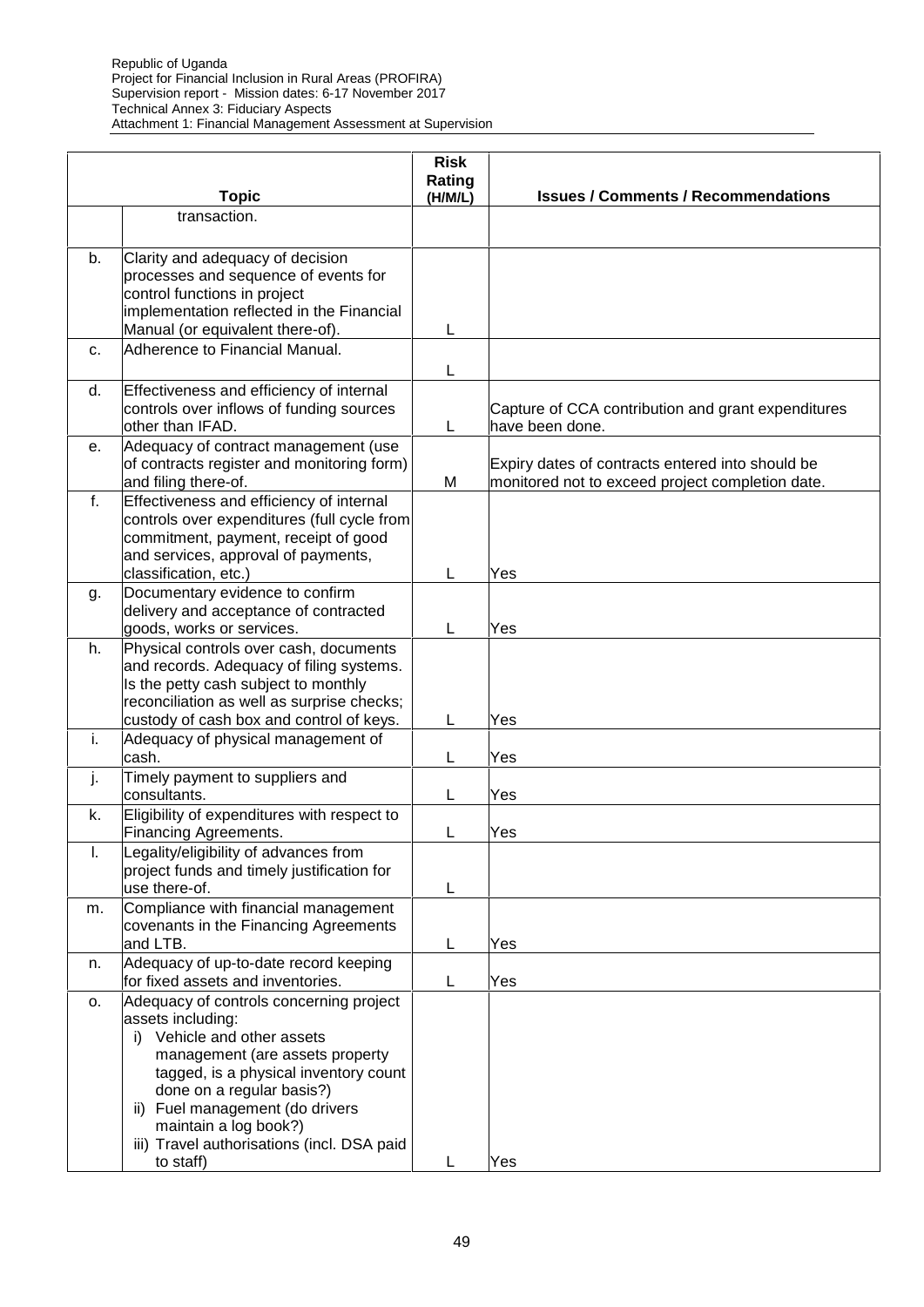| Adequacy of vehicles and assets<br>p.<br>M<br>insurance.<br>Only vehicles are insured<br>Workshops:<br>q.<br>Availability of list of participants<br>İ).<br>DSA paid to participants<br>ii)<br>iii) Receipts for workshop<br>OK - building from the RFSP experience in managing<br>expenditure<br>L<br>workshops<br>Adequacy of controls and authorization<br>r.<br>process for use of funds (payments,<br>transfers, Cash/Bank balance<br>management) / and other operational<br>accounts - non-special account.<br>L<br>Yes<br>Banking arrangement and controls<br>S.<br>(reconciliation of bank statements with<br>financial accounts).<br>L<br>Done on a monthly basis within Pastel<br>Existence of a proper IT support unit in<br>t.<br>place.<br>L<br>5. Accounting<br>Basis of accounting (cash, accrual) and<br>a.<br>whether accounting standards are in line<br>with IFAD's requirements (e.g.<br>IFRS/IPSAS/IPSAS cash).<br>L<br><b>IPSAS cash basis</b><br>Adequacy and reliability of accounting<br>b.<br>system, (is double entry accounting used,<br>specify software used, is budget data<br>Two Systems used concurrently. IFMS used for<br>transaction processing and SoEs, and Sage pastel for<br>entered into the accounting system, can<br>other reporting requirements that IFMS cannot provide.<br>the accounting system produce regular<br>automated financial reports?).<br>M<br>Record keeping (including documentation<br>b.<br>and filing/archiving)<br>L<br>Filed chronologically by EFT<br>Fixed assets register maintained and<br>C.<br>reconciled (sample and physical check).<br>Yes<br>L<br>Adequate documentation and controls for<br>d.<br>Information Systems, including<br>documented accounting procedures,<br>backup of financial records, integration of<br>all sub-systems.<br>Back up of financial records is maintained on server.<br>L.<br>Adequacy of chart of accounts for project<br>chart of accounts fully covers both expenditure and<br>е.<br>disbursement accounts.<br>accounting purposes.<br>L<br>Timeliness of recording transactions,<br>f.<br>regularity of performance and approval of<br>reconciliations, controls on erroneous<br>Payment voucher extracted from the system.<br>recordings.<br>L<br>Appropriate/ adequate accounting and<br>g.<br>reporting of counterpart funds<br>contributions (incl. tax and tax<br>exemptions) as well as beneficiary<br>contributions.<br>L | <b>Topic</b>                        | <b>Risk</b><br>Rating<br>(H/M/L) | <b>Issues / Comments / Recommendations</b> |
|-------------------------------------------------------------------------------------------------------------------------------------------------------------------------------------------------------------------------------------------------------------------------------------------------------------------------------------------------------------------------------------------------------------------------------------------------------------------------------------------------------------------------------------------------------------------------------------------------------------------------------------------------------------------------------------------------------------------------------------------------------------------------------------------------------------------------------------------------------------------------------------------------------------------------------------------------------------------------------------------------------------------------------------------------------------------------------------------------------------------------------------------------------------------------------------------------------------------------------------------------------------------------------------------------------------------------------------------------------------------------------------------------------------------------------------------------------------------------------------------------------------------------------------------------------------------------------------------------------------------------------------------------------------------------------------------------------------------------------------------------------------------------------------------------------------------------------------------------------------------------------------------------------------------------------------------------------------------------------------------------------------------------------------------------------------------------------------------------------------------------------------------------------------------------------------------------------------------------------------------------------------------------------------------------------------------------------------------------------------------------------------------------------------------------------------------------|-------------------------------------|----------------------------------|--------------------------------------------|
|                                                                                                                                                                                                                                                                                                                                                                                                                                                                                                                                                                                                                                                                                                                                                                                                                                                                                                                                                                                                                                                                                                                                                                                                                                                                                                                                                                                                                                                                                                                                                                                                                                                                                                                                                                                                                                                                                                                                                                                                                                                                                                                                                                                                                                                                                                                                                                                                                                                 |                                     |                                  |                                            |
|                                                                                                                                                                                                                                                                                                                                                                                                                                                                                                                                                                                                                                                                                                                                                                                                                                                                                                                                                                                                                                                                                                                                                                                                                                                                                                                                                                                                                                                                                                                                                                                                                                                                                                                                                                                                                                                                                                                                                                                                                                                                                                                                                                                                                                                                                                                                                                                                                                                 |                                     |                                  |                                            |
|                                                                                                                                                                                                                                                                                                                                                                                                                                                                                                                                                                                                                                                                                                                                                                                                                                                                                                                                                                                                                                                                                                                                                                                                                                                                                                                                                                                                                                                                                                                                                                                                                                                                                                                                                                                                                                                                                                                                                                                                                                                                                                                                                                                                                                                                                                                                                                                                                                                 |                                     |                                  |                                            |
|                                                                                                                                                                                                                                                                                                                                                                                                                                                                                                                                                                                                                                                                                                                                                                                                                                                                                                                                                                                                                                                                                                                                                                                                                                                                                                                                                                                                                                                                                                                                                                                                                                                                                                                                                                                                                                                                                                                                                                                                                                                                                                                                                                                                                                                                                                                                                                                                                                                 |                                     |                                  |                                            |
|                                                                                                                                                                                                                                                                                                                                                                                                                                                                                                                                                                                                                                                                                                                                                                                                                                                                                                                                                                                                                                                                                                                                                                                                                                                                                                                                                                                                                                                                                                                                                                                                                                                                                                                                                                                                                                                                                                                                                                                                                                                                                                                                                                                                                                                                                                                                                                                                                                                 |                                     |                                  |                                            |
|                                                                                                                                                                                                                                                                                                                                                                                                                                                                                                                                                                                                                                                                                                                                                                                                                                                                                                                                                                                                                                                                                                                                                                                                                                                                                                                                                                                                                                                                                                                                                                                                                                                                                                                                                                                                                                                                                                                                                                                                                                                                                                                                                                                                                                                                                                                                                                                                                                                 |                                     |                                  |                                            |
|                                                                                                                                                                                                                                                                                                                                                                                                                                                                                                                                                                                                                                                                                                                                                                                                                                                                                                                                                                                                                                                                                                                                                                                                                                                                                                                                                                                                                                                                                                                                                                                                                                                                                                                                                                                                                                                                                                                                                                                                                                                                                                                                                                                                                                                                                                                                                                                                                                                 |                                     |                                  |                                            |
|                                                                                                                                                                                                                                                                                                                                                                                                                                                                                                                                                                                                                                                                                                                                                                                                                                                                                                                                                                                                                                                                                                                                                                                                                                                                                                                                                                                                                                                                                                                                                                                                                                                                                                                                                                                                                                                                                                                                                                                                                                                                                                                                                                                                                                                                                                                                                                                                                                                 |                                     |                                  |                                            |
|                                                                                                                                                                                                                                                                                                                                                                                                                                                                                                                                                                                                                                                                                                                                                                                                                                                                                                                                                                                                                                                                                                                                                                                                                                                                                                                                                                                                                                                                                                                                                                                                                                                                                                                                                                                                                                                                                                                                                                                                                                                                                                                                                                                                                                                                                                                                                                                                                                                 |                                     |                                  |                                            |
|                                                                                                                                                                                                                                                                                                                                                                                                                                                                                                                                                                                                                                                                                                                                                                                                                                                                                                                                                                                                                                                                                                                                                                                                                                                                                                                                                                                                                                                                                                                                                                                                                                                                                                                                                                                                                                                                                                                                                                                                                                                                                                                                                                                                                                                                                                                                                                                                                                                 |                                     |                                  |                                            |
|                                                                                                                                                                                                                                                                                                                                                                                                                                                                                                                                                                                                                                                                                                                                                                                                                                                                                                                                                                                                                                                                                                                                                                                                                                                                                                                                                                                                                                                                                                                                                                                                                                                                                                                                                                                                                                                                                                                                                                                                                                                                                                                                                                                                                                                                                                                                                                                                                                                 |                                     |                                  |                                            |
|                                                                                                                                                                                                                                                                                                                                                                                                                                                                                                                                                                                                                                                                                                                                                                                                                                                                                                                                                                                                                                                                                                                                                                                                                                                                                                                                                                                                                                                                                                                                                                                                                                                                                                                                                                                                                                                                                                                                                                                                                                                                                                                                                                                                                                                                                                                                                                                                                                                 |                                     |                                  |                                            |
|                                                                                                                                                                                                                                                                                                                                                                                                                                                                                                                                                                                                                                                                                                                                                                                                                                                                                                                                                                                                                                                                                                                                                                                                                                                                                                                                                                                                                                                                                                                                                                                                                                                                                                                                                                                                                                                                                                                                                                                                                                                                                                                                                                                                                                                                                                                                                                                                                                                 |                                     |                                  |                                            |
|                                                                                                                                                                                                                                                                                                                                                                                                                                                                                                                                                                                                                                                                                                                                                                                                                                                                                                                                                                                                                                                                                                                                                                                                                                                                                                                                                                                                                                                                                                                                                                                                                                                                                                                                                                                                                                                                                                                                                                                                                                                                                                                                                                                                                                                                                                                                                                                                                                                 |                                     |                                  |                                            |
|                                                                                                                                                                                                                                                                                                                                                                                                                                                                                                                                                                                                                                                                                                                                                                                                                                                                                                                                                                                                                                                                                                                                                                                                                                                                                                                                                                                                                                                                                                                                                                                                                                                                                                                                                                                                                                                                                                                                                                                                                                                                                                                                                                                                                                                                                                                                                                                                                                                 |                                     |                                  |                                            |
|                                                                                                                                                                                                                                                                                                                                                                                                                                                                                                                                                                                                                                                                                                                                                                                                                                                                                                                                                                                                                                                                                                                                                                                                                                                                                                                                                                                                                                                                                                                                                                                                                                                                                                                                                                                                                                                                                                                                                                                                                                                                                                                                                                                                                                                                                                                                                                                                                                                 | 6. Financial Reporting & Monitoring |                                  |                                            |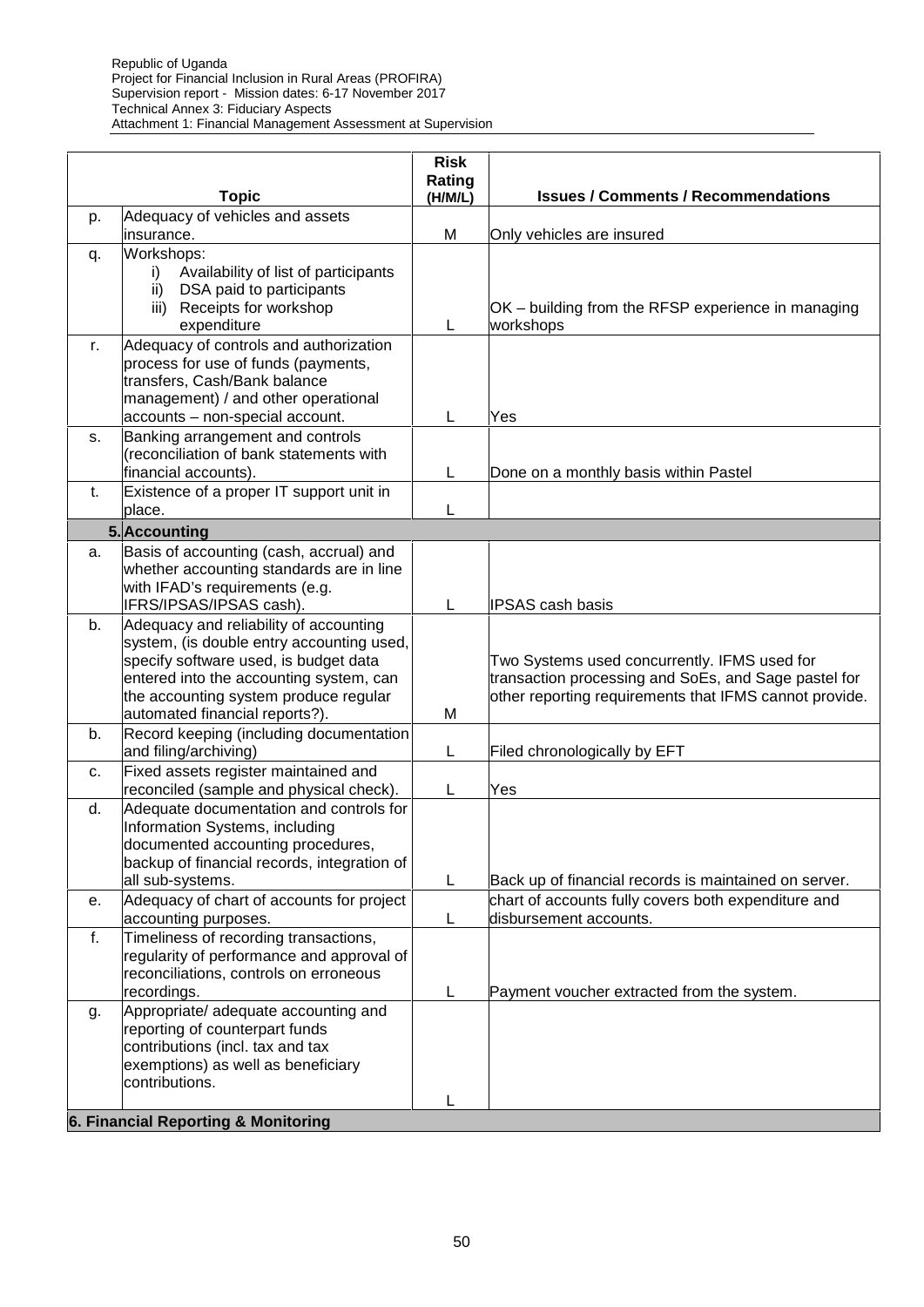|    | <b>Topic</b>                                                                                         | <b>Risk</b><br>Rating<br>(H/M/L) | <b>Issues / Comments / Recommendations</b>                                                                                                                                                                      |
|----|------------------------------------------------------------------------------------------------------|----------------------------------|-----------------------------------------------------------------------------------------------------------------------------------------------------------------------------------------------------------------|
| a. | Completeness, accuracy, usefulness,<br>and timeliness of financial reports.                          | L                                | Reports have now been preset and be printed from<br>Pastel at a click of a button and the SOE's for<br>withdrawal applications are automatically generated<br>from the IFMS.                                    |
| b. | Interim FM reports and linkage to<br>progress reports - timely preparation,<br>submission to IFAD.   | L                                | As above                                                                                                                                                                                                        |
| c. | Preparation of reports showing actual vs<br>budget income/expenditure and AWPB<br>execution rate.    | L                                | Commitment control now in place.                                                                                                                                                                                |
| d. | Follow up of previous aide-memoirs<br>fiduciary recommendations.                                     | L                                | compliant                                                                                                                                                                                                       |
| е. | Reasonable alignment between<br>disbursement rate of recurrent versus<br>investment cost categories. | M                                | Currently 52 % of the allocation at appraisal, and 6% of<br>the overall allocation. Being the third year of<br>implementation, there could be a need for re-allocation.                                         |
|    | <b>7.Internal Audit</b>                                                                              |                                  |                                                                                                                                                                                                                 |
| a. | Existence of Internal Audit arrangements.                                                            | M                                | Cooperate governance requires that IA reports to an<br>independent person. In this case the IA reports to the<br>project manager. An oversight audit committee should<br>be formed from the steering committee. |
| b. | Adequacy of internal audit arrangements<br>(organization - staff capacity).                          | N/A                              |                                                                                                                                                                                                                 |
| c. | Adequacy of internal audit scope of work<br>and quality of reports.                                  | N/A                              |                                                                                                                                                                                                                 |
| d. | Assessment of matters raised in audit<br>reports.                                                    | N/A                              |                                                                                                                                                                                                                 |
|    | 8. External Audit <sup>7</sup>                                                                       |                                  |                                                                                                                                                                                                                 |
| a. | Adequacy of scope and ToR.                                                                           | L                                | OK. The Office of the Auditor General (OAG) appointed<br>an External Auditor.                                                                                                                                   |
| b. | Adherence to ToR.                                                                                    | L                                | Done                                                                                                                                                                                                            |
| b. | Timeliness of audit report.                                                                          | L                                | Draft audit report now at the auditor general's office for<br>review and approval.                                                                                                                              |
| c. | Quality of audit.                                                                                    | L                                | All disclosures provided in the draft audit report                                                                                                                                                              |
| d. | Implementation of audit<br>recommendations/agreed action plan in<br>place to address these.          | L                                |                                                                                                                                                                                                                 |

 $\overline{7}$  Refer to IFAD audit review.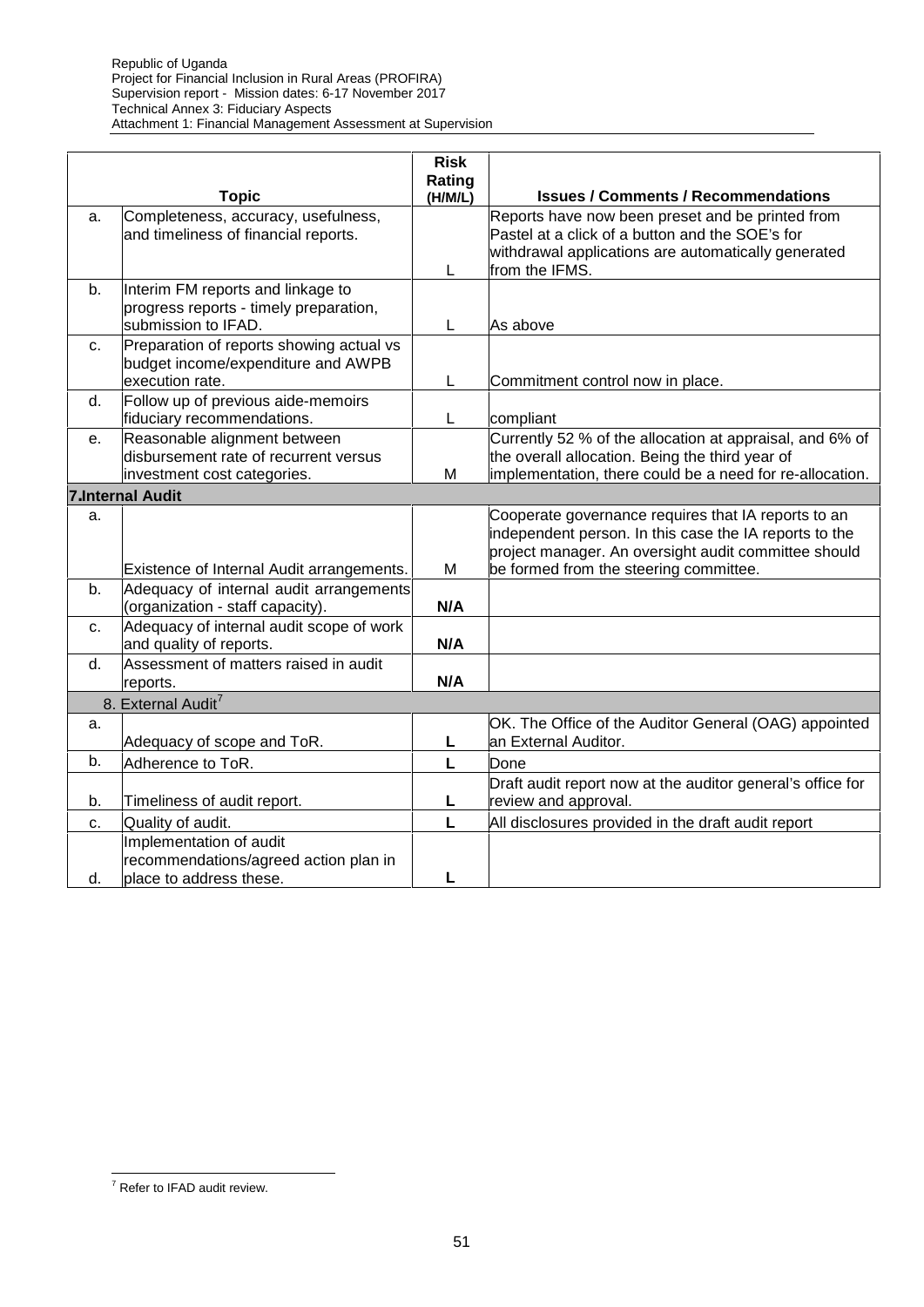### **Attachment 2**

# **Summary of Project Fiduciary Risk Assessment at Supervision<sup>8</sup>**

|                                           | <b>Risk Assessment</b> | <b>Proposed Mitigation</b>                                                                                                  |  |  |  |  |
|-------------------------------------------|------------------------|-----------------------------------------------------------------------------------------------------------------------------|--|--|--|--|
|                                           | H/M/L                  |                                                                                                                             |  |  |  |  |
| <b>Inherent Risk</b>                      |                        | N/A                                                                                                                         |  |  |  |  |
| <b>Control Risks</b>                      |                        |                                                                                                                             |  |  |  |  |
| 1. Organization and Staffing              | L                      |                                                                                                                             |  |  |  |  |
| 2. Budgeting                              |                        | <b>IFAD to approve AWPBs on time</b>                                                                                        |  |  |  |  |
| 3. Funds flow & Disbursement Arrangements |                        | Activities on special account reconciliation to be<br>supported with VAT schedules/advance refunds to<br>ensure monitoring. |  |  |  |  |
| 4. Internal Controls                      | L                      | To insure all project assets - not only vehicles.                                                                           |  |  |  |  |
| 5. Accounting                             | L                      |                                                                                                                             |  |  |  |  |
| 6. Financial Reporting and Monitoring     | M                      | Develop the required analytical reporting<br>templates in the IFMS to avoid double work                                     |  |  |  |  |
| 7. Internal Audit                         | M                      | An oversight audit committee should be formed<br>from the existing national steering committee                              |  |  |  |  |
| 8. External Audit                         | L                      |                                                                                                                             |  |  |  |  |
| <b>Overall Project Fiduciary Risk</b>     | τ                      |                                                                                                                             |  |  |  |  |
| H=High, M=Medium, L= Low                  |                        |                                                                                                                             |  |  |  |  |

### **Implementing Agency : MFPED**

 $^8$  This is a summary of the findings documented in the 'Project Supervision Financial Management Assessment – Guidance Questionnaire – see Appendix I. It is to be completed by the Finance Officer.